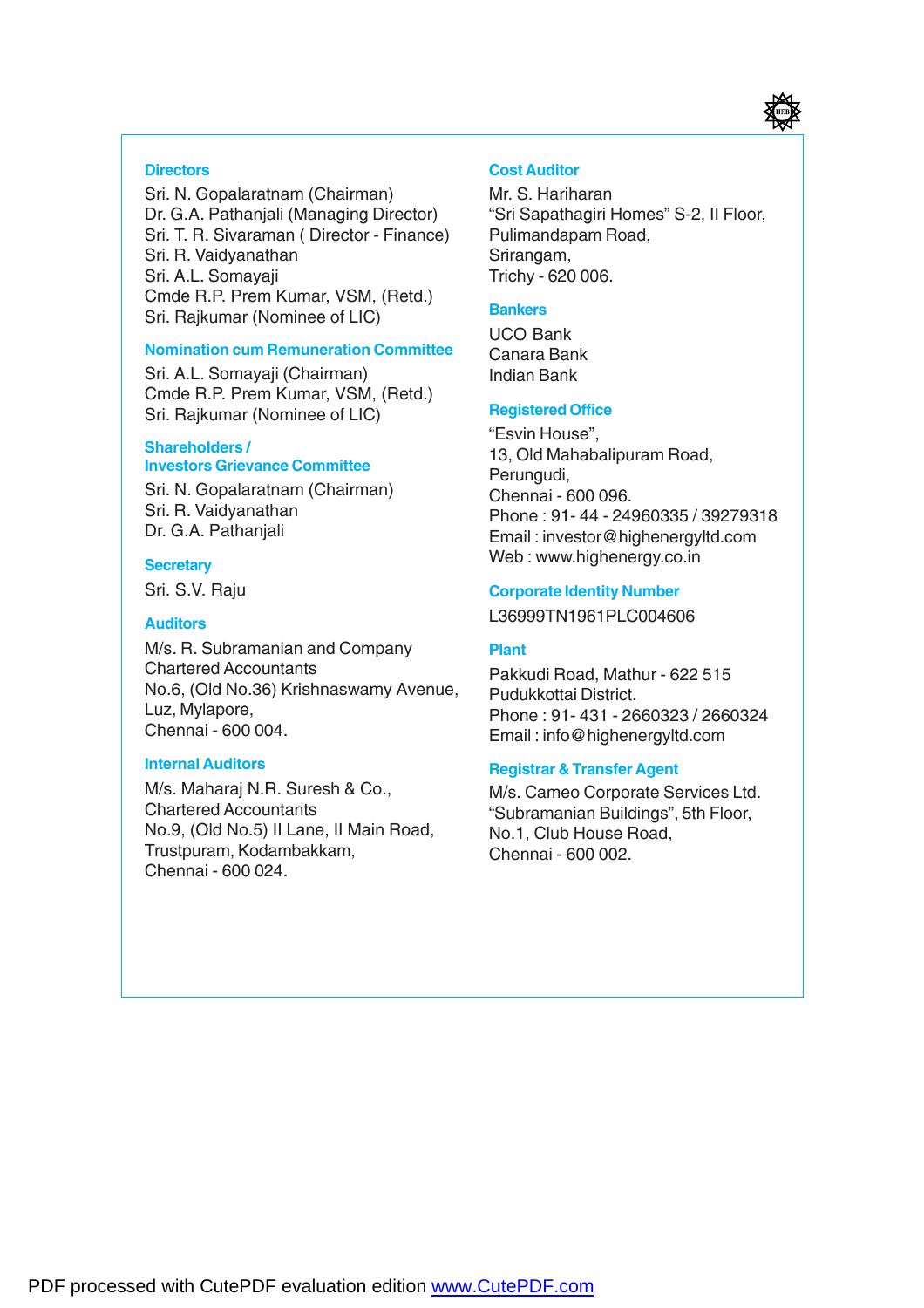## **CONTENTS**

|                               | Page |
|-------------------------------|------|
| <b>Notice</b>                 | 3    |
| Directors' Report             | 20   |
| Corporate Govermance Report   | 25   |
| Auditors' Report              | 31   |
| <b>Balance Sheet</b>          | 35   |
| Statement of Profit and Loss  | 36   |
| Notes on Financial Statements | 37   |
| Cash Flow Statement           | 56   |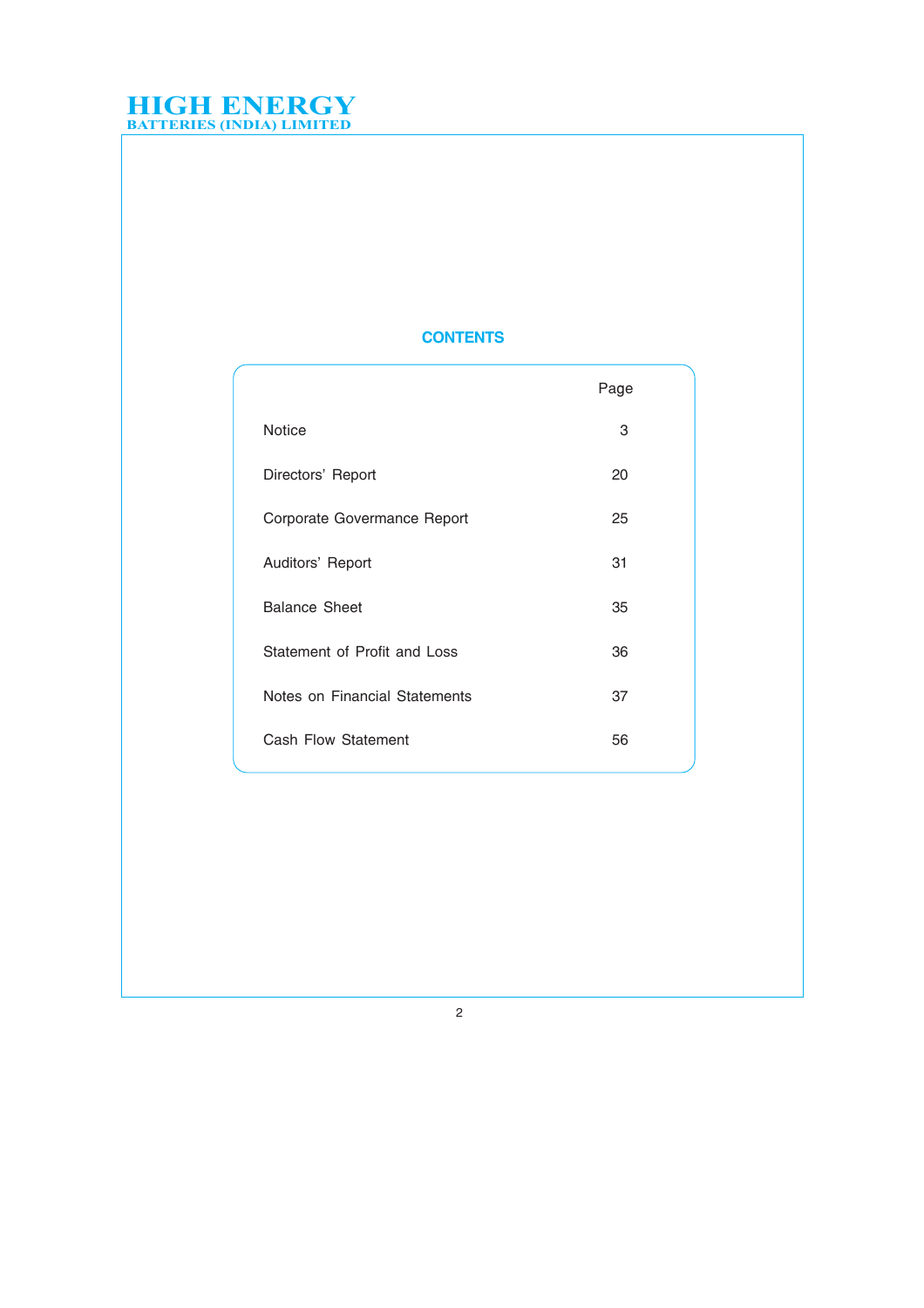

#### **NOTICE TO THE SHAREHOLDERS**

otice is hereby given that the 53<sup>rd</sup> SPECIAL BUSINESS – ORDINARY<br>Annual General Meeting of HIGH RESOLUTIONS<br>ENFRGY BATTERIES (INDIA) LIMITED will Annual General Meeting of HIGH ENERGY BATTERIES (INDIA) LIMITED will be held at 11.00 A.M on Monday, the 21st July 2014 at **New Woodlands Hotel Pvt. Ltd., No.72-75, Dr. Radhakrishnan Road, Mylapore, Chennai 600 004,** to transact the following business:

#### **ORDINARY BUSINESS**

- 1. To receive, consider and adopt the Financial Statements of the Company for the year ended 31<sup>st</sup> March 2014 including<br>Audited Balance Sheet as at Audited Balance Sheet as 31<sup>st</sup> March 2014 and the Statement of Profit and Loss for the year ended on that date and the Reports of the Board of Directors and Auditors thereon.
- 2. To appoint a Director in place of Sri N Gopalaratnam (holding DIN 00001945) who retires by rotation and being eligible offers himself for re-appointment.
- 3. To appoint M/s. R Subramanian and Company, Chennai (ICAI Registration No.004137S) as statutory auditors of the Company and fix their remuneration.

"RESOLVED THAT M/s. R Subramanian and Company, Chartered Accountants,<br>Chennai (bearing Registration **Registration** No.004137S), the retiring Auditors be and are hereby re-appointed as Auditors of the Company, to hold office from the conclusion of this Annual General Meeting for a period of Three years (until the conclusion of 56th Annual General Meeting) on a remuneration of  $\bar{\tau}$  4,00,000/-(Rupees Four Lakhs only) p.a. together with Service Tax, if any, plus out-ofpocket expenses in connection with the Company's Audit".

## **RESOLUTIONS**

#### **I. Appointment of Independent Directors**

4. To consider and if thought fit, to pass with or without modification(s), the following resolution as an Ordinary Resolution.

"RESOLVED THAT pursuant to the provisions of Section 149, 152 and other applicable provisions, if any, of the Companies Act, 2013 and the rules made thereunder (including any statutory modification(s) or re-enactment thereof for the time being in force) read with Schedule IV to the Companies Act, 2013, Sri A L Somayaji (holding DIN 00049772), Director of the Company whose period of office is liable to determination by retirement of directors by rotation, in respect of whom the company has received a notice in writing from a member proposing his candidature for the office of Director, be and is hereby appointed as an independent Director of the Company to hold office for a fixed term from 21<sup>st</sup> July 2014 to 31st March 2019".

5. To consider and if thought fit, to pass with or without modification(s), the following resolution as an Ordinary Resolution.

> "RESOLVED THAT pursuant to the provisions of Section 149, 152 and other applicable provisions, if any, of the Companies Act, 2013 and the rules made thereunder (including any statutory modification(s) or re-enactment thereof for the time being in force) read with Schedule IV to the Companies Act, 2013, Cmde. R P Prem Kumar (holding DIN 00049513), Director of the Company who

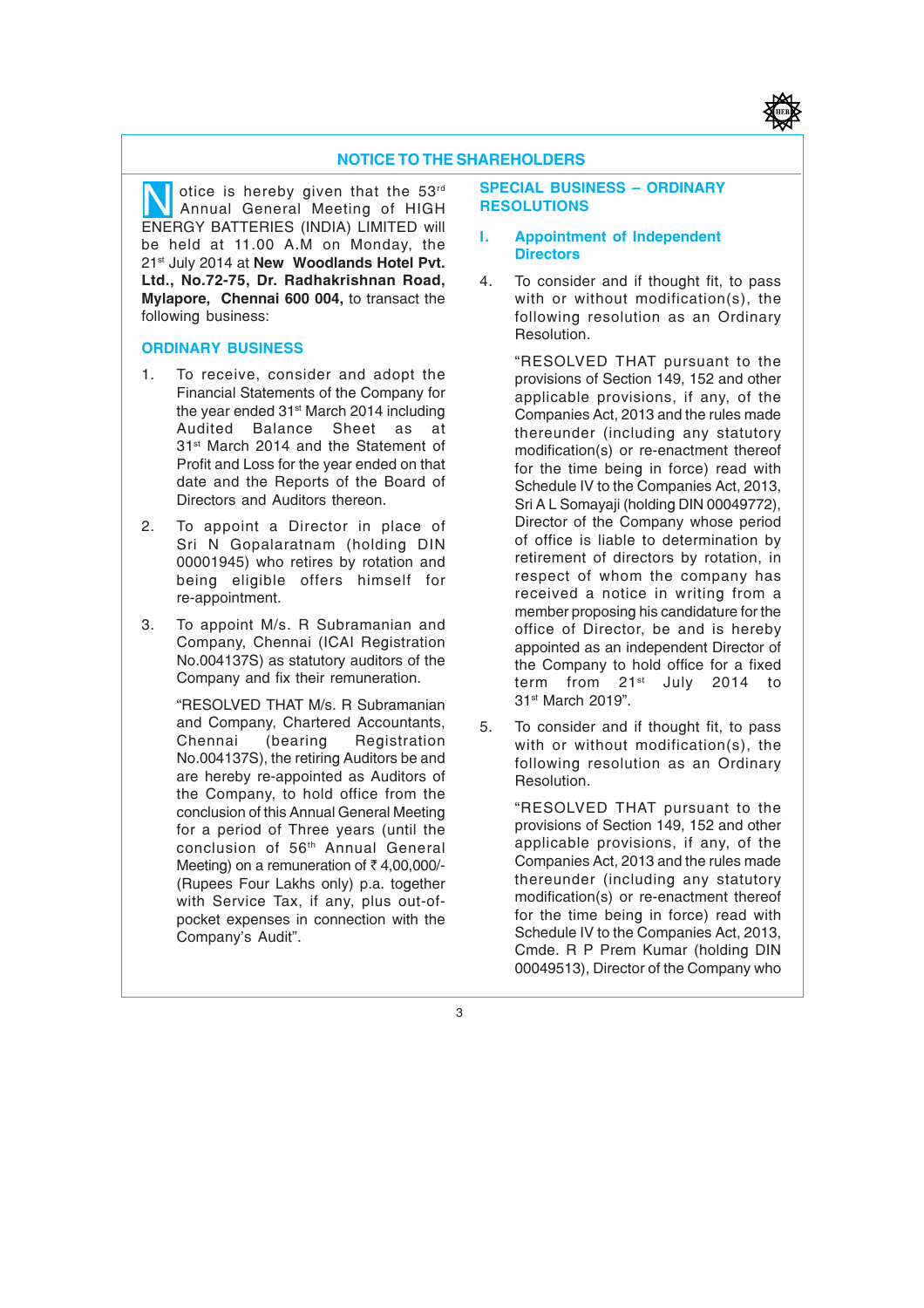#### **NOTICE TO THE SHAREHOLDERS**

retires by rotation at this Annual General Meeting and in respect of whom the Company has received a notice in writing from a member proposing his candidature for the office of Director, be and is hereby appointed as an independent Director of the Company to hold office for a fixed term from 21st July 2014 to 31st March 2019".

#### **II. Appointment of Managing Director**

6. To consider and if thought fit, to pass with or without modification(s), the following resolution as an Ordinary Resolution:

> "RESOLVED that pursuant to the provisions of Sections 197, 203 and any other applicable provisions of the Companies Act, 2013 and the rules made thereunder (including any statutory modification(s) or re-enactment thereof for the time being in force), read with Schedule V to the Companies Act, 2013 the consent of the Company be and is hereby accorded to the appointment of Dr. G.A. Pathanjali (holding DIN 05297665), who was appointed by the Board of Directors with effect from 1<sup>st</sup> April 2014 under the Articles of Association of the Company, as "Managing Director" of the Company for a period of Three years, on the terms and conditions of appointment and remuneration as set out below and the Board of Directors be and is hereby authorised to alter and vary such terms of appointment and remuneration so as to not exceed the limits specified in Schedule V to the Companies Act, 2013, as may be agreed to by the Board of Directors and Dr. G.A. Pathanjali."

| 1 Period                   |          | 1st April 2014 to 31st March 2017                                                                                                                                                                                                                                                                                                                                                                                                                                        |
|----------------------------|----------|--------------------------------------------------------------------------------------------------------------------------------------------------------------------------------------------------------------------------------------------------------------------------------------------------------------------------------------------------------------------------------------------------------------------------------------------------------------------------|
| 2 Remuneration             | (i)      | Salary: ₹1,20,000/-per month including<br>Dearness Allowance and all other allowances.                                                                                                                                                                                                                                                                                                                                                                                   |
|                            | (ii)     | Commission: Equivalent to 1% percent of the<br>net profits of the Company subject to a ceiling<br>of an amount equal to the annual salary.                                                                                                                                                                                                                                                                                                                               |
| 3 Perquisites              |          | Perquisites will be in addition to salary and<br>commission and shall be restricted to an amount<br>equal to the annual salary.                                                                                                                                                                                                                                                                                                                                          |
|                            | (i)      | HRA of ₹16,000/- per month                                                                                                                                                                                                                                                                                                                                                                                                                                               |
|                            | (ii)     | The expenditure incurred by the Company on<br>gas, electricity, water and furnishing shall be<br>valued as per the Income-tax Rules, 1962,<br>subject to a ceiling of 10% of the salary of the<br>Managing Director.                                                                                                                                                                                                                                                     |
|                            | (iii)    | Fees of Clubs subject to a maximum of two<br>clubs. No admission and life membership fee<br>will be paid.                                                                                                                                                                                                                                                                                                                                                                |
|                            | (iv)     | Personal Accident Insurance of an amount, the<br>annual premium of which does not exceed<br>₹ 5,000/- per annum.                                                                                                                                                                                                                                                                                                                                                         |
|                            | (V)      | Company's contribution towards Provident<br>Fund as per the Rules of the Company.                                                                                                                                                                                                                                                                                                                                                                                        |
|                            | (vi)     | Company's contribution towards Superannuation<br>Fund as per the Rules of the Company.                                                                                                                                                                                                                                                                                                                                                                                   |
|                            | tax Act. | Contribution to Provident Fund, Superannuation Fund<br>or Annuity Fund will not be included in the computation<br>of the ceiling on perquisites to the extent these either<br>singly or put together are not taxable under the Income-                                                                                                                                                                                                                                   |
|                            | (vii)    | GRATUITY: As per the Rules of the Company<br>and will not be included in the computation of<br>the ceiling on perquisites                                                                                                                                                                                                                                                                                                                                                |
|                            | (viii)   | LEAVE SALAY: As per the Rules of the Company.<br>Leave accumulated shall be encashable at the<br>end of the tenure. Encashment of leave at the<br>end of the tenure will not be included in the<br>computation of the ceiling on perquisites.                                                                                                                                                                                                                            |
|                            | (ix)     | Car for use on Company's business and<br>telephone at residence will not be considered as<br>perquisites. However, personal long distance<br>calls and use of car for private purposes shall be<br>billed by the Company.                                                                                                                                                                                                                                                |
| 4. Minimum<br>Remuneration |          | In the event of loss or inadequacy of profits in<br>any financial year, the Managing Director shall<br>be paid a special allowance of ₹7,20,000/- per<br>year in addition to salary and perquisites as<br>specified above. In any event, the total of<br>salary, perquisites and special allowance will<br>be within the overall ceiling as specified in<br>Section II of Part II of Schedule V to the<br>Companies Act, 2013. No commission is<br>payable in such year. |

**Note:** Net Profits for this purpose shall be as per computation of Net Profits under Section 198 of the Companies Act, 2013.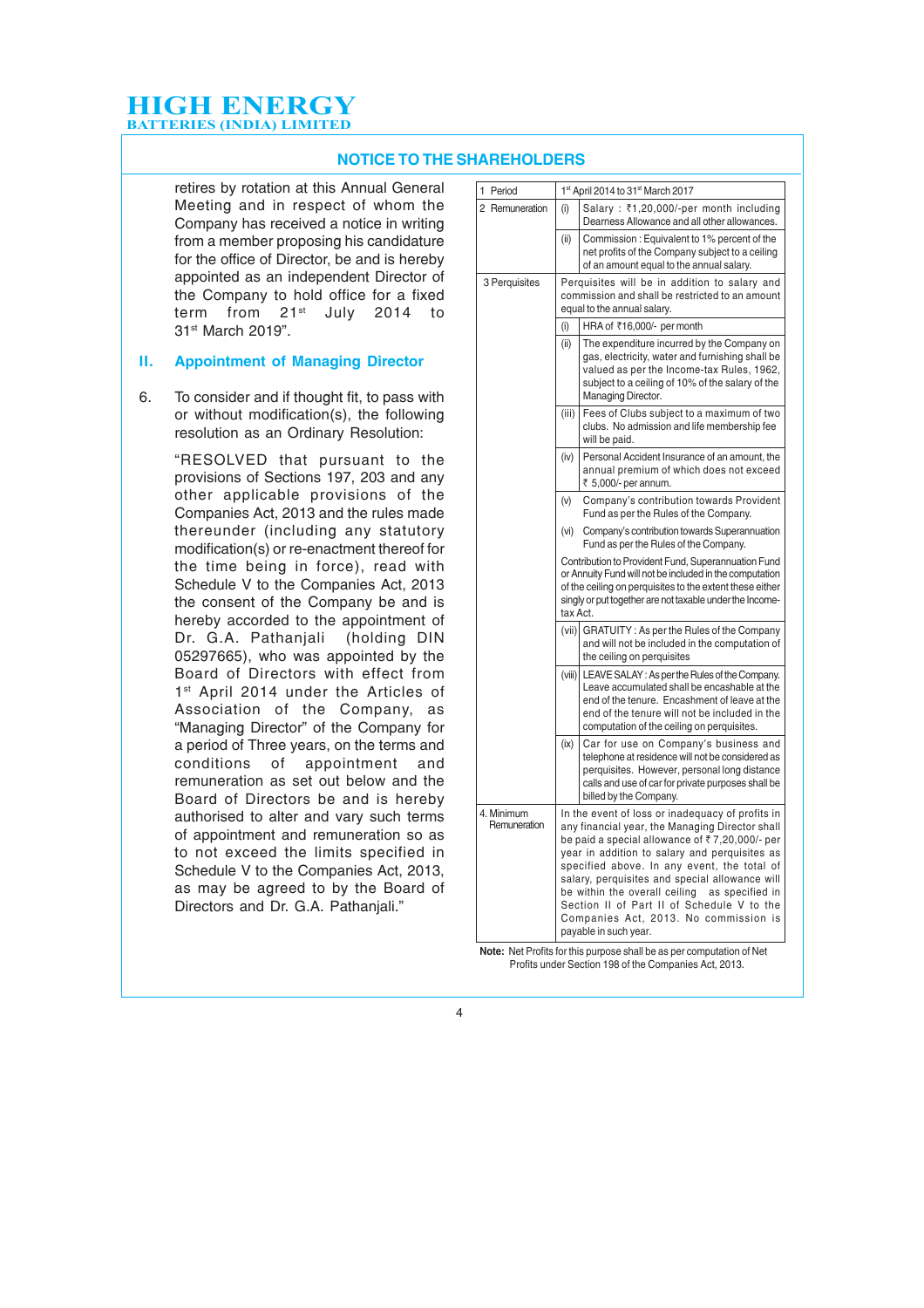

#### **NOTICE TO THE SHAREHOLDERS**

#### **III. Appointment of Director (Finance)**

 7. To consider and if thought fit, to pass with or without modification(s), the following resolution as an Ordinary Resolution:

"RESOLVED that pursuant to the provisions of Sections 197, 203 and any other applicable provisions of the Companies Act, 2013 and the rules made thereunder (including any statutory modification(s) or re-enactment thereof for the time being in force), read with Schedule V to the Companies Act, 2013, the consent of the Company be and is hereby accorded to the appointment of Sri T R Sivaraman (holding DIN 06844954), who was co-opted as an Additional Director of the Company by the Board of Directors with effect from 1st April 2014 under the Articles of Association of the Company, as "Director (Finance)" of the Company for a period of Three years, on the terms and conditions of appointment and remuneration as set out below and the Board of Directors be and is hereby authorised to alter and vary such terms of appointment and remuneration so as to not exceed the limits specified in Schedule V to the Companies Act, 2013, as may be agreed to by the Board of Directors and Sri T R Sivaraman."

| 1<br>Period                |          | 1st April 2014 to 31st March 2017                                                                                                                                                                                                                                                                                                                                                                                                                                            |
|----------------------------|----------|------------------------------------------------------------------------------------------------------------------------------------------------------------------------------------------------------------------------------------------------------------------------------------------------------------------------------------------------------------------------------------------------------------------------------------------------------------------------------|
| 2 Remuneration             | (i)      | Salary: ₹1,00,000/-per month including<br>Dearness Allowance and all other allowances.                                                                                                                                                                                                                                                                                                                                                                                       |
|                            | (ii)     | Commission: Equivalent to 1% percent of the<br>net profits of the Company subject to a ceiling<br>of an amount equal to the annual salary.                                                                                                                                                                                                                                                                                                                                   |
| 3 Perquisites              |          | Perquisites will be in addition to salary and<br>commission and shall be restricted to an amount<br>equal to the annual salary.                                                                                                                                                                                                                                                                                                                                              |
|                            | (i)      | HRA of ₹12,000/- per month                                                                                                                                                                                                                                                                                                                                                                                                                                                   |
|                            | (ii)     | The expenditure incurred by the Company on<br>gas, electricity, water and furnishing shall be<br>valued as per the Income-tax Rules, 1962,<br>subject to a ceiling of 10% of the salary of the<br>Director (Finance).                                                                                                                                                                                                                                                        |
|                            | (iii)    | Fees of Clubs subject to a maximum of two<br>clubs. No admission and life membership fee<br>will be paid.                                                                                                                                                                                                                                                                                                                                                                    |
|                            | (iv)     | Personal Accident Insurance of an amount, the<br>annual premium of which does not exceed<br>₹ 5,000/- per annum.                                                                                                                                                                                                                                                                                                                                                             |
|                            | (V)      | Company's contribution towards Provident<br>Fund as per the Rules of the Company.                                                                                                                                                                                                                                                                                                                                                                                            |
|                            | (vi)     | Company's contribution towards Superannuation<br>Fund as per the Rules of the Company.                                                                                                                                                                                                                                                                                                                                                                                       |
|                            | tax Act. | Contribution to Provident Fund, Superannuation Fund<br>or Annuity Fund will not be included in the computation<br>of the ceiling on perquisites to the extent these either<br>singly or put together are not taxable under the Income-                                                                                                                                                                                                                                       |
|                            | (vii)    | GRATUITY: As per the Rules of the Company<br>and will not be included in the computation of<br>the ceiling on perquisites                                                                                                                                                                                                                                                                                                                                                    |
|                            |          | (viii) LEAVE SALAY: As per the Rules of the Company.<br>Leave accumulated shall be encashable at the<br>end of the tenure. Encashment of leave at the<br>end of the tenure will not be included in the<br>computation of the ceiling on perquisites.                                                                                                                                                                                                                         |
|                            | (ix)     | Car for use on Company's business and<br>telephone at residence will not be considered as<br>perquisites. However, personal long distance<br>calls and use of car for private purposes shall be<br>billed by the Company.                                                                                                                                                                                                                                                    |
| 4. Minimum<br>Remuneration |          | In the event of loss or inadequacy of profits in<br>any financial year, the Director (Finance) shall<br>be paid a special allowance of ₹6,00,000/- per<br>year in addition to salary and perquisites as<br>specified above. In any event, the total of<br>salary, perquisites and special allowance will<br>be within the overall ceiling<br>as specified in<br>Section II of Part II of Schedule V to the<br>Companies Act, 2013. No commission is<br>payable in such year. |

**Note:** Net Profits for this purpose shall be as per computation of Net Profits under Section 198 of the Companies Act, 2013.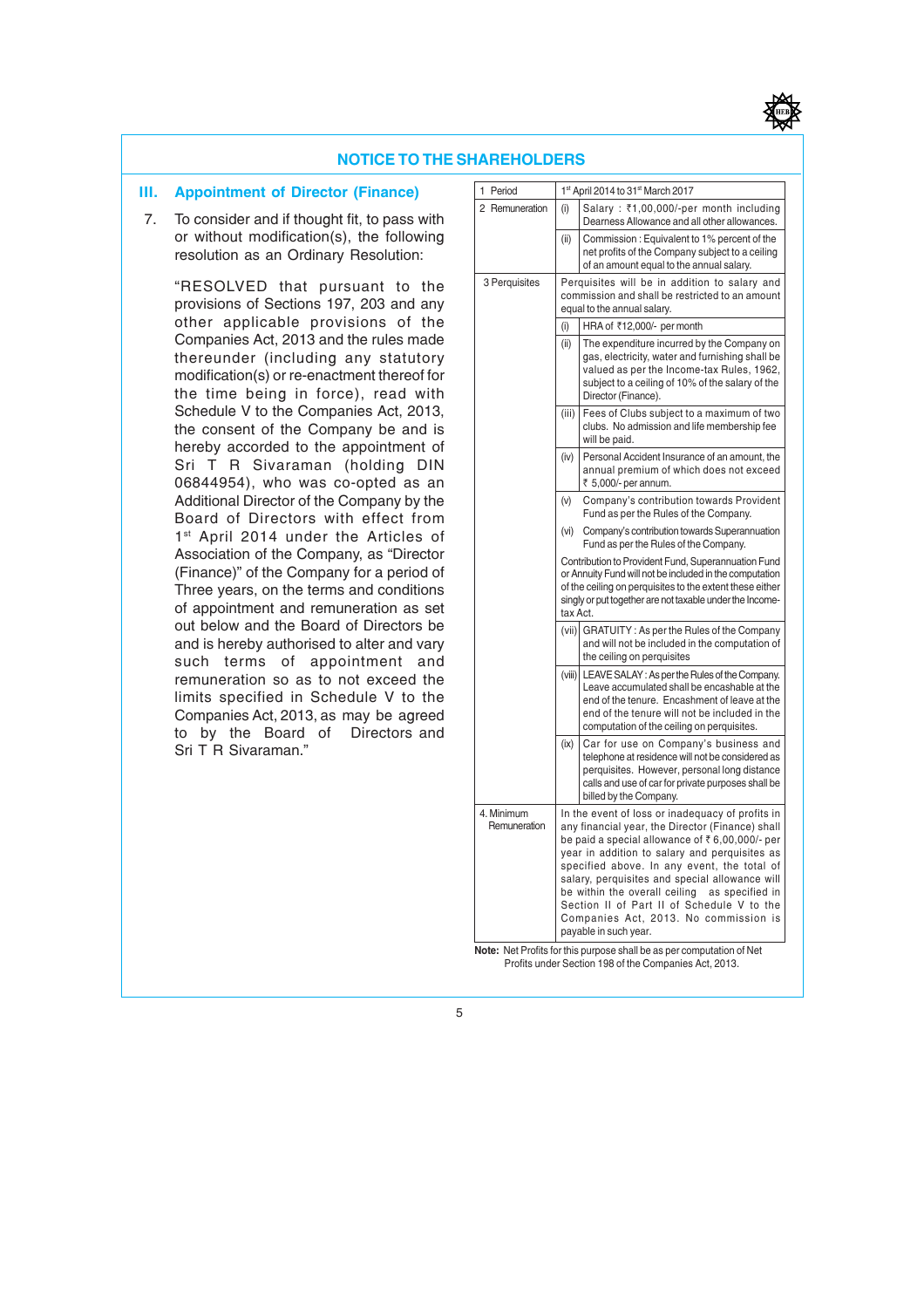#### **NOTICE TO THE SHAREHOLDERS**

#### **IV. Remuneration of Cost Auditor**

8. To consider and, if thought fit, to pass with or without modifications, the following resolution as an Ordinary Resolution:

> "RESOLVED THAT the Company do hereby confirm and ratify in terms of Section 148 and other applicable provisions of the Companies Act, 2013 and the Rules made thereunder the remuneration as approved by the Board of Directors for Mr. S Hariharan, Practising Cost Accountant (Membership No.20864), for conducting the audit of cost records of the company for the financial year 2014-15 at ₹30,000/- together with Service Tax, if any, plus reimbursement of out of pocket expenses for purpose of such audit."

#### **SPECIAL BUSINESS – SPECIAL RESOLUTION**

#### **V. Borrowing Powers**

9. To consider and if thought fit, to pass with or without modification(s), the following Resolution as a Special Resolution:

> "RESOLVED THAT in supersession of the earlier resolution passed by the Members at the 46<sup>th</sup> Annual General Meeting of the Company held on 26<sup>th</sup> July 2007 in terms of Section 293 of the Companies Act, 1956, the consent of the Company be and is hereby accorded to the Board of Directors of the Company for borrowing moneys for the purpose of the business of the Company, from time to time, upon such terms and conditions as they think fit, notwithstanding that the moneys to be borrowed together with the moneys already borrowed by the Company (apart from the temporary loans obtained from the Company's Bankers in the ordinary course of business) will exceed the

aggregate of the Paid up Capital of the Company and its Free Reserves, provided that the total amount upto which moneys be borrowed by the Board of Directors, apart from the temporary loans obtained from the Company's Bankers in the ordinary course of business, shall not exceed  $\bar{\tau}$  25 Crores (Rupees Twenty five Crores only).

RESOLVED FURTHER that the consent of the Company be and is hereby given to the Board of Directors securing the repayment of the said borrowing, with interest, costs and other moneys in such manner as they may think fit and for that purpose to execute mortgages, charges and/ or hypothecation in respect of the whole or any part of the properties and assets of the Company, both present and future and on such terms and conditions as the Board of Directors may think fit from time to time "

#### **VI. Mortage of Assets**

10. To consider and if thought fit, to pass with or without modification(s), the following Resolution as a Special Resolution:

> RESOLVED THAT in supersession of the earlier resolution passed by the Members at the 46<sup>th</sup> Annual General Meeting of the Company held on 26<sup>th</sup> July 2007 in terms of Section 293(1) (a) of the Companies Act, 1956, the consent of the Company be and is hereby accorded to the Board of Directors of the Company to mortgage and / or charge by the Board of Directors of the Company, of all the movable / immovable properties wherever situate, present and future and the whole of the undertaking of the Company together with power to take over the management of the business and concern of the Company in certain events, to or in favour

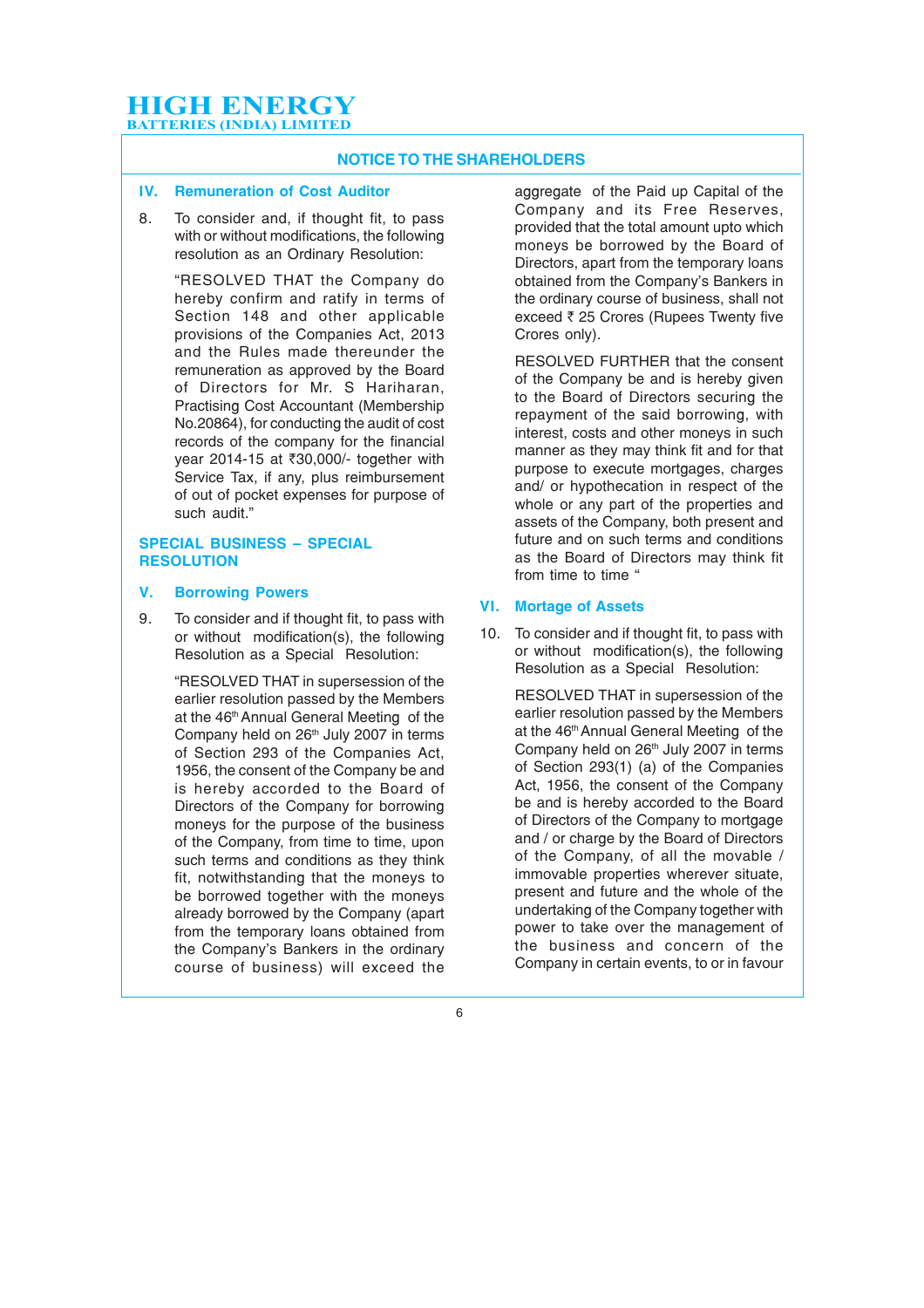#### **NOTICE TO THE SHAREHOLDERS**

of the Banks / Financial Institutions and /or other Lenders / Investing Agencies / Trustees for Debentures / Bonds to secure borrowing from time to time provided that the aggregate of the borrowing so secured shall not exceed `25 Crores (Rupees Twenty Five Crores only) outstanding at any time together with interest at the respective agreed rate. additional interest, compound interest, liquidated damages, commitment charges, premia on prepayment or on redemption, costs, charges, expenses and all other monies payable by the Company in respect of such borrowings.

RESOLVED FURTHER THAT for the purpose of giving effect to the above resolution, the Board be and is hereby authorized and empowered to finalise, settle and execute requisite agreements,<br>documents, deeds, indemnities, deeds, indemnities, guarantees, declarations or other legal undertakings and do all such acts deeds matters and things as it may in its absolute discretion deem necessary, proper or desirable and to settle any questions, difficulty or doubt that may arise in regard to creating mortgages/ charges as aforesaid."

(By Order of the Board) for HIGH ENERGY BATTERIES (INDIA) LIMITED

> **S.V. RAJU Secretary**

Chennai May 30, 2014

#### **NOTES**

- 1. **A member entitled to attend and vote at the Meeting is entitled to appoint one or more proxies to attend and vote on poll instead of himself and such proxy need not be a member of the Company.**
- 2. Proxies in order to be effective, must be received at the Registered Office of the Company not later than 48 hours before the meeting i.e.  $11.00$  A.M.  $19<sup>th</sup>$  July 2014.
- 3. The Register of Members and the Share Transfer books of the Company will remain closed from Friday, the 18<sup>th</sup> July, 2014 to Saturday, the 19<sup>th</sup> July, 2014 (both days inclusive).
- 4. Members holding shares in Physical Form are requested to notify promptly any change in their address to the Registrar and Share Transfer Agent of the Company, M/s. Cameo Corporate Services Limited, Chennai - 600 002 by quoting their Membership Number, besides changes, if any, in dividend mandates given by them. Members holding shares in Electronic Form may communicate the above information to their respective Depository Participants.
- 5. Members holding shares in Demat form are requested to bring in their DP ID Number (Client ID Number) for ease of identification and recording of attendance at the meeting
- 6. The Explanatory Statement pursuant to Section 102 of the Companies Act, 2013 which sets out details relating to Special Business at the meeting, is annexed hereto

#### 7. **Voting through electronic means**

1. The company is pleased to provide members facility to exercise their right to vote at the 53<sup>rd</sup> Annual General Meeting (AGM) by electronic means

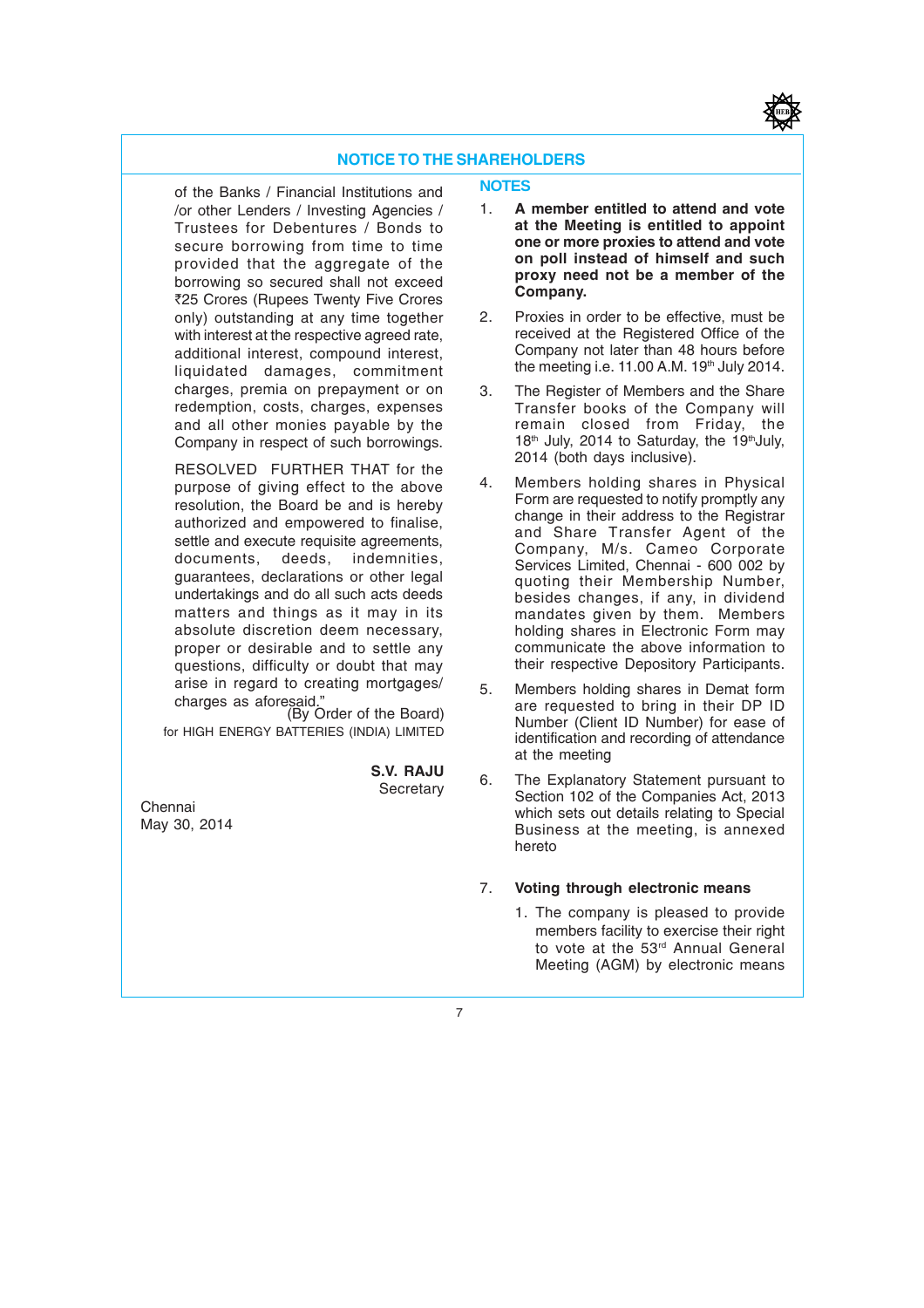#### **NOTICE TO THE SHAREHOLDERS**

in deference to Section 108 of the Companies Act, 2013 and Rule 20 of the Companies (Management and Administration) Rules, 2014. This business would be transacted through e-Voting services provided by Central Depository Services (India) Limited (CDSL).

- 2. E-Voting commences on Tuesday, the  $15<sup>th</sup>$  July 2014 (10.00 AM) and ends on Thursday, the  $17<sup>th</sup>$  July 2014 (5.00 PM). During this period, shareholders of the company, holding shares as on the record date of 17<sup>th</sup> June 2014 (Tuesday) are entitled to cast their vote electronically. The e-Voting portal will be blocked by CDSL for voting thereafter.
- 3. Instructions for e-Voting for members receiving an email from CDSL pursuant to their email IDs having been registered with the company/ Depository Participants:
- (i) User ID and password are required for e-Voting. If you are holding shares in Demat form and logged on to www.evotingindia.com and casted your vote earlier for Electronic Voting Sequence Number (EVSN) of any company, then your existing login id and password are to be used. Else, follow clause (v) to (vii) for login.
- (ii) Launch the internet browser during the voting period. Type the URL in the address bar www.evotingindia.com. Home screen opens.
- (iii) Click on "Shareholders" tab to cast your vote.
- (iv) Now, select the "EVSN" along with "COMPANY NAME" from the drop down menu and click on "SUBMIT"
- (v) Now, fill up the following details in the appropriate boxes

#### **USER ID**

**For Members holding shares in Demat Form**

For NSDL : 8 Character DP ID followed by 8 Digits Client ID

For CDSL : 16 digits beneficiary ID

#### **For Members holding shares in Physical Form**

Folio Number registered with the Company

#### **PAN\***

Enter your 10 digit alpha-numeric \*PAN (case sensitive) issued by Income Tax Department when prompted by the system while e-voting (applicable for both demat shareholders as well as physical shareholders)

#### **DOB#**

Enter the Date of Birth as recorded in your demat account or in the company records for the said demat account or folio in dd/mm/yyyy format

#### **DIVIDEND BANK DETAILS#**

Enter the Dividend Bank Details as recorded in your demat account or in the company records for the said demat account or folio.

- Members who have not updated their PAN with the Company/Depository Participant are requested to use **the first two letters of their name in block letters and the sequence number (8 digits) printed in the address slip in the PAN field.** Eg. if your name is Ramesh Kumar and sequence number 00001234 then enter RA00001234 in the PAN field.
- # Please enter any one of the details in order to login
- (vi) After entering these details appropriately, click on "SUBMIT" tab.
- (vii) Members holding shares in physical form will then reach directly to the voting screen. However, members holding

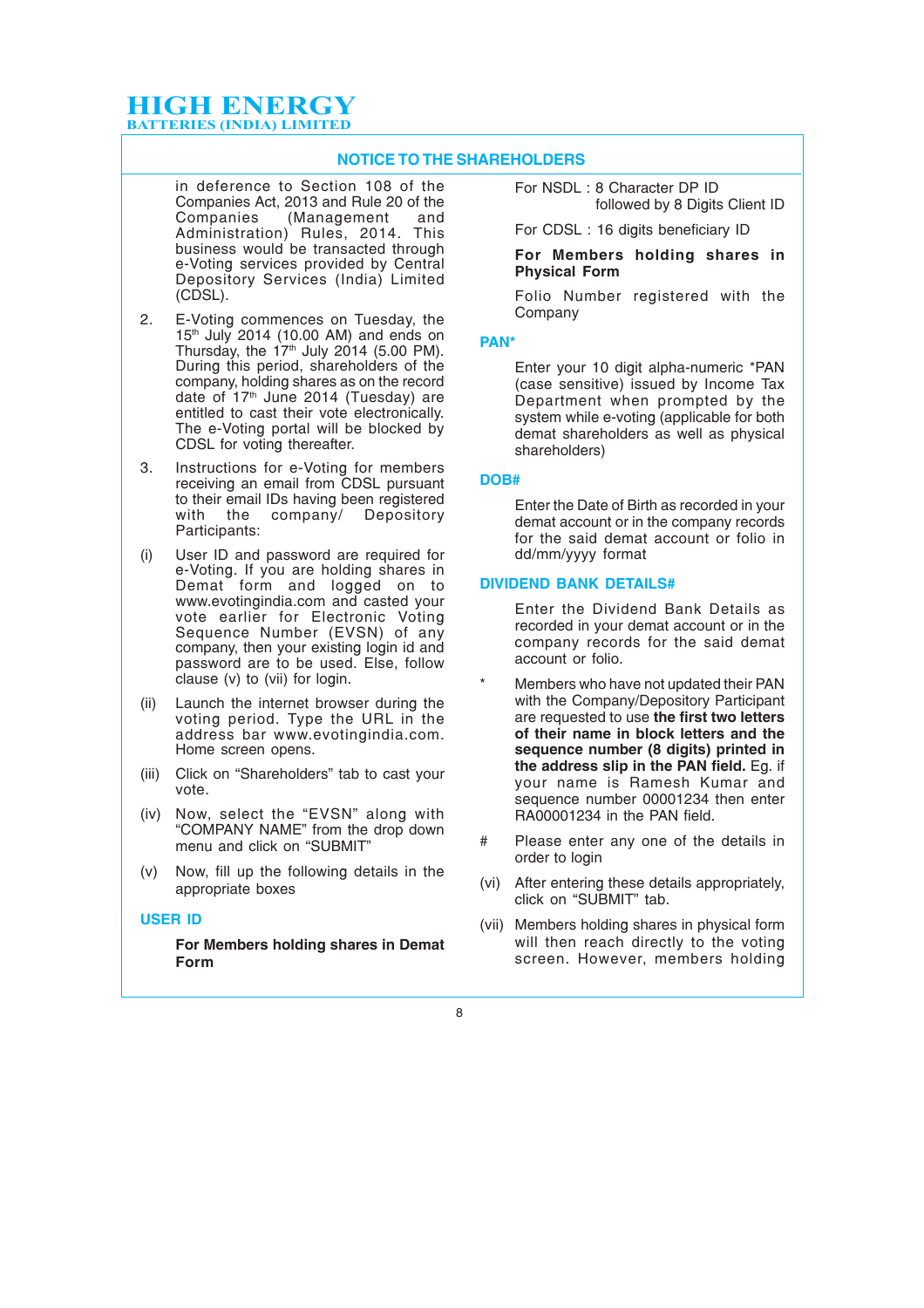#### **NOTICE TO THE SHAREHOLDERS**

shares in demat form will now reach 'Password Change' menu wherein they are required to mandatorily change their login password in the new password field. The new password has to be minimum eight characters consisting of at least one upper case (A-Z), one lower case (a-z), one numeric value (0-9) and a special character( $@$  #  $\$$  %&  $*$ ). Kindly note that this password is to be also used by the demat holders for voting for resolutions of any other company on which they are eligible to vote, provided that company opts for e-voting through CDSL platform.

It is strongly recommended not to share your password with any other person and take utmost care to keep your password confidential.

- (viii) Select EVSN (Electronic Voting Sequence number) **140613013** of High Energy Batteries (India) Limited.
	- (ix) On the voting page, you will see Resolution Description and against the same the option "YES/NO" for voting. Select the option as desired. The option YES implies that you assent to the Resolution and option NO implies that you dissent to the Resolution.
	- (x) Click on the "Resolutions File Link" if you wish to view the entire Resolutions.
- (xi) After selecting the resolution you have decided to vote on, click on "SUBMIT". A confirmation box will be displayed. If you wish to confirm your vote, click on "OK", else to change your vote, click on "CANCEL" and accordingly modify your vote.
- (xii) Once you "CONFIRM" your vote on the resolution, you will not be allowed to modify your vote.
- 4. In case of members receiving the physical copy of Notice of AGM [for members whose e-mail IDs are not registered with the company/ depository participant(s) or requesting physical copy]:

Please follow all steps from Sl. No. (ii) to Sl. No. (xii) above, to cast vote.

- 5. E-voting cannot be exercised by a proxy. Institutional shareholders (i.e. other than individuals, HUF, NRI etc.) are required to log on to https://www.evotingindia.co.in and register themselves, link their account which they wish to vote on and then cast their vote. They should upload a scanned copy of the Board Resolution in PDF format in the system for the scrutinizer to verify the vote.
- 6. During the voting period, security holders can login any number of times till they have voted on all the resolutions. They can also decide to vote only on some of the resolutions.
- 7. A member who has cast his vote by electronic means is not entitled to vote again at the AGM.
- 8. In case you have any queries or issues regarding e-voting, you may refer the Frequently Asked Questions ("FAQs") and e-voting manual available at www.evotingindia.com under help section or send an email to helpdesk.evoting@cdslindia.com.
- 9. The voting rights of shareholders shall be in proportion to their shareholding as on the cut-off date of 17<sup>th</sup> June 2014.
- 10. Mr A S Kalyanaraman, Practising Chartered Accountant (Membership No. 201149) has been appointed as the Scrutinizer.
- 11. The Scrutinizer will not later than 21st July 2014 unblock the votes in the presence of at least two (2) witnesses not in the employment of the company. He will make a Scrutinizer's report of the votes cast in favour or against, if any, forthwith to the Chairman of the company.
- 12. The results will be declared on or after the AGM of the company. The results declared along with the Scrutinizer's report will be placed on the company's website www.highenergy.co.in and on the website of CDSL www.evotingindia.co.in within two (2) days of passing of the resolutions at the AGM of the company and communicated to BSE.

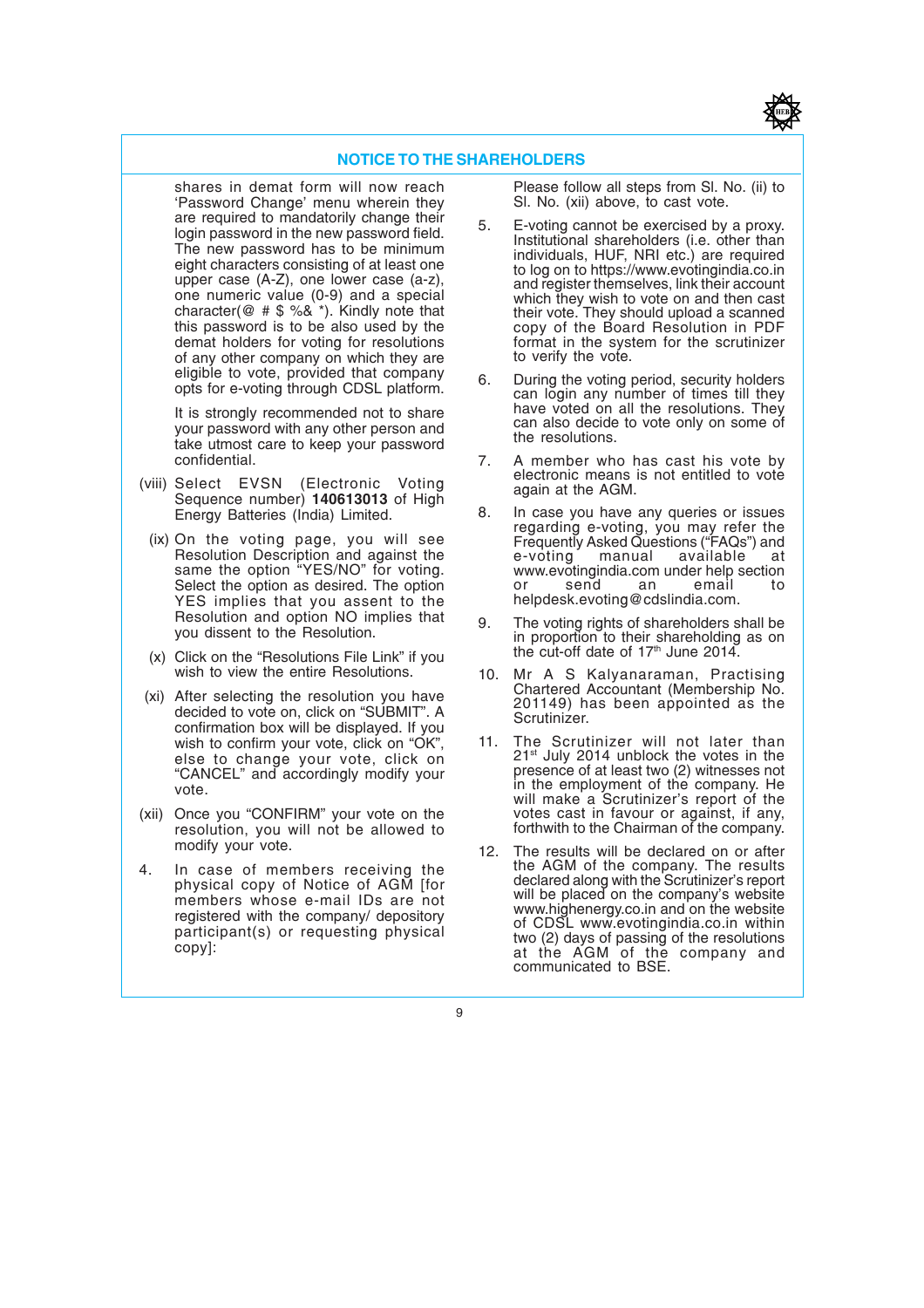#### **EXPLANATORY STATEMENT**

#### **(As required under Section 102 of the Companies Act, 2013)**

#### **ITEM NO.4**

Sri A L Somayaji is a Non-Executive Independent Director of the Company. He joined the Board of Directors of the Company in 2002. Sri A L Somayaji is the Chairman of the Nomination-cum-Remuneration Committee of the Board of Directors of the Company.

Sri A L Somayaji is a Senior Advocate, practicing in the Madras High Court and the Supreme Court. He was appointed by the Government of Tamil Nadu as Advocate General. He has handled several cases involving constitutional matters and other subjects in Madras High Court.

Sri A L Somayaji holds 3866 (0.22%) shares in the Company. He is a Director of Esvi International (Engineers and Exporters) Limited.

It is proposed to appoint Sri A L Somayaji as an Independent Director for a fixed term upto 31st March, 2019. A notice has been received from a member proposing Sri A L Somayaji as a candidate for the office of Director of the Company.

In the opinion of the Board, Sri A L Somayaji fulfils the conditions specified in the Companies Act, 2013 and rules made thereunder for his appointment as an Independent Director of the Company. Copy of the draft letter for appointment of Sri A L Somayaji as an Independent Director setting out the terms and conditions would be available for inspection, by the members at the Registered Office of the Company during normal business hours on any working day.

The Company will greatly be benefited by availing his expertise in legal and commercial matters which he has acquired over the last four decades. The Board recommends the resolution in relation to appointment of Sri A L Somayaji as an Independent Director,

for the approval by the shareholders of the Company.

Except Sri A L Somayaji, being an appointee, none of the Directors and Key Managerial Personnel of the Company and their relatives is concerned or interested, financial or otherwise, in the resolution.

#### **ITEM NO.5**

Commodore R P Prem Kumar, VSM, (Retd.), is a Non-Executive Independent Director of the Company. He joined the Board of Directors of the Company in 2002. He is a Member of the Nomination-cum-Remuneration Committee of the Board of Directors of the Company.

Cmde R P Prem Kumar, a Science Graduate from Presidency College and served in the Indian Navy from 1966 to 1995. During these years he dealt with day-to-day Inspection and Quality Assurance of Command operations of surface ships, aircraft and submarines with specific reference to exploitation of Naval weapons. By virtue of the specialized training received at the Institute of Armament Technology (IAT), Pune, he coordinated various classified projects and R&D programmes at the National level. He has represented Government of India in various Committees to ensure smooth negotiation. ratification, execution and induction of Naval weapons involving global suppliers. Prior to seeking voluntary retirement in 1995, to meet domestic commitments, he was Controller and Chief Co-ordinator (Missile Projects) at Hyderabad. In 1990, he was awarded the Vishisht Seva Medal (VSM) by the President of India for his excellent leadership quality and resource planning ability.

Cmde R P Prem Kumar is not a Director in any other Company. He does not hold by himself or for any other person on a beneficial basis, any shares in the Company.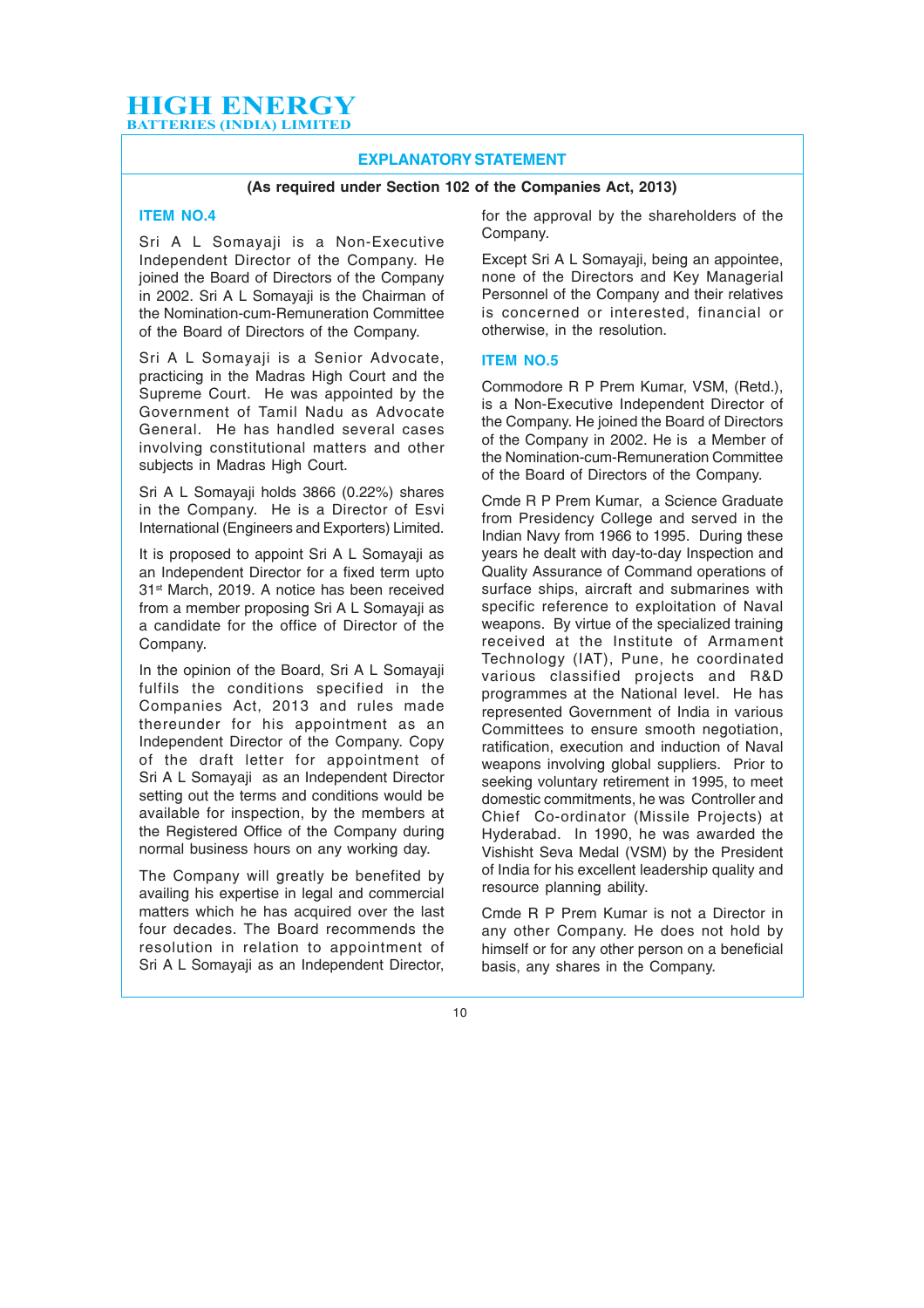

The Company desires to avail his continued expertise in technical and commercial areas.

Cmde. R P Prem Kumar retires by rotation at the ensuing Annual General Meeting under the erstwhile applicable provisions of Companies Act, 1956. In terms of Section 149 and any other applicable provisions of the Companies Act, 2013, Cmde. R P Prem Kumar being eligible and offering himself for appointment, is proposed to be appointed as an Independent Director for a fixed term upto 31<sup>st</sup> March, 2019. A notice has been received from a member proposing Cmde. R P Prem Kumar as a candidate for the office of Director of the Company.

In the opinion of the Board, Cmde. R P Prem Kumar fulfils the conditions specified in the Companies Act, 2013 and rules made thereunder for his appointment as an Independent Director of the Company. Copy of the draft letter for appointment of Cmde. R P Prem Kumar as an Independent Director setting out the terms and conditions would be available for inspection by the members at the Registered Office of the Company during normal business hours on any working day.

The Board recommends the resolution in relation to appointment of Cmde. R P Prem Kumar as an Independent Director, for the approval by the shareholders of the Company.

Except Cmde. R P Prem Kumar, being an appointee, none of the Directors and Key Managerial Personnel of the Company and their relatives is concerned or interested, financial or otherwise, in the resolution.

#### **ITEM NO.6**

The Board of Directors of the Company at the Meeting held on 15<sup>th</sup> March 2014 have appointed Dr. G A Pathanjali, as Managing Director of the Company for a period of 3 years from 1<sup>st</sup> April, 2014 by short closing his present term of appointment as "Executive Director"

and approved the remuneration package based on the recommendations of the Nominationcum-Remuneration Committee Meeting held on the same day.

Dr. G A Pathanjali, is a Chemical Engineer from Annamalai University and did his M Tech (Chemical Engineering) from Indian Institute of Technology (IIT), Kanpur. Dr. G A Pathanjali received his Doctorate (Ph D) in the year 1995 from IIT, Mumbai for his successful Thesis "Studies on the Electro Chemical Oxidation of Methanol and Development of Direct Feed Methanol-Air-Fuel Cell". He was inducted in the R&D Wing of our Company in 1983. He completed his first assignment successfully in establishing the Nickel Cadmium process.

He took over as Head (R&D) in 1996 and guided number of design cum development activities involving Silver Chloride Magnesium, Silver Oxide Zinc, Nickel Cadmium, Cuprous Chloride and Fuel Cells, for Defence, Rail Road and Industrial applications.

He was promoted as Head (Operations) during 2002 and looked after Production, Maintenance, Procurement and R&D successfully. In recognition of his services, he was elevated as Executive Director on 30<sup>th</sup> May 2012.

Dr. G A Pathanjali holds 100 (0.01%) shares in the Company. He is neither a director nor a member in any other company.

The Company has filed Form DIR-12 with the Ministry of Corporate Affairs vide Service Request No. C03137189 dated 13.05.2014. The terms and conditions would be available for inspection by the members at the Registered Office of the Company during normal business hours on any working day.

Except Dr. G A Pathanjali being an appointee, none of the Directors and Key Managerial Personnel of the Company and their relatives is concerned or interested, financial or otherwise, in the resolution.

The approval of the members is being sought

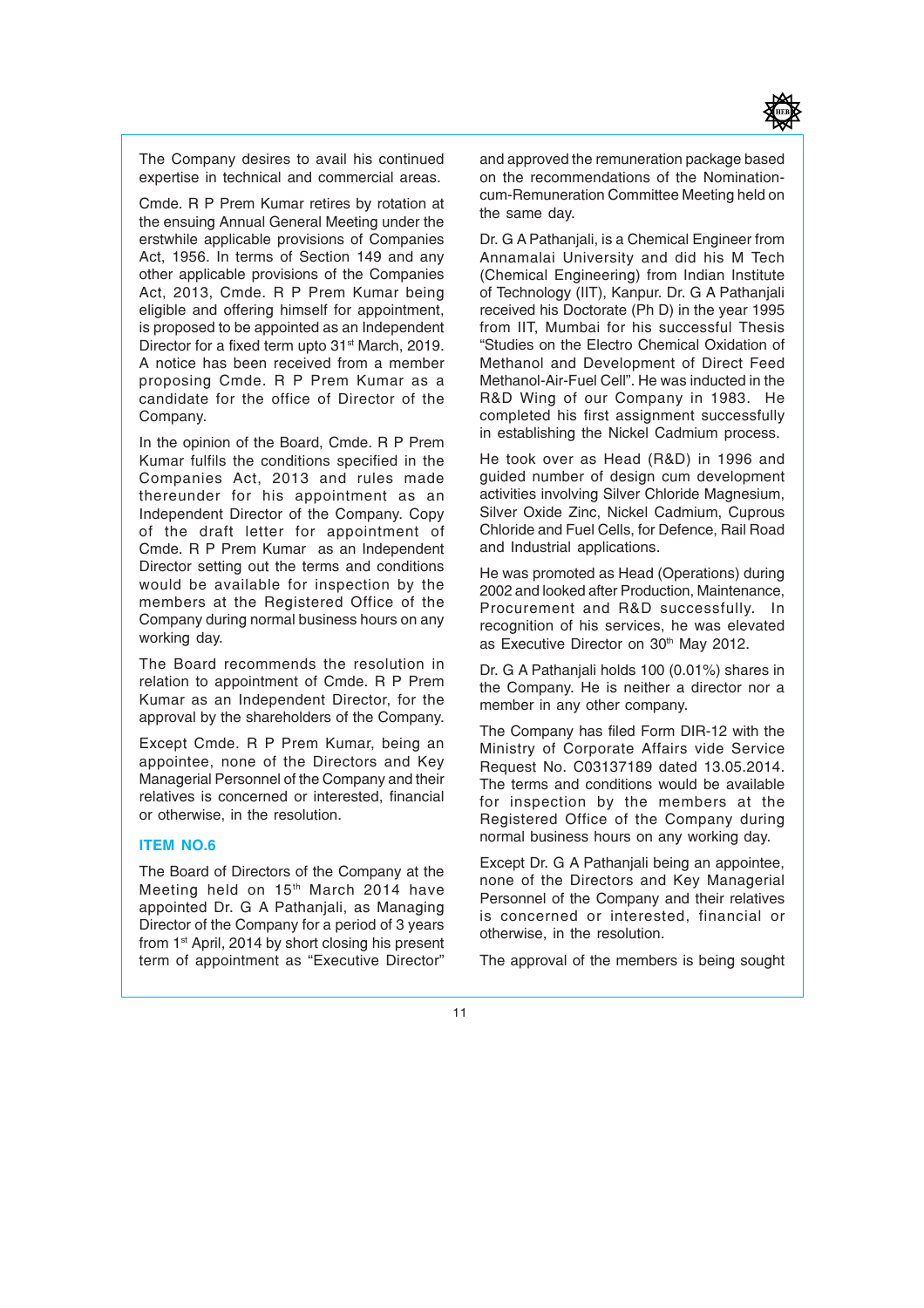to the terms, conditions and stipulations for the appointment of Dr. G A Pathanjali as Managing Director and the remuneration payable to him. The terms and conditions proposed (fixed by the Board of Directors at their meeting held on 15<sup>th</sup> March 2014) are keeping in line with the remuneration package that is necessary to encourage good professional managers with a sound career record to important position as that of the Managing Director.

#### **INFORMATION ABOUT THE APPOINTEE**

(1) Background details

Dr G A Pathanjali is a Chemical Engineer from Annamalai University and did his Post Graduation M.Tech (Chemical Engineering) from Indian Institute of Technology (IIT), Kanpur.

(2) Past Remuneration

|                        |             |             | $(5$ in lakhs) |
|------------------------|-------------|-------------|----------------|
| <b>Particulars</b>     | $2013 - 14$ | $2012 - 13$ | $2011 - 12$    |
| Salary &<br>Allowances | 9.60        | 8.20        |                |
| Perquisites            | 10.90       | 8.96        |                |
| Commission             |             |             |                |
| Total                  | 20.50       | 17.16       |                |

(3) Recognition or awards

When HEB R&D was recognized by IIT, Mumbai for pursuing PhD, through external registration, Dr G A Pathanjali was the first candidate to register as a scholar in the field of electrochemistry from High Energy Batteries (India) Ltd. He has successfully completed his thesis under the caption of "Studies on the Electrochemical Oxidation of Methanol and Development of a Direct feed Methanol-Air Fuel Cell". His thesis was accepted and he was awarded Doctorate in the year 1995. He has published several papers in reputed Indian and

International journals of electrochemistry. He has guided number of candidates to carryout research successfully.

(4) Job profile and his suitability.

Dr. G A Pathanjali was inducted in the R&D Wing of our Company in 1983. He completed his first assignment successfully in establishing the Nickel Cadmium process.

He took over as Head (R&D) in 1996 and guided number of design cum development activities involving Silver Chloride Magnesium, Silver Oxide Zinc, Nickel Cadmium, Cuprous Chloride and Fuel Cells, for Defence, Rail Road and Industrial applications.

He was promoted as Head (Operations) during 2002 and looked after Production, Maintenance, Procurement and R&D successfully. In recognition of his services, he was elevated as Executive Director on 30<sup>th</sup> May 2012.

Dr G A Pathanjali is currently looking after the complete operations of the Company. He has been independently managing the Operations of the Company and R&D in the last few years. He has demonstrated his leadership skills by ably managing the various operations in spite of the difficult times faced by the Company in terms of order position and profitability.

In the Lead Acid Battery Plant, he has played a key role in establishing the manufacturing process, in the selection of suitable machineries and design of various types of batteries. He has also established QA & QC systems. He had been interacting with the customers on day to day basis to get the feed back and established a system for continual improvement.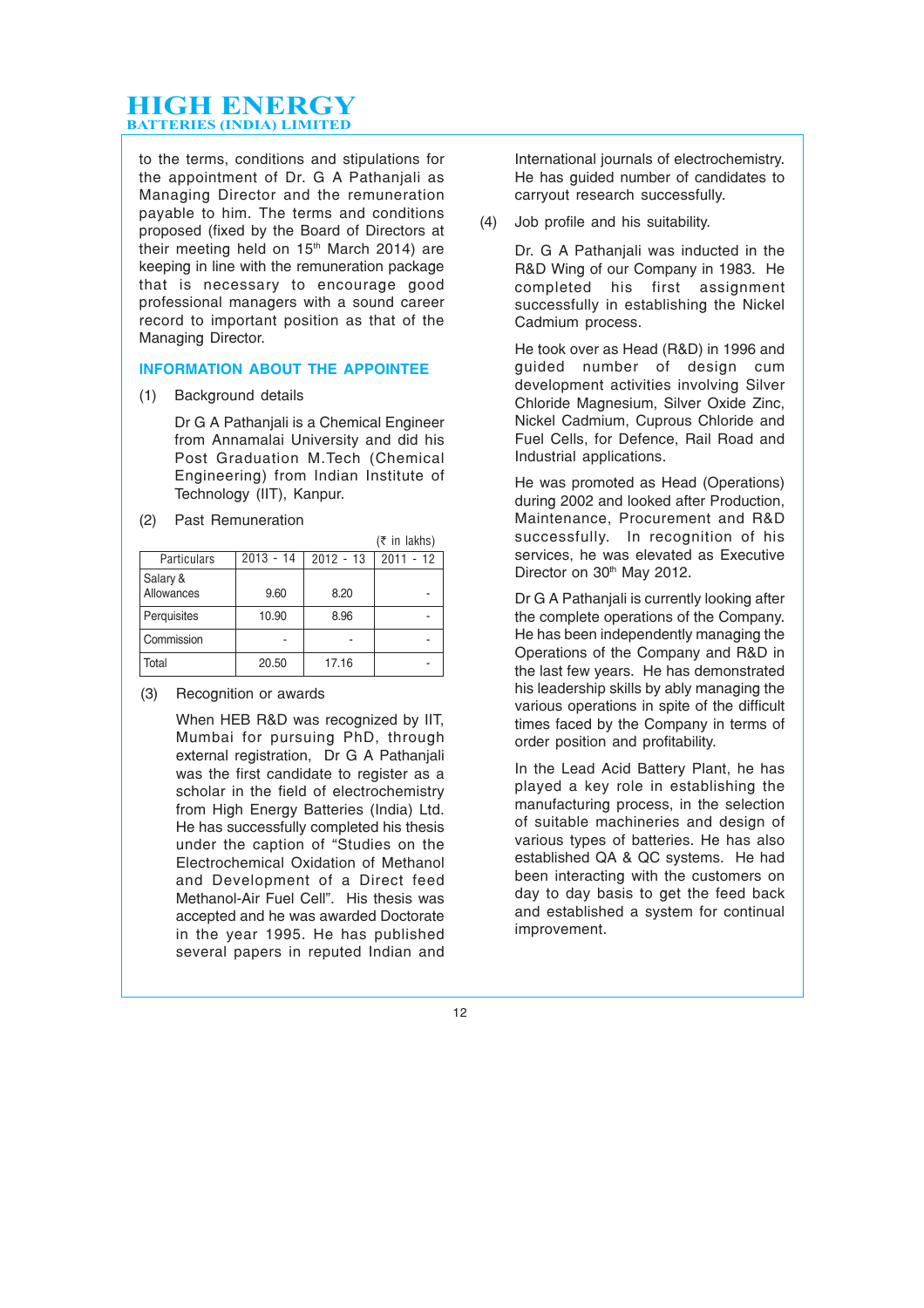

(5) Remuneration proposed

As set out in the Resolution under Item No.6.

(6) Comparative remuneration profile with respect to industry, size of the company, profile of the position and person (in case of expatriates the relevant details would be with respect to the country of his origin)

> Considering the profile of Dr. G A Pathanjali and current trend of compensation package in corporates, the remuneration proposed is moderate.

(7) Pecuniary relationship directly or indirectly with the Company, or relationship with the managerial personnel, if any.

> Dr. G A Pathanjali holds 100 Equity shares in the Company. Other than the remuneration stated above, he has no other pecuniary relationship directly or indirectly with the Company. He has no relationship with any managerial personnel.

#### **ITEM NO.7**

The Board of Directors of the Company at the Meeting held on 15<sup>th</sup> March 2014 have co-opted Sri T R Sivaraman as an Additional Director designated as "Director (Finance)" of the Company for a period of 3 years from 1<sup>st</sup> April, 2014 and approved the remuneration package based on the recommendations of the Nomination-cum-Remuneration Committee Meeting held on the same day.

Sri T R Sivaraman, is a Commerce Graduate with Professional Qualifications as Chartered Accountant and Cost Accountant. He joined HEB, in 1984 as Assistant Accounts Officer. He was promoted as Deputy Manager (Accounts) in 1986 and later as Manager (Finance) in 1990. Subsequent to the retirement of the then General Manager (Finance), he took over as Head of Accounts and Finance, reporting to Managing Director. In 2004, he was promoted as General Manager (Finance) and then as Vice President (Finance).

During the past 30 years, he has been managing admirably various functional areas i.e. accounts, finance, taxation etc. His contribution in arranging funding requirement for setting up Lead Acid Battery Project is commendable as well as managing the short term requirements of the Company during various stages, including the critical periods, post LAB Division creation, needs special mention.

In addition, he was given the task of concluding wage revision with the employees in 2002, 2007 and 2011 which was accomplished by him as per the guidelines of the Management ensuring cordial atmosphere throughout.

After the retirement of the then General Manager (Marketing), he was entrusted with additional charge of managing Delhi Office and also to take care of marketing activities, which gave him good exposure in marketing including export activities of the company.

He was able to establish good rapport with all our customers. With his experience, he was able to establish good export marketing, which resulted in flow of export orders. Specific mention should be made about his successful efforts in getting orders from Malaysia, Dastan and Algeria.

In due recognition of his committed services, it is recommended that Sri T R Sivaraman be co-opted as an Additional Director under Section 260 and designated as Director (Finance) from 1st April 2014 for a period of 3 years.

Sri T R Sivaraman is holding 870 shares (0.05%) in his name and 1000 Shares (0.06%) in the name of his wife in the Company. He is neither a director nor a member in any other company.

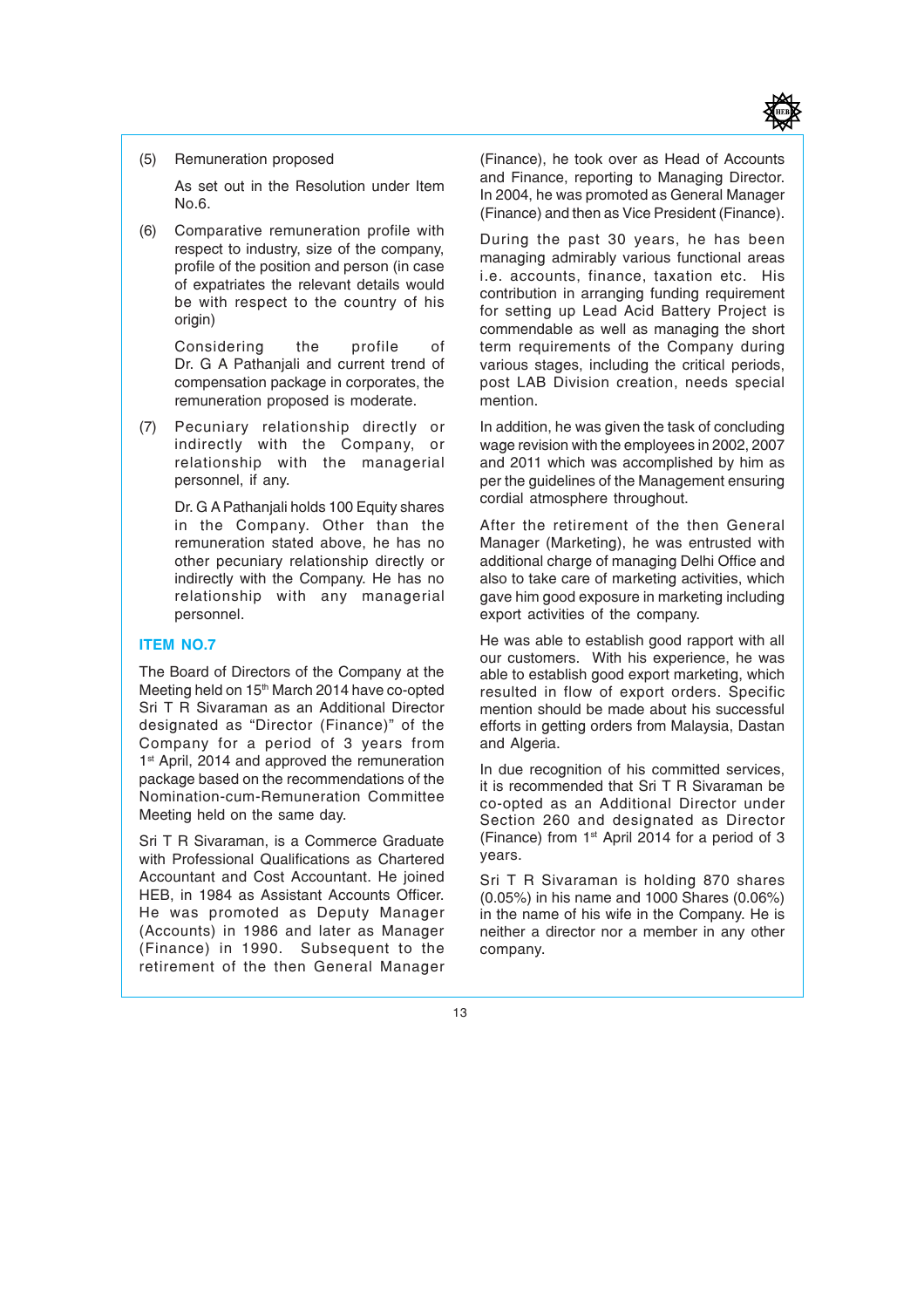The Company has filed Form DIR-12 with the Ministry of Corporate Affairs vide Service Request No C03137189 dated 13.05.2014. The terms and conditions would be available for inspection by the members at the Registered Office of the Company during normal business hours on any working day, excluding Saturday.

Except Sri T R Sivaraman being an appointee, none of the Directors and Key Managerial Personnel of the Company and their relatives is concerned or interested, financial or otherwise, in the resolution.

The approval of the members is being sought to the terms, conditions and stipulations for the appointment of Sri T R Sivaraman as Director (Finance) and the remuneration payable to him. The terms and conditions proposed (fixed by the Board of Directors at their meeting held on 15<sup>th</sup> March 2014) are keeping in line with the remuneration package that is necessary to encourage good professional managers with a sound career record to important position as that of the Director (Finance).

#### **INFORMATION ABOUT THE APPOINTEE**

(1) Background details

Sri T R Sivaraman, is a Commerce Graduate with Professional Qualifications as Chartered Accountant and Cost Accountant with 30 years of experience in various functional areas i.e. accounts, finance, taxation etc.

(2) Past Remuneration

Not Applicable

(3) Recognition or awards

Nil

(4) Job profile and his suitability.

Sri T R Sivaraman joined HEB, in 1984 as Assistant Accounts Officer. He was promoted as Deputy Manager (Accounts) in 1986 and later as Manager (Finance) in 1990. Subsequent to the retirement of the then General Manager (Finance), he took over Head of Accounts and Finance, reporting to Managing Director. In 2004, he was promoted as General Manager (Finance) and then as Vice President (Finance).

During the past 30 years, he has been managing admirably various functional areas i.e. accounts, finance, taxation etc. His contribution in arranging funding requirement for setting up Lead Acid Battery Project is commendable as well as managing the short term requirements of the Company during various stages, including the critical periods, post LAB Division creation, needs special mention.

In addition, he was given the task of concluding wage revision with the employees in 2002, 2007 and 2011 which was accomplished by him as per the guidelines of the Management ensuring cordial atmosphere throughout.

After the retirement of the then General Manager (Marketing), he was entrusted with additional charge of managing Delhi Office and also to take care of marketing activities, which gave him good exposure in marketing including export activities of the company.

He was able to establish good rapport with all our customers. With his experience, he was able to establish good export marketing, which resulted in flow of export orders. Specific mention should be made about his successful efforts in getting orders from Malaysia, Dastan and Algeria.

(5) Remuneration proposed

As set out in the Resolution under Item No.7.

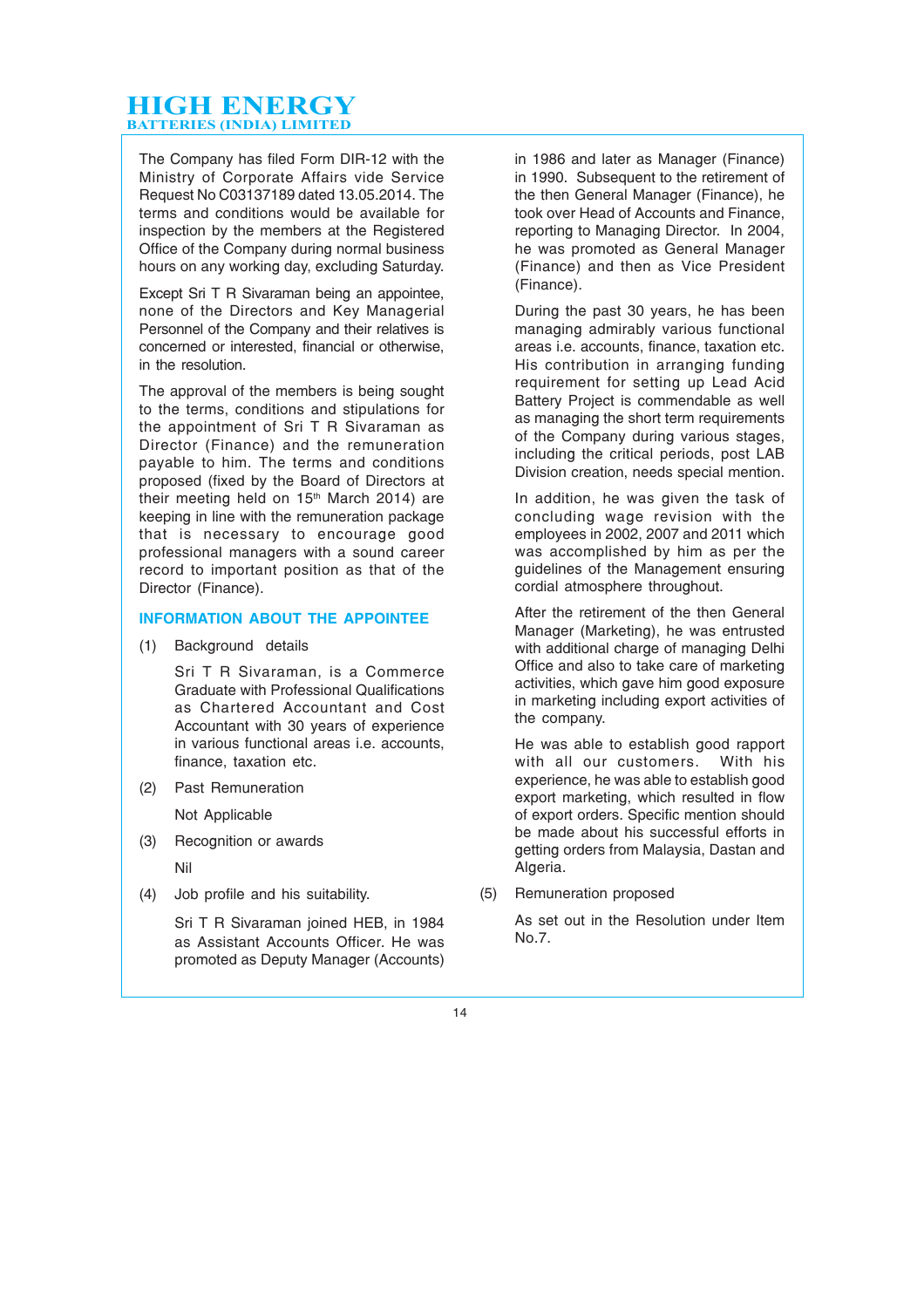

(6) Comparative remuneration profile with respect to industry, size of the company, profile of the position and person (in case of expatriates the relevant details would be with respect to the country of his origin)

> Considering the profile of Sri T R Sivaraman and current trend of compensation package in corporates, the remuneration proposed is moderate.

(7) Pecuniary relationship directly or indirectly with the Company, or relationship with the managerial personnel, if any.

> Sri T R Sivaraman holds 870 Equity shares in his name and 1000 Shares in the name of his wife in the Company. Other than the remuneration stated above, he has no other pecuniary relationship directly or indirectly with the Company. He has no relationship with any managerial personnel.

**Statement containing required information as per Part (B) of Clause (iv) of Section II of Schedule X to the Companies Act, 2013**

#### **I. GENERAL INFORMATION**

(1) Nature of Industry

Manufacturer of Aerospace, Naval, Power System Batteries and Lead Acid Storage Batteries.

(2) Date of commencement of commercial Production

December 1979

- (3) In case of new companies, expected date of commencement of activities as per project approved by financial institutions appearing in the prospectus Not Applicable
- (4) Financial performance based on given indicators

| <b>Particulars</b>        |       | 2013-14 2012-13 2011-12 |      |
|---------------------------|-------|-------------------------|------|
| <b>Net Sales</b>          | 3054  | 6651                    | 5532 |
| Profit/ (Loss) before     |       |                         |      |
| Finance Cost.             |       |                         |      |
| Depreciation & Tax        | (245) | 653                     | 709  |
| Profit/ (Loss) Before Tax | (978) | 51                      | 55   |
| Profit/ (Loss) After Tax  | (623) | 37                      | 39   |
| Dividend (%)              | Nil*  | 10                      | Nil  |

 $($ ₹ in lakhs)

\*Recommended by Board

 $(5$  in lakhs) (5) Export performance and net foreign exchange collections.

| Particulars                        | 2013-14     | 2012-13 | $2011 - 12$ |  |
|------------------------------------|-------------|---------|-------------|--|
| FOB value of exports               | 121         | 3125    | 2766        |  |
| CIF value of imports               | 2295<br>353 |         | 1793        |  |
| Expenditure in foreign<br>currency | 23          | 23      | 21          |  |
| Net foreign exchange<br>earnings   | 98          | 3102    | 2745        |  |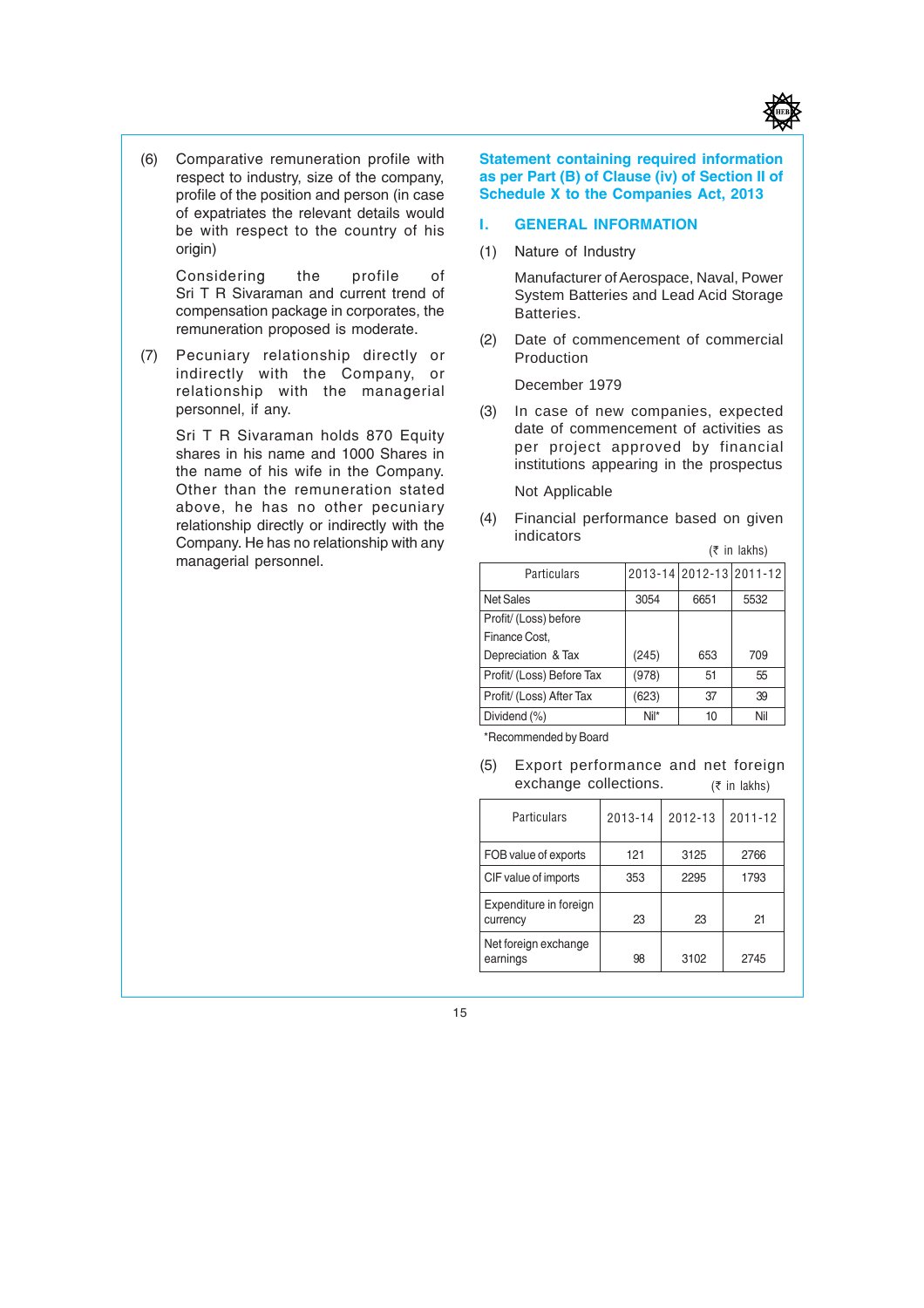(6) Foreign investments or collaborators, if any

Nil

#### **II. OTHER INFORMATION**

(1) Reasons of loss or inadequate profits

Delayed receipt of regular orders in the indigenous market and non-receipt of Export orders coupled with lower turnover in the Lead Acid Battery Division and increased borrowing costs resulted in losses.

(2) Steps taken or proposed to be taken for improvement.

> The Company has already received regular indigenous orders in the fourth quarter of the year 2013-14. Further orders from the indigenous market will be received during the current year. Export orders under existing arrangement with customers will also be received during the current year. In the Lead Acid Battery Division, efforts have already been made to maximize the volume by a different product mix to achieve a reasonable turnover. With the above, the company will be able to achieve a reasonable turnover and profitability.

(3) Expected increase in productivity and profits in measurable terms

> Based on the orders on hand and orders in the pipe line and the present efforts in the Lead Acid Battery Division to maximize the volume of production and sales, the company will be able to achieve a reasonable profitability.

#### **ITEM NO.8**

The Company is engaged in two business segments, viz. Aerospace, Naval & Power System Batteries and Lead Acid Storage Batteries. The company is maintaining cost accounting records and getting them audited under the provisions of the Companies Act,<br>1956. Cost Auditor for this purpose was Cost Auditor for this purpose was appointed with the approval of Central Government.

Section 148 of the Companies Act, 2013 has similar prescription for cost records and audit thereof. While the remuneration for the audit of cost records is determined by the Board of Directors, it will have to be ratified by the shareholders at the following General Meeting. The approval of Central Government is no longer required under the new law.

Pursuant to the above, the Board of Directors have appointed Mr. S.Hariharan, Practising Cost Accountant (Membership No.20864) for the audit of cost records of the company for the financial year 2014-15 pertaining to both the segments and determined the remuneration of  $\bar{\tau}$  30,000/- together with Service Tax, if any, plus out of pocket expenses incurred by him for this purpose based on the recommendations of the Board of Directors. It is now placed for the approval of Shareholders in accordance with Section 148(3) of the Companies Act, 2013 read with Rule 14 of the Companies (Audit and Auditors) Rules, 2014.

Copies of relevant resolutions passed by the Board is available for inspection of the members on any working day of the Company between 11.00 A.M. and 1.00 P.M.

No Director, Key Managerial Personnel or relative of them is concerned or interested, financially or otherwise, in this business.

#### **ITEM NO.9**

The Members of the Company, at the 46<sup>th</sup> Annual General Meeting held on 26th July 2007 had accorded by way of an Ordinary Resolution, their approval to the Board of Directors of the Company from time to time, upto an aggregate amount (apart from temporary loans obtained from the Company's bankers in the ordinary course of business)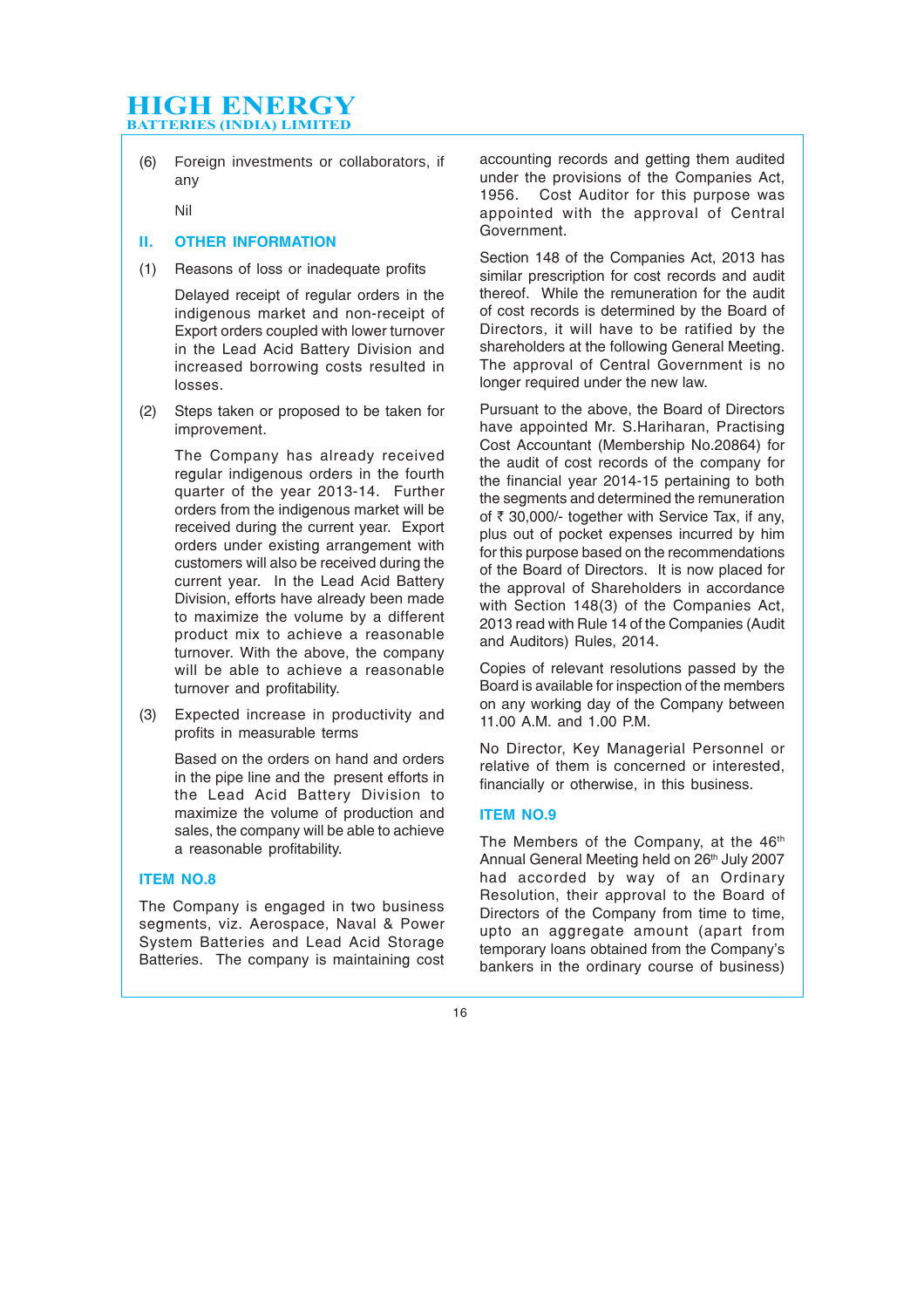

not exceeding the paid up share capital of the Company and its free reserves by  $\bar{z}$  25 Crores (Rupees Twenty Five Crores only). However, after the applicability of the provisions of Section 180(1)(c) of the Companies Act, 2013, a company can borrow monies exceeding the aggregate of its paid up capital and free reserves (apart from temporary loans obtained from the Company's bankers in the ordinary course of business) with the approval of Members of the Company by way of a Special<br>Resolution. The Board accordingly Board accordingly recommends the Special Resolution for your approval. Pursuant to applicable provisions of the Companies Act, 2013, none of the Directors and Key Managerial Personnel of the Company and their relatives is concerned or interested, financially or otherwise, in the resolution.

#### **ITEM NO.10**

The Members of the Company, at the 46<sup>th</sup> Annual General Meeting held on 26<sup>th</sup> July 2007 had accorded their approval by way of an Ordinary Resolution, under Section 293(1) (a) of the Companies Act, 1956 to the Board of Directors of the Company to mortgage all the movable / immovable properties wherever situate, present and future to secure loan from Banks/Financial Institutions not exceeding ₹ 25 Crores (Rupees Twenty Five Crores only). However, after applicability of Section 180(1)(a) of the Companies Act, 2013, a company can mortgage its assets with the approval of Members of the Company by way of a Special<br>Resolution. The Board accordingly accordingly recommends the Special Resolution for your approval. Pursuant to applicable provisions of the Companies Act, 2013, none of the Directors and Key Managerial Personnel of the Company and their relatives is concerned or interested, financially or otherwise, in the resolution.

(By Order of the Board) for HIGH ENERGY BATTERIES (INDIA) LIMITED

> **S.V. RAJU Secretary**

Chennai May 30, 2014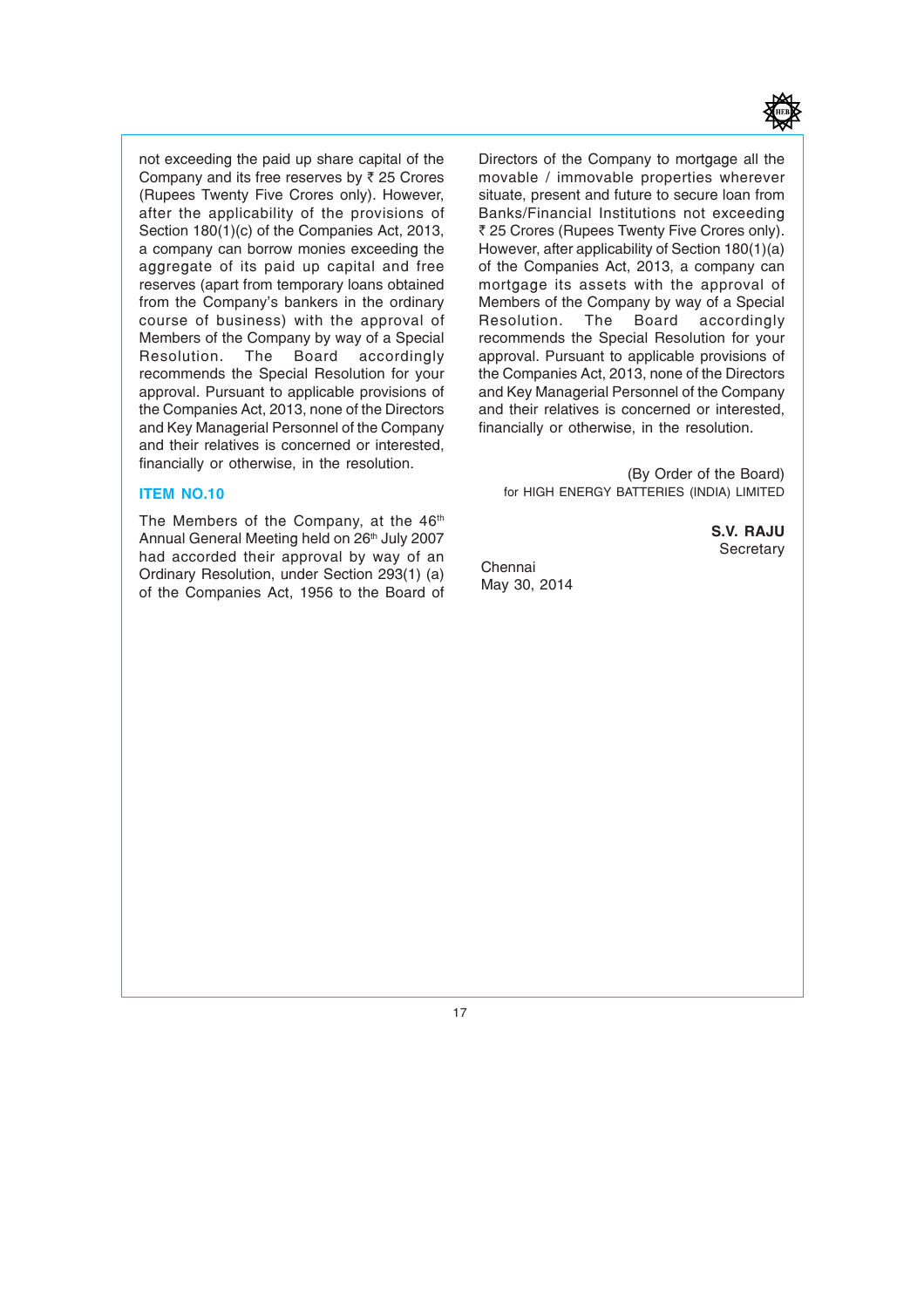## **Appointment / Reappointment of Directors :**

Details on Directors seeking appointment/reappointment are furnished hereunder:-

| Name of Director     | Date of<br><b>Birth</b> | Date of<br>First<br>appoint-<br>ment | Expertise in<br>specific functional<br>areas                                                                                                                                          | Qualification                         | Directorships in<br>other companies                                                                                                                                                                                             | Committee/<br>Executive<br>positions held in<br>other companies                                                                                                                                                                                                                                                                                                                                                |
|----------------------|-------------------------|--------------------------------------|---------------------------------------------------------------------------------------------------------------------------------------------------------------------------------------|---------------------------------------|---------------------------------------------------------------------------------------------------------------------------------------------------------------------------------------------------------------------------------|----------------------------------------------------------------------------------------------------------------------------------------------------------------------------------------------------------------------------------------------------------------------------------------------------------------------------------------------------------------------------------------------------------------|
| <b>REAPPOINTMENT</b> |                         |                                      |                                                                                                                                                                                       |                                       |                                                                                                                                                                                                                                 |                                                                                                                                                                                                                                                                                                                                                                                                                |
| Sri. N. Gopalaratnam | 15.04.1947              | 06.06.1991                           | Long and varied<br>experience in<br>management of<br>projects, operations<br>and overall<br>management of<br>diverse industries<br>engaged in Pulp,<br>Paper, Sugar and<br>Batteries. | B.Sc., B.E.,<br>(Mechanical<br>Engg.) | Chairman<br>Seshasayee Paper<br>and Boards Ltd.<br>Ponni Sugars (Erode)<br>Ltd.<br>SPB Projects and<br>Consultancy Ltd.<br>Esvi International<br>(Engineers &<br>Exporters) Ltd.<br><b>Time Square</b><br>Investments Pvt. Ltd. | Chairman<br><b>Securities</b><br>Transactions<br>cum Investor<br>Grievance<br>Committee and<br>Finance<br>Committee in<br>Ponni Sugars<br>(Erode) Ltd.<br>Member<br>Share Transfer &<br>Shareholders/<br>Investors<br>Grievance<br>Committee in<br>Seshasayee<br>Paper and<br>Boards Ltd.<br>Nomination -<br>Cum -<br>Remuneration<br>Committee and<br>Project<br>Committee in<br>Ponni Sugars<br>(Erode) Ltd. |
| <b>APPOINTMENT</b>   |                         |                                      |                                                                                                                                                                                       |                                       |                                                                                                                                                                                                                                 |                                                                                                                                                                                                                                                                                                                                                                                                                |
| Dr. G.A. Pathanjali  | 26.07.1959              | 30.05.2012                           | Varied experience<br>in Management of<br>Projects, R & D,<br>Operations and<br>General<br>Management in<br>the Battery<br>Industry                                                    | B.E.<br>M.Tech.,<br>Ph.D              |                                                                                                                                                                                                                                 |                                                                                                                                                                                                                                                                                                                                                                                                                |
| Sri, T.R. Sivaraman  | 09.04.1959              | 01.04.2014                           | Varied experience<br>in Accounts.<br>Finance, Taxation,<br>HR and Marketing<br>functional areas.                                                                                      | FCA, AICWA                            |                                                                                                                                                                                                                                 |                                                                                                                                                                                                                                                                                                                                                                                                                |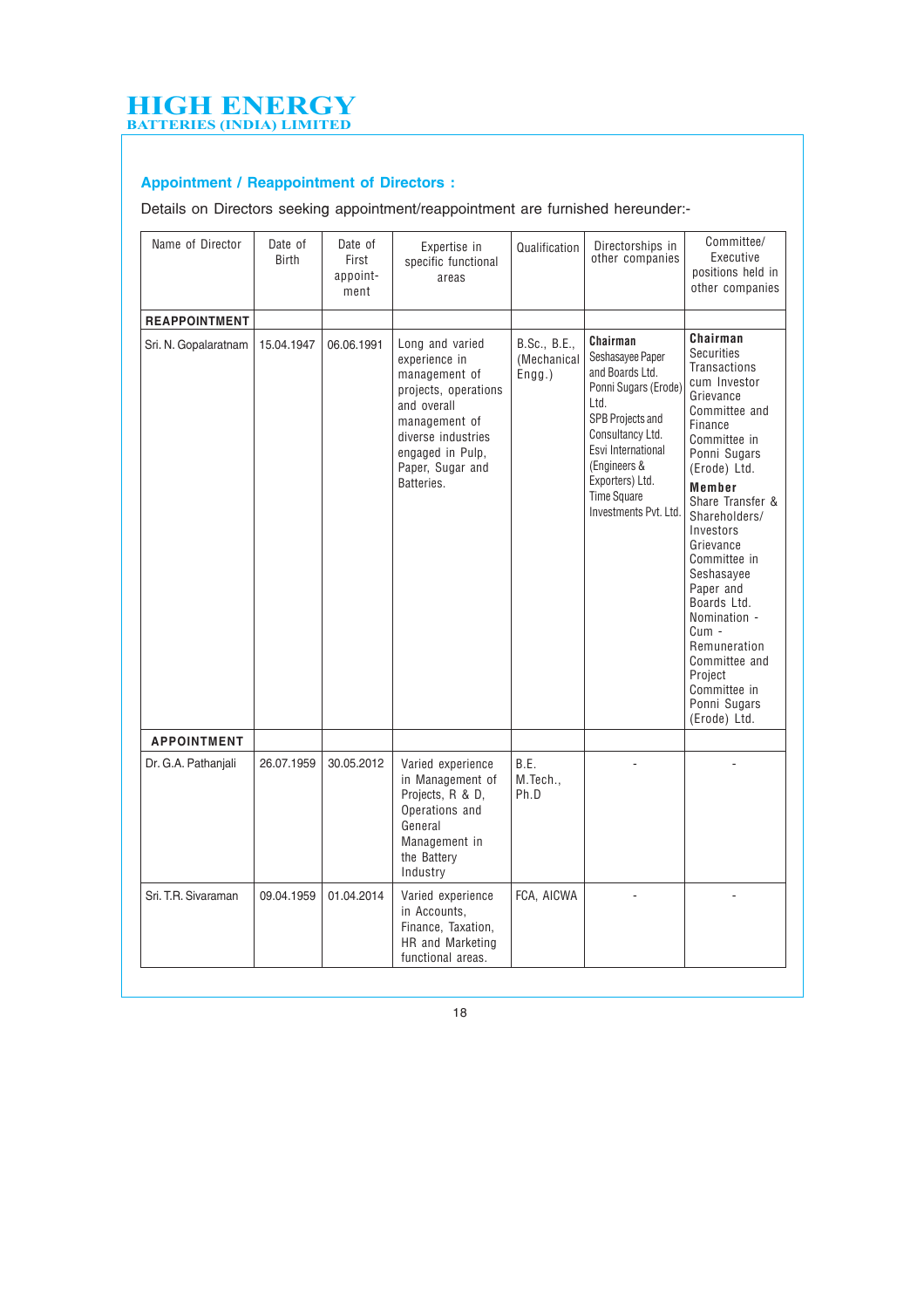

## **Appointment / Reappointment of Independent Directors :**

Details on Independent Directors seeking appointment/reappointment are furnished hereunder:-

| Name of Director                       | Date of<br><b>Birth</b> | Date of<br>First<br>appoint-<br>ment | Expertise in<br>specific functional<br>areas                                                                                                                                                                                                                                                                                                                         | Qualification                                                                               | Directorships in<br>other<br>companies                                                                                    | Committee/<br>Executive<br>positions held in<br>other companies |
|----------------------------------------|-------------------------|--------------------------------------|----------------------------------------------------------------------------------------------------------------------------------------------------------------------------------------------------------------------------------------------------------------------------------------------------------------------------------------------------------------------|---------------------------------------------------------------------------------------------|---------------------------------------------------------------------------------------------------------------------------|-----------------------------------------------------------------|
| Sri A L Somayaji                       | 27.01.1944              | 23.03.2002                           | Advocate General,<br>Government of<br>Tamilnadu.<br>He is in the Editorial<br>Board of "Supreme<br>Today", "Current<br>Tamil Nadu cases",<br>"Labour Law Jour-<br>nal" and "Sales tax<br>cases". He is legal<br>advisor to various<br>companies.                                                                                                                     | Graduate in<br>Commerce,<br>Graduate in<br>Law.                                             | 1. Esvi Inter-<br>national<br>(Engineers)<br>and Exporters)<br>Limited.<br>2. Commercial<br>Laws of<br>India<br>Pvt. Ltd. |                                                                 |
| Cmde. RP<br>Prem Kumar, VSM<br>(Retd.) | 12.01.1945              | 08.08.2002                           | Senior Officer<br>(Retd.) of the Naval<br>Armament<br>Inspectorate, Indian<br>Navy and has<br>coordinated various<br>classified projects<br>and $R & D$<br>programs.<br>He was responsible<br>in establishing<br><b>Quality Assurance</b><br>system for strategic<br>weapon<br>manufacturing.<br>Awarded the<br>Vishisht Seva Medal<br>by the President of<br>India. | Graduate in<br>Science.<br>Naval<br>Technical<br>Staff Course<br>(Equivalent<br>to M.Tech.) |                                                                                                                           |                                                                 |
|                                        |                         |                                      |                                                                                                                                                                                                                                                                                                                                                                      |                                                                                             |                                                                                                                           |                                                                 |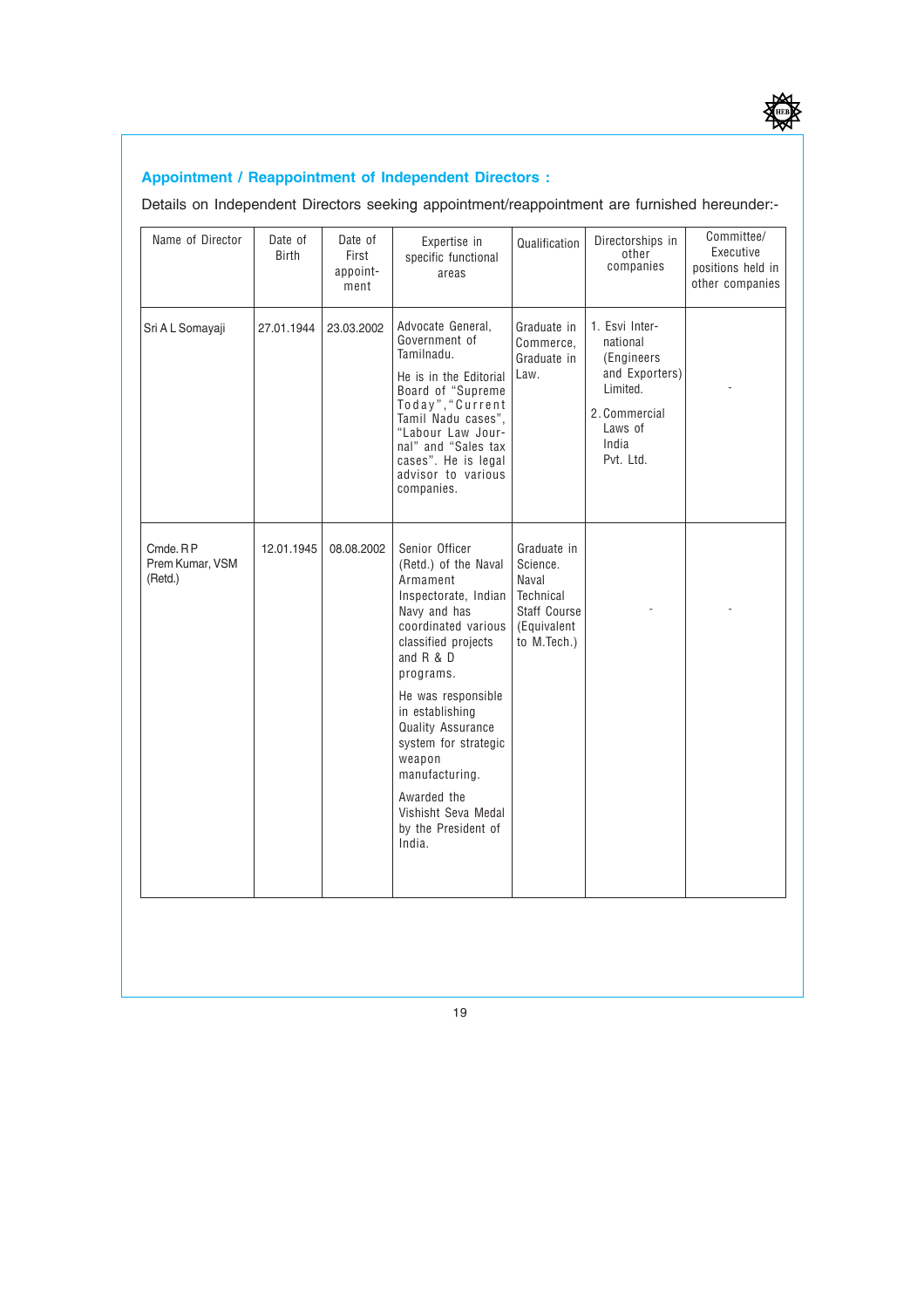#### **DIRECTORS' REPORT TO THE MEMBERS**

The Directors hereby present their 53<sup>rd</sup><br>Annual Report together with the<br>Balance Sheet and the Statement of Profit and Balance Sheet and the Statement of Profit and Loss for the year ended 31<sup>st</sup> March, 2014.

#### **OPERATING RESULTS**

The Company's financial performance under review is summarised below:

|                                                                 |                    |             | $(\bar{\tau}$ in lakhs) |             |  |
|-----------------------------------------------------------------|--------------------|-------------|-------------------------|-------------|--|
|                                                                 | For the year Ended |             |                         |             |  |
|                                                                 |                    | 2013 - 2014 |                         | 2012 - 2013 |  |
| Sales                                                           |                    | 3054.27     |                         | 6650.96     |  |
| (Net of Excise Duty and<br>VAT / Sales Tax)                     |                    |             |                         |             |  |
| Profit / (Loss) before<br>Finance Cost,<br>Depreciation and Tax |                    | (244.89)    |                         | 653.33      |  |
| Less:                                                           |                    |             |                         |             |  |
| 1. Finance Cost                                                 | 582.39             |             | 441.24                  |             |  |
| 2. Depreciation                                                 | 150.49             | 732.88      | 160.98                  | 602.22      |  |
| PROFIT / (LOSS)<br><b>BEFORE TAX</b>                            |                    | (977.77)    |                         | 51.11       |  |
| Less:                                                           |                    |             |                         |             |  |
| Provision for Taxation                                          |                    |             |                         |             |  |
| <b>Current Tax</b>                                              |                    |             |                         |             |  |
| Deferred Tax                                                    | (355.23)           |             | 14.51                   |             |  |
|                                                                 |                    | (355.23)    |                         | 14.51       |  |
| <b>NET PROFIT / (LOSS)</b>                                      |                    | (622.54)    |                         | 36.60       |  |

The Company could achieve overall sales (Net of Excise Duty, VAT, and Sales Tax) of ₹ 3054.27 Lakhs only as compared to ₹ 6650.96 Lakhs in the previous Year.

Non receipt of major Export orders and delayed receipt of indigenous orders for the Aerospace, Naval and Power System battery division coupled with the year long sluggish automotive battery market of the Lead acid battery division impacted the sales of the company during the

year under review. Consequently the company achieved low turnover for the year as compared to previous year.

Lower sales coupled with increased borrowing costs on additional working capital, increase in bank guarantee commission and processing charges resulted in a Net Loss of  $\bar{z}$  622.54 lakhs as against a Net Profit of  $\bar{\tau}$  36.60 lakhs in the earlier year.

#### **DIVIDEND**

As the Company has incurred loss, the Directors regret their inability to recommend any Dividend for the year under review.

#### **PERFORMANCE HIGHLIGHTS**

#### **SILVER ZINC BATTERIES**

The Company recorded a low turnover of ₹ 2302.87 lakhs during the year as against ₹ 5243.80 lakhs during the previous year. While the company started the year with a sizable order position, a major portion of the indigenous order for Indian Defence Laboratories constituted development cum supply of Missile Batteries. This involved various testing both at the Plant as well as outside the Plant in designated Laboratories, necessitating more time in qualification level testing prior to supply, compared to the regular orders, culminating in lower turnover.

The expected orders of export market from Europe, Middle East and Far East got delayed due to Government procedures. A portion of the order from a country materialized only at the end of the fourth quarter. This has resulted in huge reduction in the turnover.

While efforts were made to get regular orders from other customers, owing to various procedural formalities, the orders were received only in the fourth quarter. Hence, here again only a portion of the orders could be despatched and batteries that are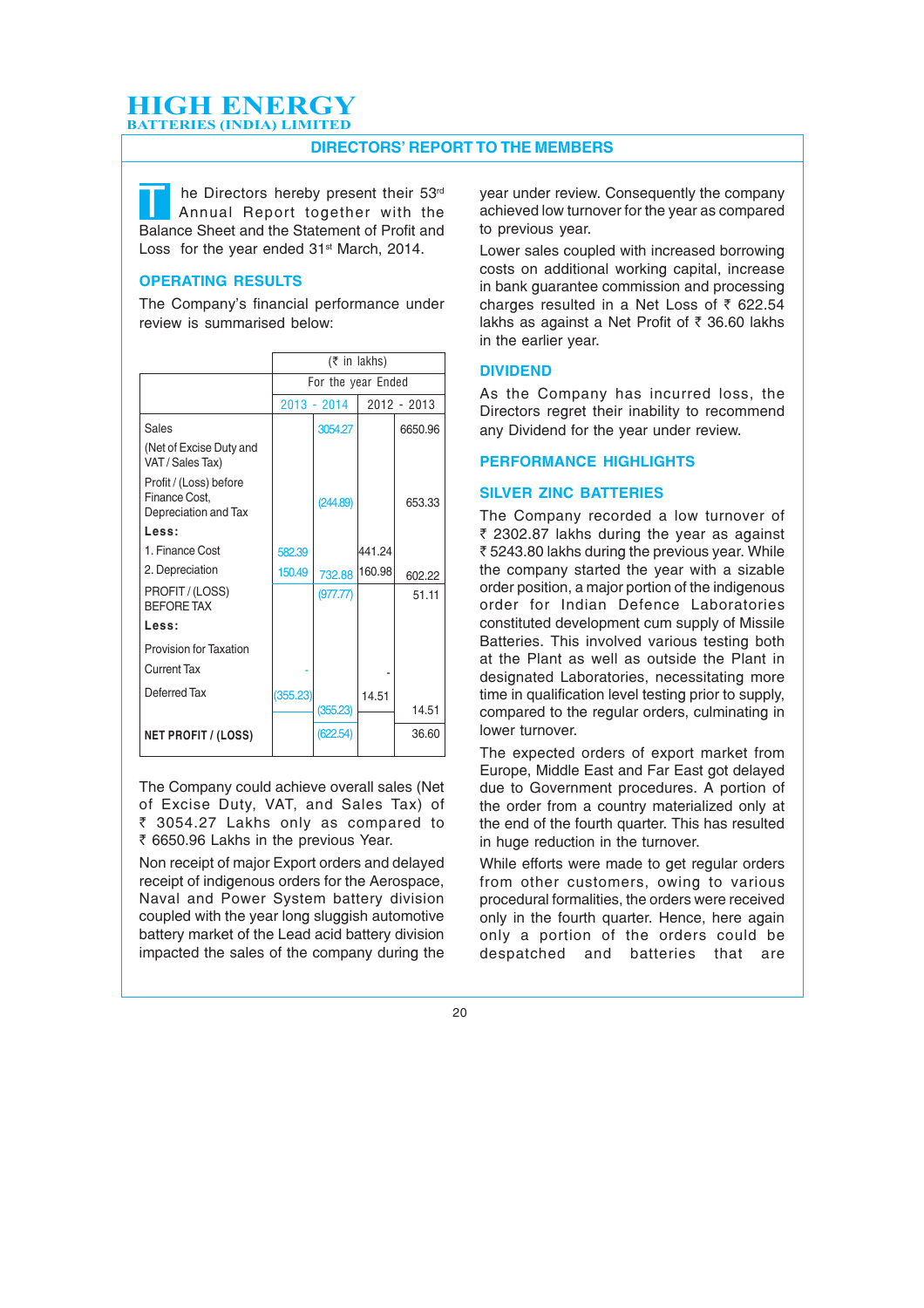

#### **DIRECTORS' REPORT TO THE MEMBERS (Continued)**

manufactured and submitted for qualification testing, could not be despatched as the inspection was not completed. Low turnover and higher interest and finance costs resulted in a loss in this division.

#### **NICKEL CADMIUM BATTERIES**

As the company could get some major orders for Aircraft Batteries in this division during the year, the turnover improved to  $\bar{\tau}$  130.94 lakhs as against  $\bar{\tau}$  20.60 lakhs achieved during last year.

#### **LEAD ACID BATTERIES**

The sluggish market conditions that prevailed throughout the year coupled with stiff competition from major players in terms of pricing pushed the company's sales to a lower level of  $\bar{\tau}$  751.40 lakhs as against  $\bar{\tau}$  1407.16 lakhs achieved in the earlier year. Lower capacity utilization, un-remunerative prices and steep increase in the input costs resulted in substantial loss in this division.

The Company is gearing itself for improving the overall performance of this division by improving quality and reducing costs for better market penetration. Also, Battery types for Solar, Inverter and UPS applications have been developed and type tested, in addition to automotive batteries to enhance the range of products.

#### **EXPORT**

During the year the company achieved sales of  $\bar{\tau}$  120.85 lakhs compared to  $\bar{\tau}$  3124.70 lakhs in the last year. The repeat order expected from the OEM did not materialize on account of delay in placement of order to the OEM by the Indian Navy. Also, the orders expected from another country got cleared in the fourth quarter only, despite completion of negotiations in the first quarter. While a portion of the order was ready for despatch, the batteries could not be despatched for want of final clearance from

the customer. Efforts to secure orders from other countries did not fructify due to various procedural difficulties. This has resulted in huge drop in export turnover

#### **CURRENT YEAR - 2014-15**

The company is having sizable orders from the DRDO Laboratories. Action is being taken to complete the trials early in coordination with the Defence Departments and despatch a major portion of the orders in the first two quarters. Regular orders from Navy and Airforce have already been received and will get despatched in the current year. Further orders for regular batteries are in the pipeline and will materialize in the second quarter of the year. In the meanwhile, the company expects to receive export orders from the OEM in the current year which will help the company to achieve a reasonable turnover. The company is in discussion with the Agents to secure repeat orders in the export market for the supplies already made in earlier years.

Measures are already in place to curtail losses by maximizing the product quantity in the Lead Acid Battery Division. In this connection, production is getting geared to achieve a different product mix in order to obtain maximum contribution and to avoid losses. A host of batteries for different applications such as Solar, Flat Plate Inverter, VRLA, UPS, have already been developed and tested for product quality and marketing of all these types, has commenced in the current year.

#### **FINANCE**

Reduction in sales coupled with losses affected the cash flow of the company and the company had to borrow adhoc funds from Bankers to manage the cash flow. Payments from various customers in the Defence got unduly delayed during the later part of the year which further affected the cash flow position. Collection from the Lead Acid Battery Division also got delayed due to sluggish market conditions. The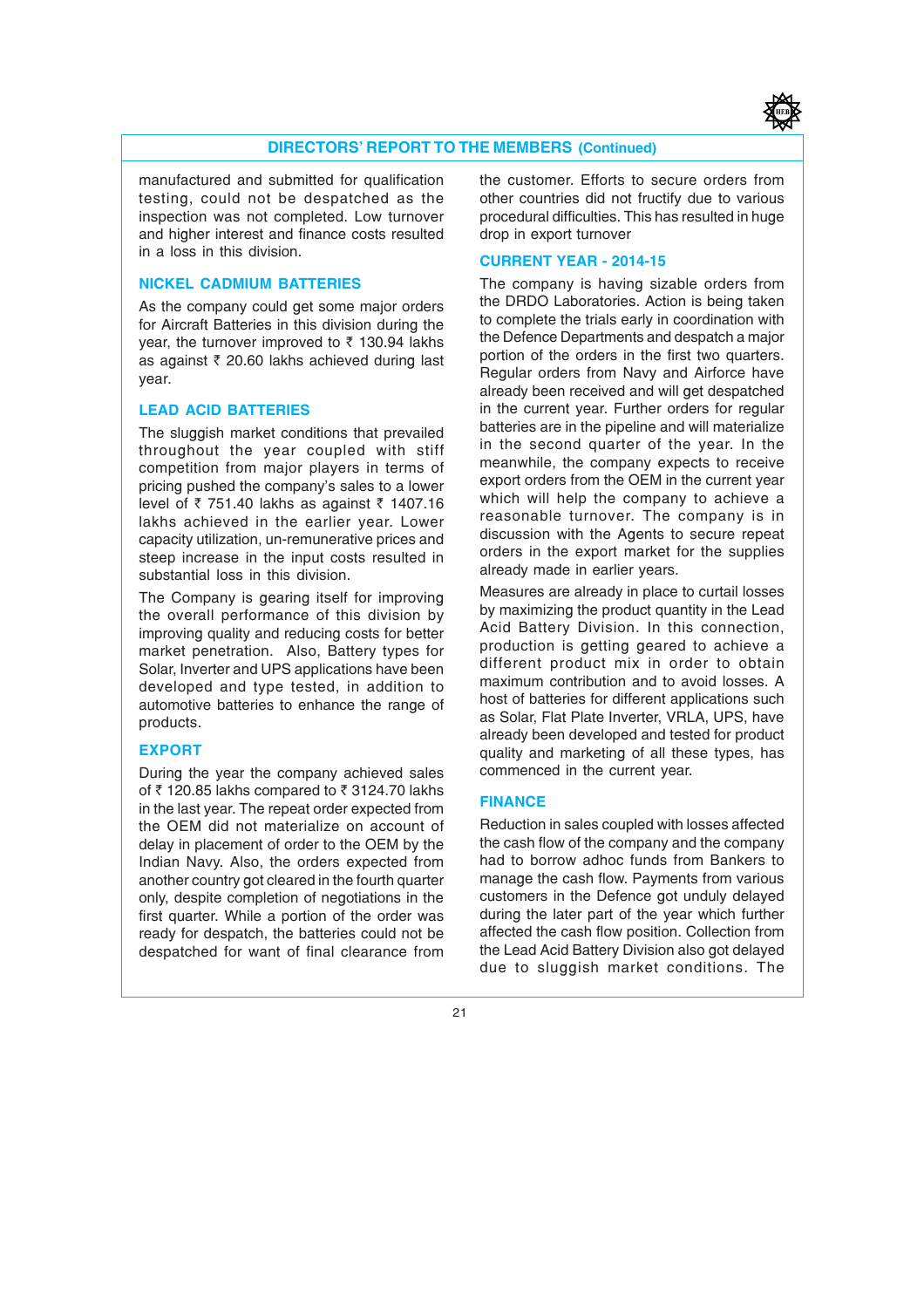#### **DIRECTORS' REPORT TO THE MEMBERS (Continued)**

company is gearing itself to achieve a reasonable turnover and manage the cash flow.

#### **ISO SYSTEMS**

The company continues to be certified both under ISO 9001:2008 and ISO 14001:2004 (Revised) Systems

#### **RESEARCH AND DEVELOPMENT**

The Company is working on various Silver Oxide Zinc Batteries, for DRDO Missile applications. For Naval underwater applications, involving both for Lightweight and Heavyweight Torpedoes, the Company is working on development cum supply orders using Sea Water Activated Batteries.

Development and Qualification of Battery for Air Force version of BrahMos Missile is in progress.

#### **DIRECTORS' RESPONSIBILITY STATEMENT**

Your Directors in terms of Section 134 (5) of the Companies Act, 2013 confirm that:

- (I) all applicable Accounting Standards have been followed in the preparation of the annual accounts.
- (ii) your Directors have selected such accounting policies and applied them consistently and made judgments and estimates that are reasonable and prudent so as to give a true and fair view of the state of affairs of the Company as of 31<sup>st</sup> March 2014 and of the loss of the Company for the year ended on that date.
- (iii) proper and sufficient care has been taken for the maintenance of adequate accounting records in accordance with the provisions of the Act for safeguarding the assets of the Company and for preventing and detecting fraud and other irregularities.
- (iv) the annual accounts have been prepared on a "going concern" basis.
- (v) had laid down internal financial controls to be followed by the company and that such internal financial controls are adequate and were operating effectively.
- (vi) had devised proper systems to ensure compliance with the provisions of all applicable laws and that such systems were adequate and operating effectively.

#### **CONSERVATION OF ENERGY, TECHNOLOGY ABSORPTION, FOREIGN EXCHANGE EARNINGS AND OUTGO**

The information regarding Conservation of Energy and Technology Absorption as required under Section 217(1) (e) of the Companies Act, 1956 read with the Companies (Disclosure of Particulars in the Report of the Board of Directors) Rules, 1988 is given in Annexure I and forms part of the Report.

#### **INDUSTRIAL RELATIONS**

No employee of the Company was in receipt of remuneration during the Financial Year 2013- 14 in excess of the sum prescribed under Section 217(2A) of the Companies Act, 1956 read with the Companies (Particulars of Employees) Rules, 1975.

Industrial relations continued to be cordial.

#### **DIRECTORS**

Sri S Sridharan, the erstwhile Managing Director who served the Company for more than 3 decades, relinquished his position from 31<sup>st</sup> March 2014. Sri Sridharan joined the company in 1979 and held various positions. He was elevated as Executive Director in 2002 and in 2005, he was appointed as Managing Director and his term was extended twice during 2008 and 2011.The Board wishes to place on record the significant contribution made by him for the growth of the Company.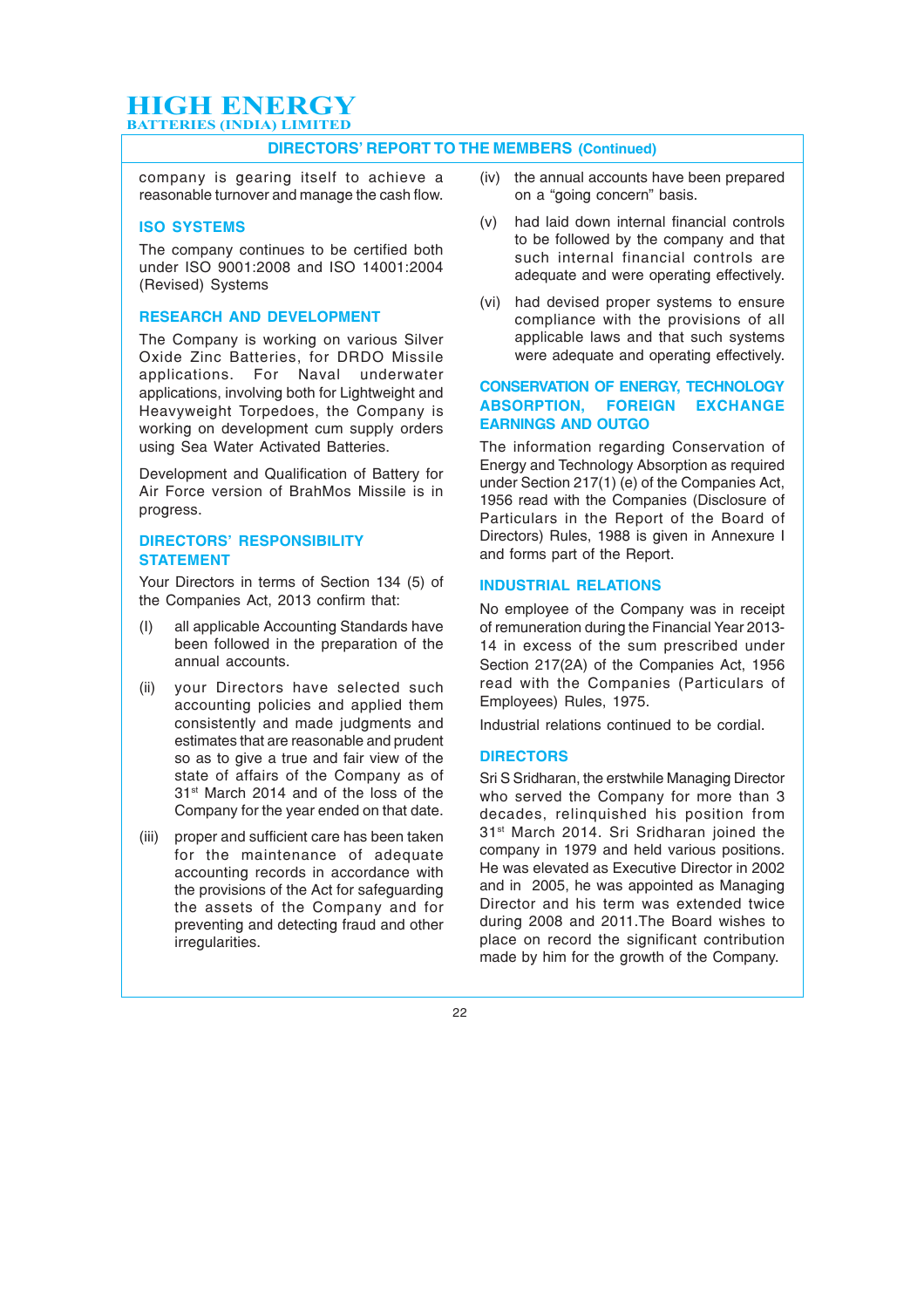

#### **DIRECTORS' REPORT TO THE MEMBERS (Continued)**

Dr. G A Pathanjali, Executive Director was elevated as Managing Director of the Company from 1<sup>st</sup> April, 2014 by short closing his present term of appointment as Executive Director. Necessary Resolution is placed before the Members for their approval.

Sri T R Sivaraman, Vice President (Finance) was co-opted as an Additional Director and was appointed as Whole-time Director designated as Director (Finance) of the Company from 1<sup>st</sup> April, 2014. Necessary Resolution is placed before the members for their approval.

In accordance with Article 106 of the Articles of Association of the Company, Sri N Gopalaratnam, Director retire by rotation and being eligible, offer himself for re- appointment at the ensuing Annual General Meeting.

As regards independent directors, their appointements have been proposed for a tenure of five years but restricted to 31<sup>st</sup> March 2019 having regard to the transitory provisions for the continuance of existing independent directors. Upon their appointment as independent directors at this meeting. they would retire only at the end of tenure on 31st March 2019 and they would not be counted for reckoning the directors to retire by rotation in terms of Section 149 of the Companies Act, 2013.

#### **CORPORATE GOVERNANCE**

Though the code of Corporate Governance is not applicable to the Company as on date, utmost importance has been given to good Corporate Governance in all its activities.

However, the same will be applicable with effect from 01.10.2014.

A separate note on Corporate Governance is provided in Annexure II

#### **AUDITORS**

M/s. R. Subramanian & Co., Chartered Accountants, Chennai, Auditors of the Company retire at the conclusion of the ensuing 53rd Annual General Meeting of the Company are eligible for re-appointment.

Necessary Resolution for their appointment under Section 139 of the Companies Act, 2013 is being placed at the ensuing 53rd Annual General Meeting for this purpose.

#### **COST AUDIT**

Cost Audit Report for the year would be filed with the Central Government in due course. Mr. S. Hariharan, Practising Cost Accountant was reappointed as Cost Auditor for the financial year 2014-15.

Ratification for their remuneration is being sought from members as proposed in the Notice for Annual General Meeting.

#### **ACKNOWLEDGEMENT**

Your Directors wish to express their sincere thanks to

- i) the Defence Services, DRDO Laboratories, ISRO and Ministry of Defence for the whole-hearted support and encouragement received from them for indigenisation efforts on sophisticated high energy batteries;
- ii) the Overseas customers, who have reposed utmost faith and confidence in our products;
- iii) the Bankers for extending timely financial support for the continued successful performance of the Company and
- iv) to all the shareholders who have reposed faith in us.

(For the Board of Directors)

**N. GOPALARATNAM** Chairman

Chennai 600 034 May 30, 2014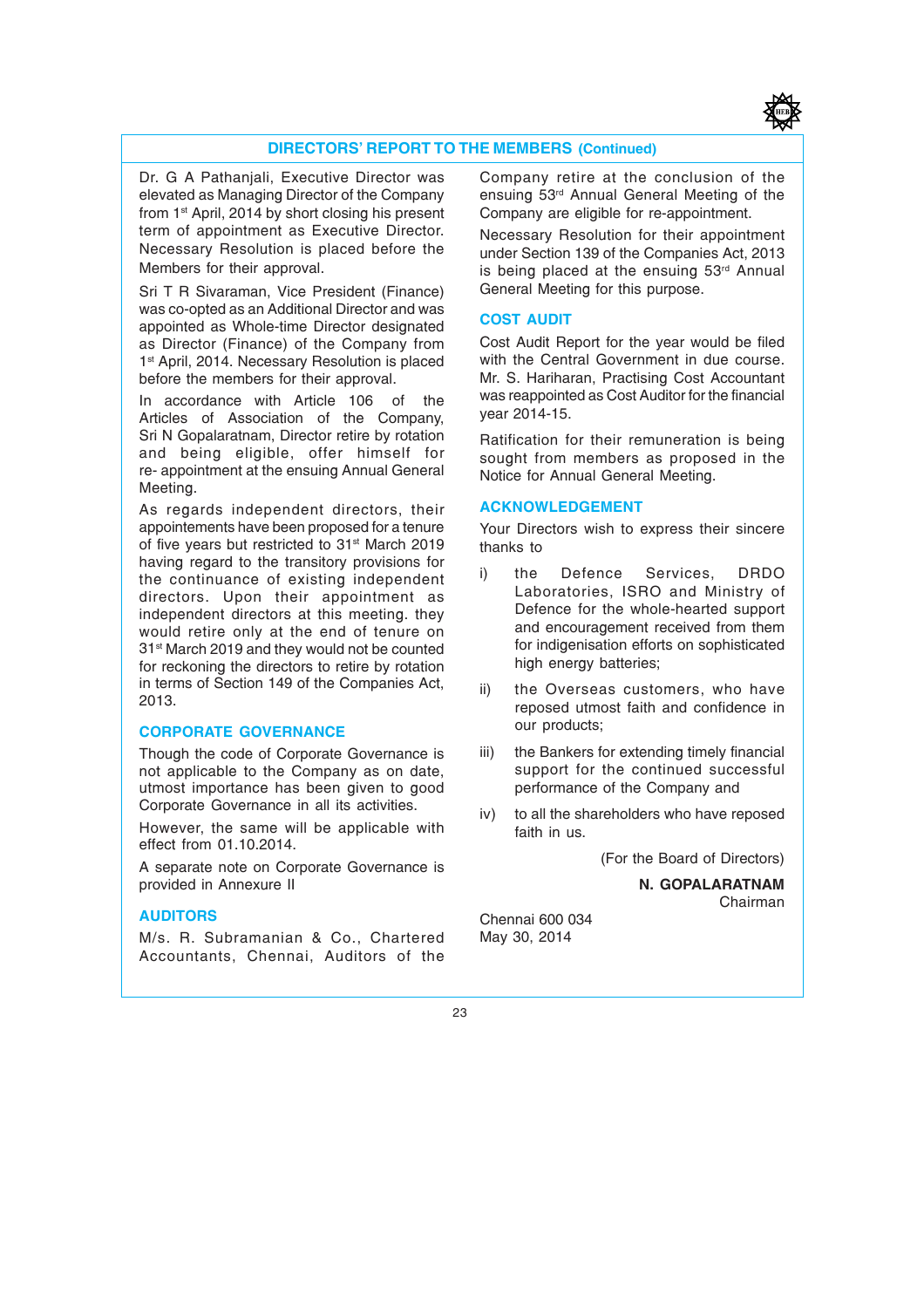#### **Annexure I**

#### **DISCLOSURE IN TERMS OF SECTION 217(1)(e) OF THE COMPANIES ACT, 1956 READ WITH THE COMPANIES (DISCLOSURE OF PARTICULARS IN THE REPORT OF THE BOARD OF DIRECTORS) RULES, 1988.**

**A. CONSERVATION OF ENERGY**

#### **3. Future Plan of Action**

The Company is not in the list of industries specified in the Schedule.

#### **B. TECHNOLOGY ABSORPTION**

#### **1. Research and Development (Totally in-house)**

- Development of Primary activated Reserve Type Silver Zinc Batteries for Aerospace applications.
- Development of Cuprous Chloride Batteries.
- Development of Automotive & Valve Regulated Lead Acid Batteries.
- Development and production of Electrocatalyst and Nano materials.

#### **2. Benefits derived as a result of above R & D**

- The batteries developed have eliminated imports in their respective categories and thus they have saved substantial foreign exchange outgo.
- The batteries developed in-house were also exported and thus earned foreign exchange.
- Upgradation of technology to match the advancement in developed countries.
- Indigenisation and self reliance in the critical field of batteries for strategic defence applications.
- Diversification through commercialisation of Lead Acid batteries.
- To continue Research and Development in the areas mentioned in Para B1.
- **4. Expenditure on R & D during the year**

` *in lakhs*

|              | As At<br>31.03.2014 | As At<br>31.03.2013 |
|--------------|---------------------|---------------------|
| Capital      | 12.23               | 0.11                |
| Recurring    | 80.18               | 72.44               |
| <b>Total</b> | 92.41               | 72.55               |

**5. Technology Absorption and Adoption** During the year under review, no overseas technology was acquired.

#### **6. Foreign Exchange Earnings and Outgo**

` *in lakhs*

|          | As At<br>31.03.2014 | As At<br>31.03.2013 |
|----------|---------------------|---------------------|
| Earnings | 120.85              | 3124.70             |
| Outgo    | 376.48              | 2317.55             |

(For the Board of Directors)

**N. GOPALARATNAM** Chairman

Chennai 600 034 May 30, 2014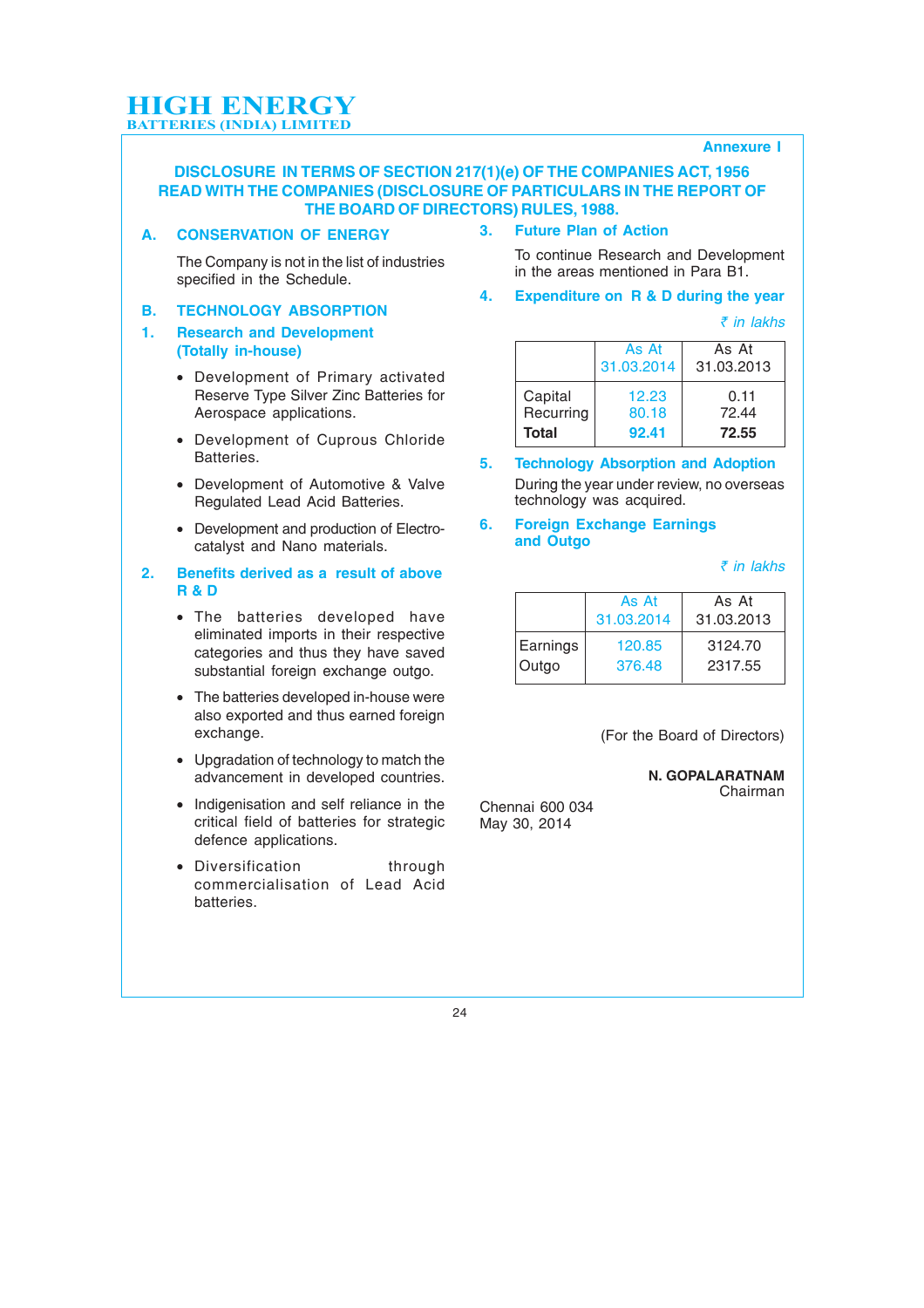#### **Annexure II**

## **ANNEXURE TO THE DIRECTORS' REPORT REPORT ON CORPORATE GOVERNANCE**

#### **Company's philosophy on Corporate Governance**

Corporate Governance includes, among other things, apart from compliance with various legal requirements, inculcating a sense of integrity and responsibility in all aspects, not only among the members of the Board of Directors, but amongst the people at all levels of the organization. Only such a culture which results from voluntary compliance at all levels and amongst all ranks of employees, that is built and sustained over a period of time, can result in compliance that is true to the spirit of law, and not just its letter.

Furthermore, such a corporate governance

**Number of Board Meetings and Directors' Attedance Record**

culture will help in constantly reminding the management that they are, but only, trustees of shareholders' capital. Like in any other aspect in the company form of business, the Board is the core of the Corporate Governance philosophy, with the responsibility to ensure that the management serves and protects the best and long term interests of all the stakeholders.

#### **Board of Directors**

The Board of Directors consists of 7 Directors, of whom, the Managing Director and the Director (Finance) are in whole time employment of the Company. All other Directors are Non Executive Directors of the Company.

| Name of Director                     | Date of<br>Category<br>Initial<br>Appoint- |                                                      | No.of<br>Equity<br><b>Shares</b> |                         | Attendance at<br><b>Board Meetings</b><br>during<br>$2013 - 2014$ |                              | As on 31 <sup>st</sup> March 2014<br>(Including HEB) |                                       |            |
|--------------------------------------|--------------------------------------------|------------------------------------------------------|----------------------------------|-------------------------|-------------------------------------------------------------------|------------------------------|------------------------------------------------------|---------------------------------------|------------|
|                                      | ment                                       |                                                      | held                             | No. of<br>Meet-<br>ings | $\frac{0}{0}$                                                     | No. of<br>Director<br>-ships | As<br>Chairman                                       | Committee<br>Position<br>As<br>Member |            |
| Sri. N. Gopalaratnam                 | 06-06-1991                                 | Non-Executive<br>Chairman,<br>Promoter               | 10200                            | 5                       | 100                                                               | $\overline{7}$               | 3                                                    | 3                                     | <b>YES</b> |
| Sri. S. Sridharan*                   | 01-04-2002                                 | Managing<br>Director                                 | 1932                             | 5                       | 100                                                               | 1                            |                                                      | $\mathbf{1}$                          | <b>YES</b> |
| Dr. G.A. Pathanjali**                | 30-05-2012                                 | Executive<br>Director                                | 100                              | 5                       | 100                                                               | $\mathbf{1}$                 |                                                      |                                       | <b>YES</b> |
| Sri. T.R. Sivaraman ***              | 01-04-2014                                 | Director<br>(Finance)                                | 870                              | ä,                      | $\blacksquare$                                                    |                              |                                                      |                                       |            |
| Sri. R. Vaidyanathan                 | 27-09-1961                                 | Promoter                                             | 2500                             | 5                       | 100                                                               | $\mathfrak{p}$               |                                                      | 1                                     | <b>YES</b> |
| Sri. A.L. Somayaji                   | 23-03-2002                                 | Independent                                          | 3866                             | 5                       | 100                                                               | 3                            | 1                                                    | $\blacksquare$                        | <b>YES</b> |
| Commodore R.P. Prem<br>Kumar (Retd.) | 08-06-2002                                 | Independent                                          | Nil                              | 5                       | 100                                                               | 1                            |                                                      | 1                                     | <b>YES</b> |
| Smt. D. Vijayalakshmi *              | 23-03-2007                                 | Nominee of<br>Life Insurance<br>Corporation of India | Nil                              | 1                       | 20                                                                | 1                            |                                                      | 1                                     | NO.        |
| Sri. Raj Kumar ★ ★                   | 19-06-2013                                 | Nominee of<br>Life Insurance<br>Corporation of India | Nil                              | 4                       | 80                                                                | 1                            |                                                      | 1                                     | <b>YES</b> |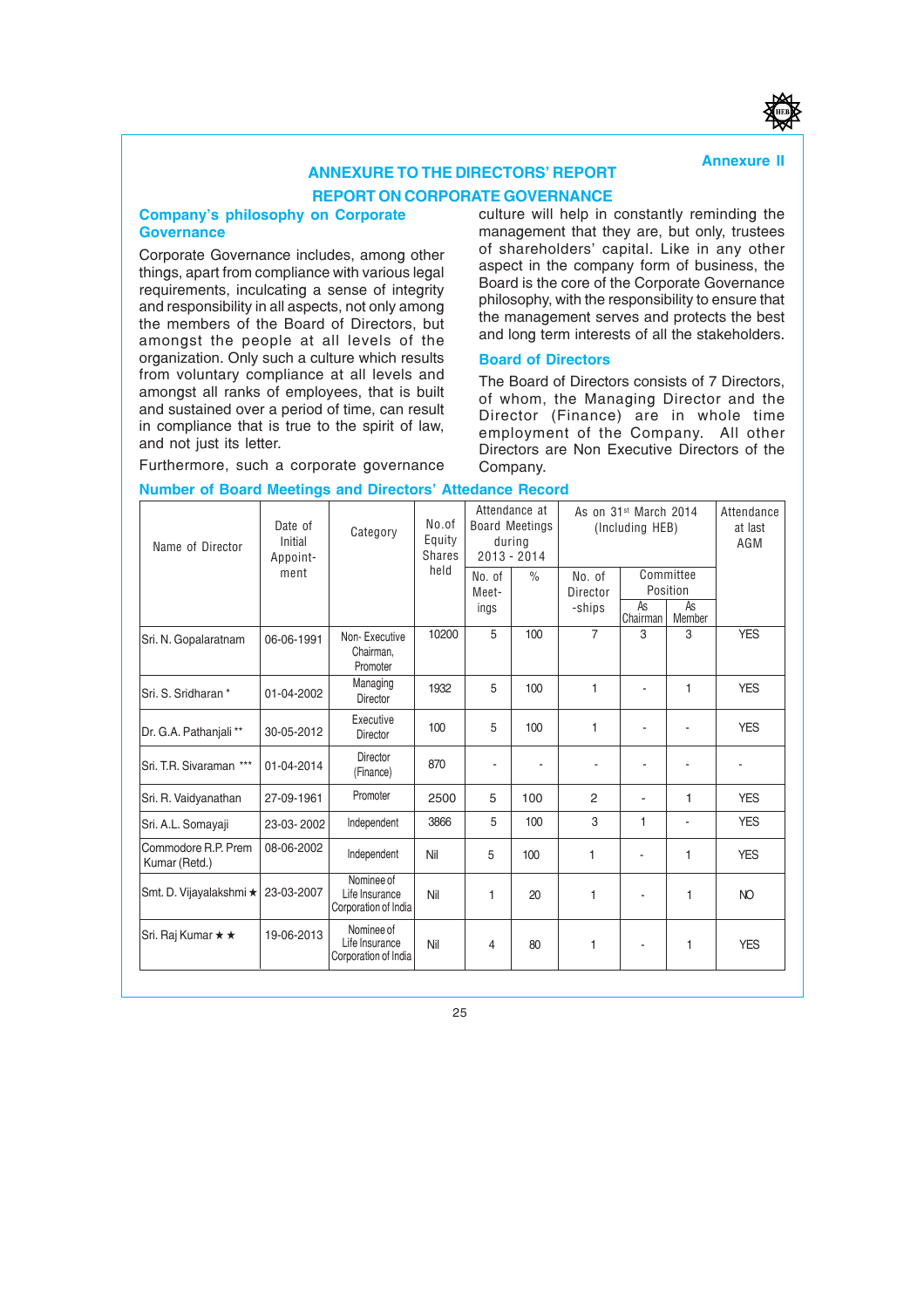- **\*** Retired on 31.03.2014.
- \*\* Elevated as Managing Director with effect from 1<sup>st</sup> April 2014.
- Appointed as an Additional Director designated as Director (Finance) with effect from 1<sup>st</sup> April, 2014.
- $\star$  Withdrawn the Nomination by LIC with effect from 19th June 2013 consequent on her retirement
- $\star\star$  Inducted in the Board of HEB by LIC in the place of Smt. D. Vijayalakshmi with effect from 19th June 2013.

#### **Board Meetings**

During the year 2013-14, 5 Board Meetings were held on 30.05.2013, 25.07.2013, 09.11.2013, 08.02.2014 and 15.03.2014. The last Annual General Meeting was held on 25.07.2013.

#### **Audit Committee**

The code of Corporate Governance is not applicable to our Company for the year 2013- 14. Hence, the Company did not constitute any Audit Committee. The Board and the Managing Director dealt directly with the Statutory and Internal Auditors and took appropriate decisions.

SEBI vide Circular No.CIR/CFD/POLICY CELL/2/2014 dated  $17<sup>th</sup>$  April, 2014 advised all Stock Exchanges to amend the Listing Agreement with the objectives to align with the provisions of the Companies Act, 2013, adopt best practices on corporate governance and to make the corporate governance framework more effective. According to this Circular, the code of Corporate Governance will be applicable to our Company with effect from 1<sup>st</sup> October 2014. The Company will fulfil the requirements as set out in the Clause 49 of the Listing Agreement and Companies Act, 2013.

#### **Shareholders / Investors Grievance Committee**

The Shareholders/Investors Grievance Committee was constituted on 30-07-2001, immediately upon inclusion/amendment to Clause 49 of the Listing Agreement with the Stock Exchanges. The Committee's role and responsibilities are to expeditiously process transfers, transpositions, transmissions, subdivisions and consolidations of securities complying with SEBI Regulations and Listing requirements and redressal of Investors' grievances. Further, to ensure speedy processing of regular securities transactions pertaining to small Investors, the Board has delegated powers to the Managing Director and the Secretary. Consequent on the retirement of Sri S Sridharan, Managing Director, the Board in its Meeting held on 15<sup>th</sup> March 2014, inducted Dr.G A Pathanjali, Executive Director in the Committee in the place of Sri S Sridharan.

The Committee comprises of 3 Directors. The Chairman of the Committee is a non-executive Director. The Committee met 5 times during the previous year on 30.05.2013, 25.07.2013, 09.11.2013, 08.02.2014 and 15.03.2014. Details of its composition and attendance are given hereunder:-

| Name of Member       | <b>Status</b> | Attendance<br>at Meetings |     |  |
|----------------------|---------------|---------------------------|-----|--|
|                      |               | $\frac{0}{0}$<br>No.      |     |  |
| Sri. N. Gopalaratnam | Chairman      | 5                         | 100 |  |
| Sri, S. Sridharan    | Member        | 5                         | 100 |  |
| Sri. R. Vaidyanathan | Member        | 5                         | 100 |  |

#### **Nomination - cum - Remuneration Committee**

The Remuneration Committee was reconstituted and renamed as "Nominationcum-Remuneration Committee on 8<sup>th</sup> February 2014. Sri Raj Kumar was inducted in the Committee in the place of erstwhile Director Smt. D. Vijayalakshmi. The Nomination-cum-Remuneration- Committee comprises of 3 Non-Executive Directors. The Committee is vested with all the necessary powers and authority to ensure that remuneration of whole-time Director(s) is within the limits prescribed under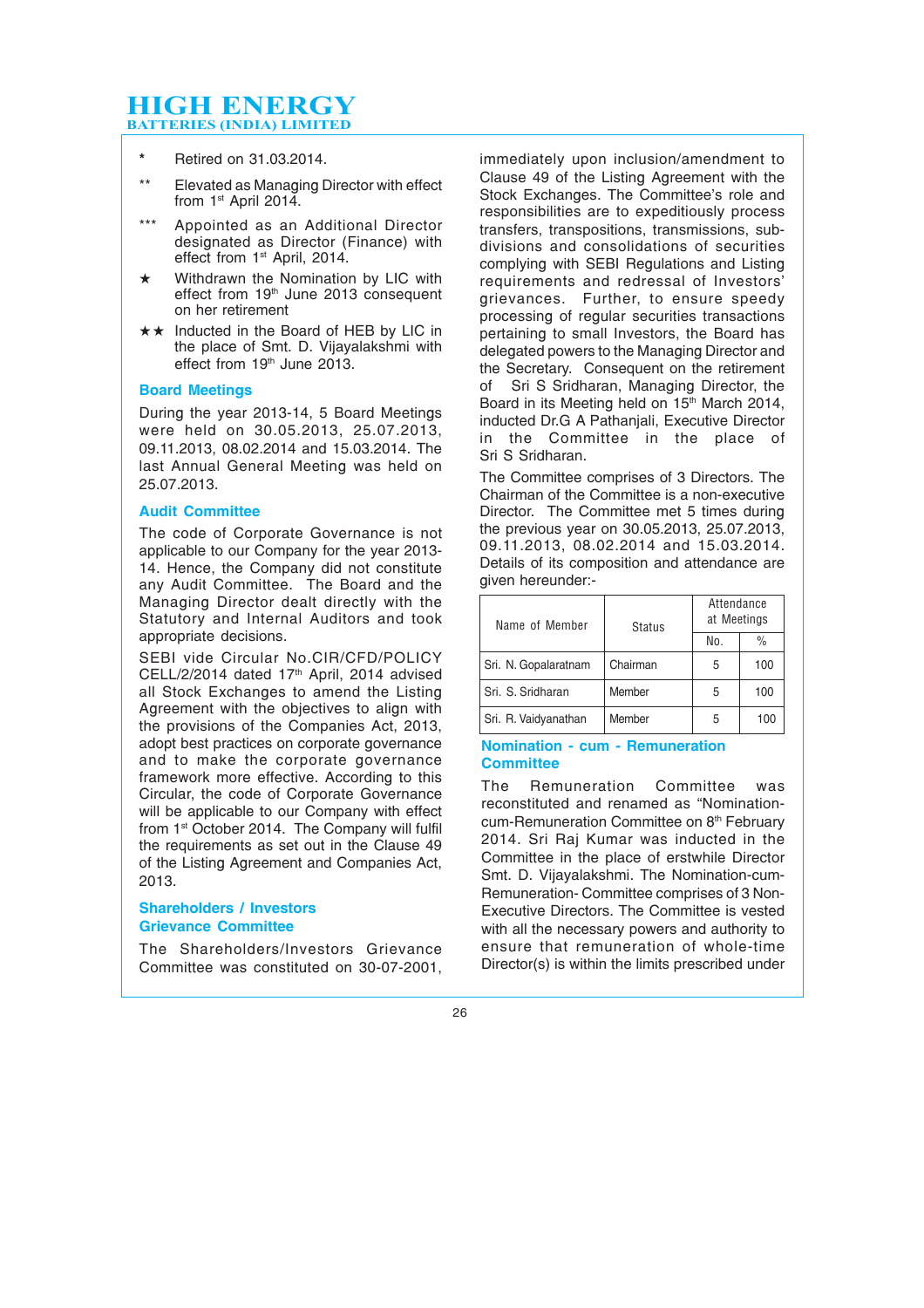

Companies Act. The Committee met one time during the period under review on 15<sup>th</sup> March 2014. Details of its composition and attendance are given hereunder:-

| Name of Member       | <b>Status</b> | Attendance<br>at Meetings |     |
|----------------------|---------------|---------------------------|-----|
|                      |               | No.<br>$\frac{0}{0}$      |     |
| Sri. A L Somayaji    | Chairman      |                           | 100 |
| Cmde, R P Prem Kumar | Member        |                           | 100 |
| Sri Raj Kumar        | Member        |                           | 100 |

#### **Committee Minutes**

The minutes of the Committee meetings are prepared by the Secretary, approved by the Chairman of the Meeting and the same are circulated to the Board in the succeeding meeting and recorded thereat.

#### **Remuneration of Directors**

Non Executive Directors are paid sitting fees at  $\bar{\tau}$  3,000/- per meeting of Board and Committee Meetings. The details of remuneration paid to Non-Executive Directors during the year by way of sitting fee for attending the Board/Committee Meetings are as under:-

|                                    | Amount in $\bar{z}$ |                       |       |  |
|------------------------------------|---------------------|-----------------------|-------|--|
|                                    |                     | Sitting Fee for       |       |  |
| Director                           | Board<br>Meeting    | Committee<br>Meeting* | Total |  |
| Sri. N. Gopalaratnam               | 15000               | 15000                 | 30000 |  |
| Sri. R Vaidvanathan                | 15000               | 15000                 | 30000 |  |
| Sri. A L Somayaji                  | 15000               | 3000                  | 18000 |  |
| Cmde, R P Prem Kumar               | 15000               | 3000                  | 18000 |  |
| Smt. D Vijayalakshmi               |                     |                       |       |  |
| Nominee of LIC ★                   | 3000                |                       | 3000  |  |
| Sri Raj Kumar<br>Nominee of LIC ** | 12000               | 3000                  | 15000 |  |

Shareholders / Investors Grievance Committee and Remuneration Committee Meetings.

 $\star$  Withdrawn the Nomination by LIC with effect from 19th June 2013 consequent on her retirement

 $\star\star$  Inducted in the Board of HEB by LIC in the place of Smt. D. Vijayalakshmi with effect from 19<sup>th</sup> June 2013.

#### **Disclosures**

Materially significant related party transactions having potential conflict with the interest of the Company at large;

#### None

Details of non-compliances, penalties, strictures by Stock Exchanges/ SEBI/ Statutory Authorities on any matter related to capital markets during the last three years;

None

Pecuniary relationship or transactions with the non-executive Directors;

#### None<sup></sup>

#### **MEANS OF COMMUNICATION Audited Financial Results**

| Period                                               | Date of<br>Approval<br>bv Board | Date of<br>Publication | Newspaper                                          |
|------------------------------------------------------|---------------------------------|------------------------|----------------------------------------------------|
| Quarter ended<br>30th June, 2013                     | 25.07.2013                      | 27.07.2013             | <b>Business</b><br>Standard<br>and<br>Makkal Kural |
| Quarter ended<br>30 <sup>th</sup> September,<br>2013 | 09.11.2013                      | 11.11.2013             | <b>Business</b><br>Standard<br>and<br>Makkal Kural |
| Quarter ended<br>31 <sup>st</sup> December,<br>2013  | 08.02.2014                      | 10.02.2014             | <b>Business</b><br>Standard<br>and<br>Makkal Kural |
| Year ended<br>31 <sup>st</sup> March,<br>2014        | 30.05.2014                      | 31.05.2014             | <b>Business</b><br>Standard<br>and<br>Makkal Kural |

The Company will continue to publish quarterly/ half-yearly results in newspapers in future. Copy of results will be furnished to individual members on request and also made available in the Company website upon approval by the Board of Directors.

The results published will also show, by way of footnote, relevant additional information and/ or disclosures to the Investors.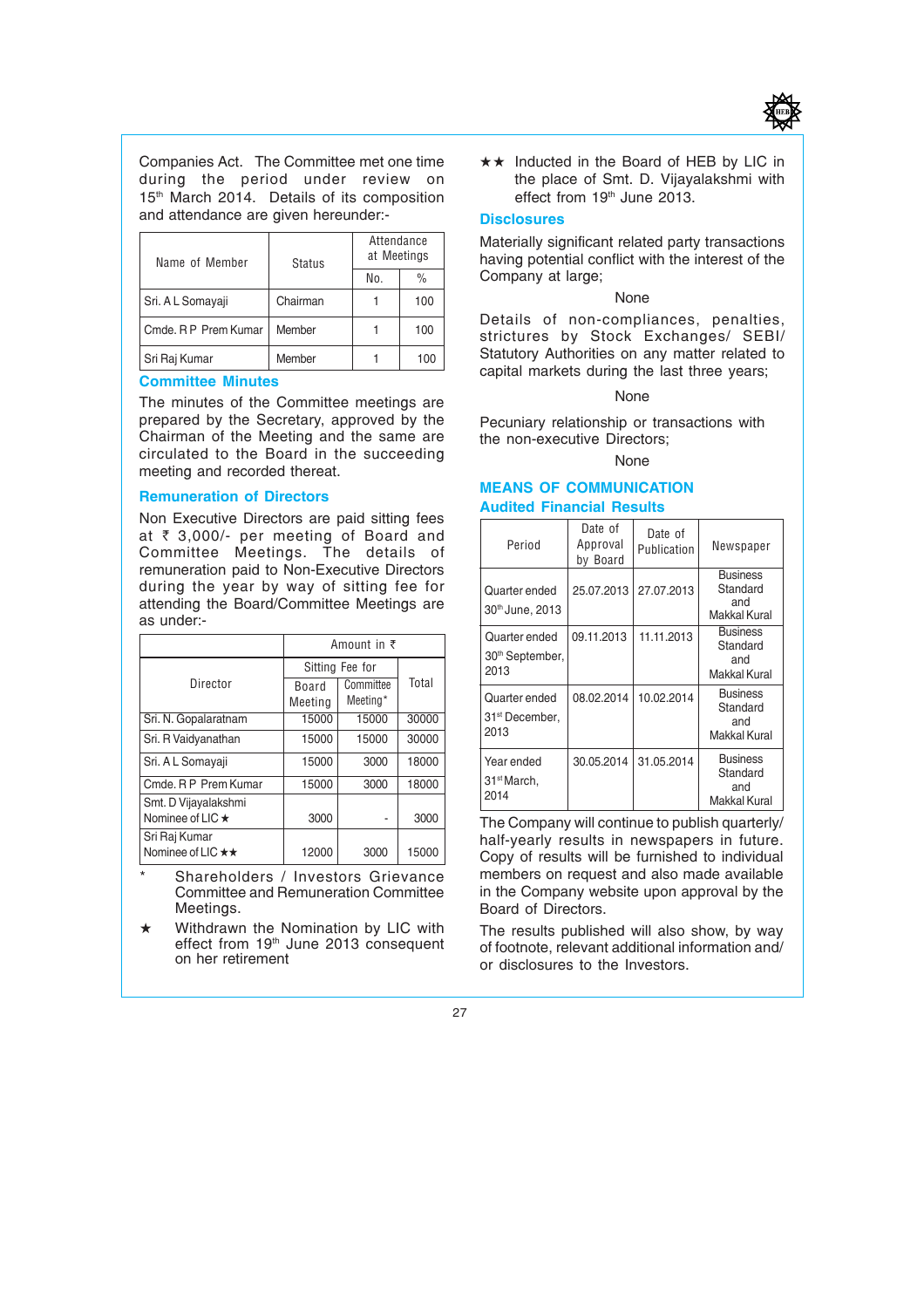#### **Others**

Management Discussion and Analysis Report is made a part of the Annual Report and covered in the Directors' Report.

The Company operates in;

- (a) Aerospace, Naval & Power System Batteries and
- (b) Lead Acid Storage Battery segments.

Segment-wise results is reported in Notes on Financial Statements under Item 33.

#### **General Shareholder Information**

Provided in the "Shareholder Information" section of the Annual Report.

**Compliance Certificate of the Auditors**

Not Applicable

#### **Shareholder Information**

#### **AGM Details**

| Date and Time | 21 <sup>st</sup> July, 2014, 11.00 A.M.                                                              |
|---------------|------------------------------------------------------------------------------------------------------|
| Venue         | New Woodlands Hotel Pvt. Ltd.,<br>No.72-75, Dr. Radhakrishnan Road,<br>Mylapore, Chennai - 600 004.  |
| Book Closure  | Friday, the 18 <sup>th</sup> July, 2014 to<br>Saturday, the 19th July, 2014<br>(Both days inclusive) |

#### **Listing**

| Name & Address | Bombay Stock Exchange Limited<br>Phiroze Jeejeebhoy Towers<br>Dalal Street,<br>Mumbai 400 001<br>Phone: 022 - 2272 1233<br>2272 1234<br>Fax: 022 - 2272 2082<br>E-mail : corp.relations@bseindia.com<br>Website: www.bseindia.com |
|----------------|-----------------------------------------------------------------------------------------------------------------------------------------------------------------------------------------------------------------------------------|
| Listed from    | May 1962                                                                                                                                                                                                                          |
| Stock Code     | 504176                                                                                                                                                                                                                            |

The Listing Fee for the financial year 2014-15 has been paid to the above Stock Exchange. **Dematerialisation**

The Equity Shares of the Company are traded in compulsory demat form and are available for trading under both the Depository Systems

in India, namely, NSDL and CDSL. Its International Securities Identification Number (ISIN) is **INE783E01015.** The details of dematerialised and physical holding as on 31st March 2014 are furnished hereunder:

| Mode of  | <b>Shareholders</b> |               | <b>Equity Shares</b> |               |
|----------|---------------------|---------------|----------------------|---------------|
| holding  | No.                 | $\frac{0}{0}$ | No.                  | $\frac{0}{0}$ |
| Physical | 356                 | 19.04         | 71281                | 3.98          |
| Demat    | 1514                | 80.96         | 1721487              | 96.02         |
| Total    | 1870                | 100.00        | 1792768              | 100.00        |

#### **Registrar and Share Transfer Agent**

For Physical and Demat Forms: Cameo Corporate Services Ltd. "Subramanian Building", 5th Floor 1, Club House Road, Chennai 600 002

Phone : 044-28460390(5 Lines)

Fax : 044-28460129

E-mail : investor@cameoindia.com

Shareholders holding shares in electronic form shall address their correspondence to their respective Depository Participants.

#### **Compliance Officer**

Mr S V Raju, Secretary of the Company is the Compliance Officer under SEBI (Registrar to an Issue and Share Transfer Agents) Regulations, 1993 and under Clause 47 of the Listing Agreement with Stock Exchanges.

#### **Transfer System**

Powers are delegated to the Managing Director and Secretary to deal with regular transactions in securities of small investors, while other cases are decided by the Shareholders/ Investors Grievance Committee. Investor requests are attended to within 7-15 days from the date of receipt. There were no shares pending for transfer as on 31<sup>st</sup> March 2014.

M/s Cameo Corporate Services Ltd., have been appointed as RTA for shares held both in physical and electronic forms, and services for the transfer and dematerialisation of shares are provided to the shareholders by the RTA.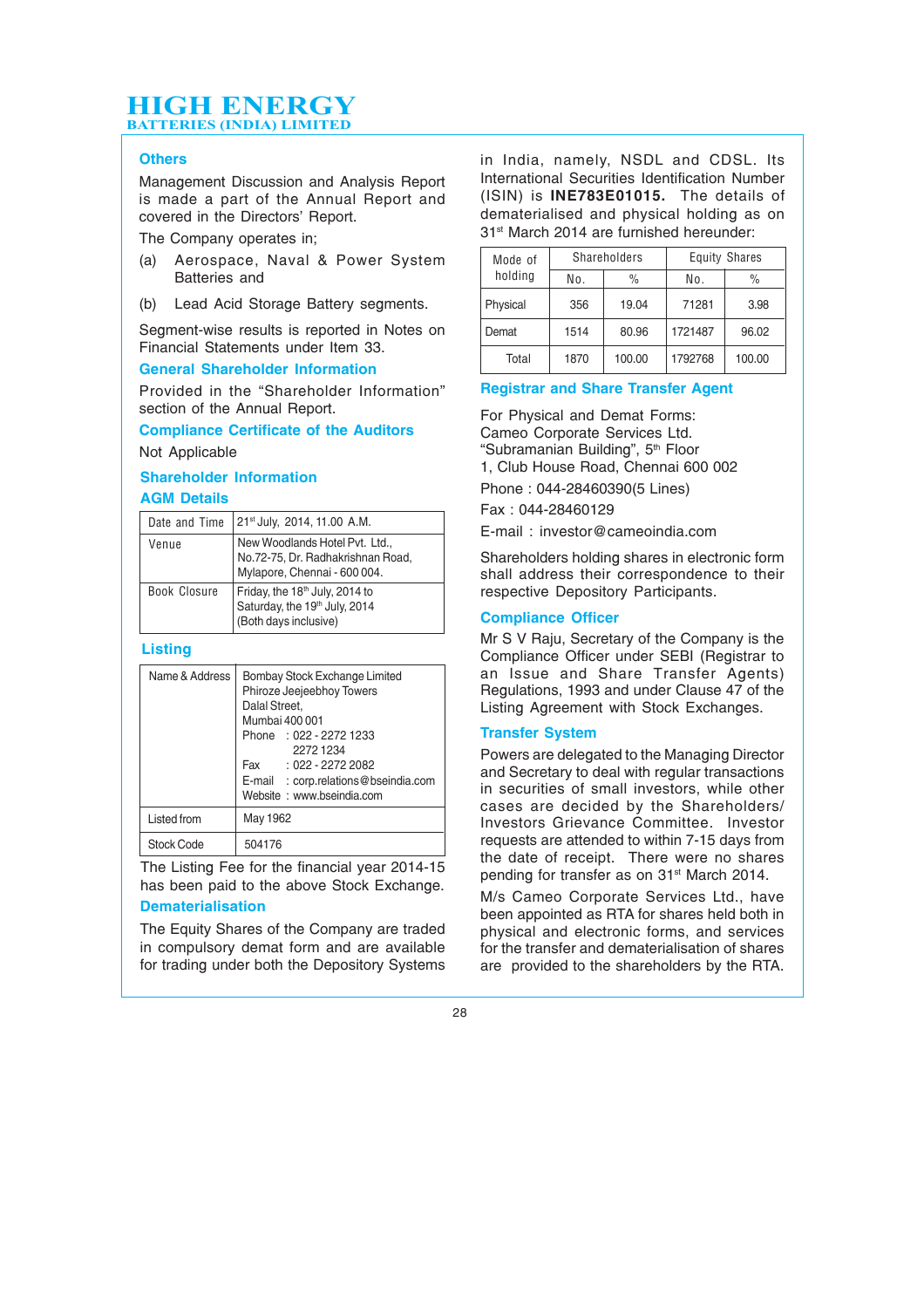

#### **Share Quotes**

High, low in prices and volume of trading during each month in the last financial year are as follows: (as reported by the "Bombay Stock Exchange Limited").

|                | High   | Low    | Volume                  |
|----------------|--------|--------|-------------------------|
| Month          | ₹<br>P | ₹<br>P | No. of<br><b>Shares</b> |
| April 2013     | 170.00 | 106.00 | 299                     |
| May 2013       | 169.00 | 148.25 | 482                     |
| June 2013      | 157.00 | 140.45 | 2001                    |
| July 2013      | 157.00 | 140.00 | 58                      |
| August 2013    | 154.95 | 119.25 | 241                     |
| September 2013 | 125.00 | 96.25  | 1850                    |
| October 2013   | 109.50 | 89.00  | 1608                    |
| November 2013  | 101.00 | 86.00  | 3579                    |
| December 2013  | 145.00 | 95.00  | 3663                    |
| January 2014   | 140.00 | 96.00  | 870                     |
| February 2014  | 118.20 | 92.95  | 1426                    |
| March 2014     | 98.10  | 78.10  | 5187                    |
|                |        | Total  | 21264                   |

#### **Shareholder Complaints**

The Company has created a mail address investor@highenergyltd.com exclusively for the purpose of addressing to, complaints, if any, from investors. Investors can mail any of their grievances to the above mentioned e-mail address.

Particulars of complaints received during 2013-14;

| Complaints from                                           | Received | Redressed |
|-----------------------------------------------------------|----------|-----------|
| Shareholders / Investors                                  | Nil      | Nil       |
| Depositories / DPs                                        | Nil      | Nil       |
| <b>SEBI</b>                                               | Nil      | Nil       |
| Department of Company<br>Affairs / Registrar of Companies | Nil      | Nil       |
| <b>Stock Exchanges</b>                                    | Nil      | Nil       |
| Total                                                     | Nil      | Nil       |

#### **SCORES**

SEBI vide Circular dated 3<sup>rd</sup> June 2011, has advised all listed companies about processing of Investor complaints in a centralized web based complaint system called "SEBI Complaints Redressal System" (SCORES). All complaints received from shareholders of listed companies are posted in this system. Listed companies are advised to view the complaint and submit Action Taken Report (ATR) with supporting documents in SCORES. For the year ended 31<sup>st</sup> March 2014, no complaints were posted in this system against our Company.

#### **Distribution of Shareholding as on 31.03.2014**

| Slab        |       | No. Shareholders | No. of Equity Shares |               |
|-------------|-------|------------------|----------------------|---------------|
|             | Total | $\frac{0}{0}$    | Total                | $\frac{0}{0}$ |
| $1 - 500$   | 1649  | 88.18            | 155938               | 8.70          |
| 501-1000    | 108   | 5.78             | 81573                | 4.55          |
| 1001-2000   | 46    | 2.46             | 70706                | 3.94          |
| 2001-3000   | 20    | 1.07             | 50272                | 2.80          |
| 3001-4000   | 8     | 0.43             | 28451                | 1.59          |
| 4001-5000   | 4     | 0.21             | 18080                | 1.01          |
| 5001-10000  | 8     | 0.43             | 56408                | 3.15          |
| Above 10000 | 27    | 1.44             | 1331340              | 74.26         |
| Total       | 1870  | 100.00           | 1792768              | 100.00        |

#### **Shareholding Pattern**

| Category                      | No. of Equity Shares | $\frac{0}{0}$ |
|-------------------------------|----------------------|---------------|
| Promoters                     | 730031               | 40.72         |
| Fls and Banks                 | 239100               | 13.34         |
| <b>Other Corporate Bodies</b> | 57651                | 3.22          |
| <b>Clearing Members</b>       | 165                  | 0.01          |
| Hindu Undivided Families      | 20790                | 1.16          |
| NRI - Non-Promoter            | 1108                 | 0.06          |
| Public                        | 743923               | 41.49         |
| Total                         | 1792768              | 100.00        |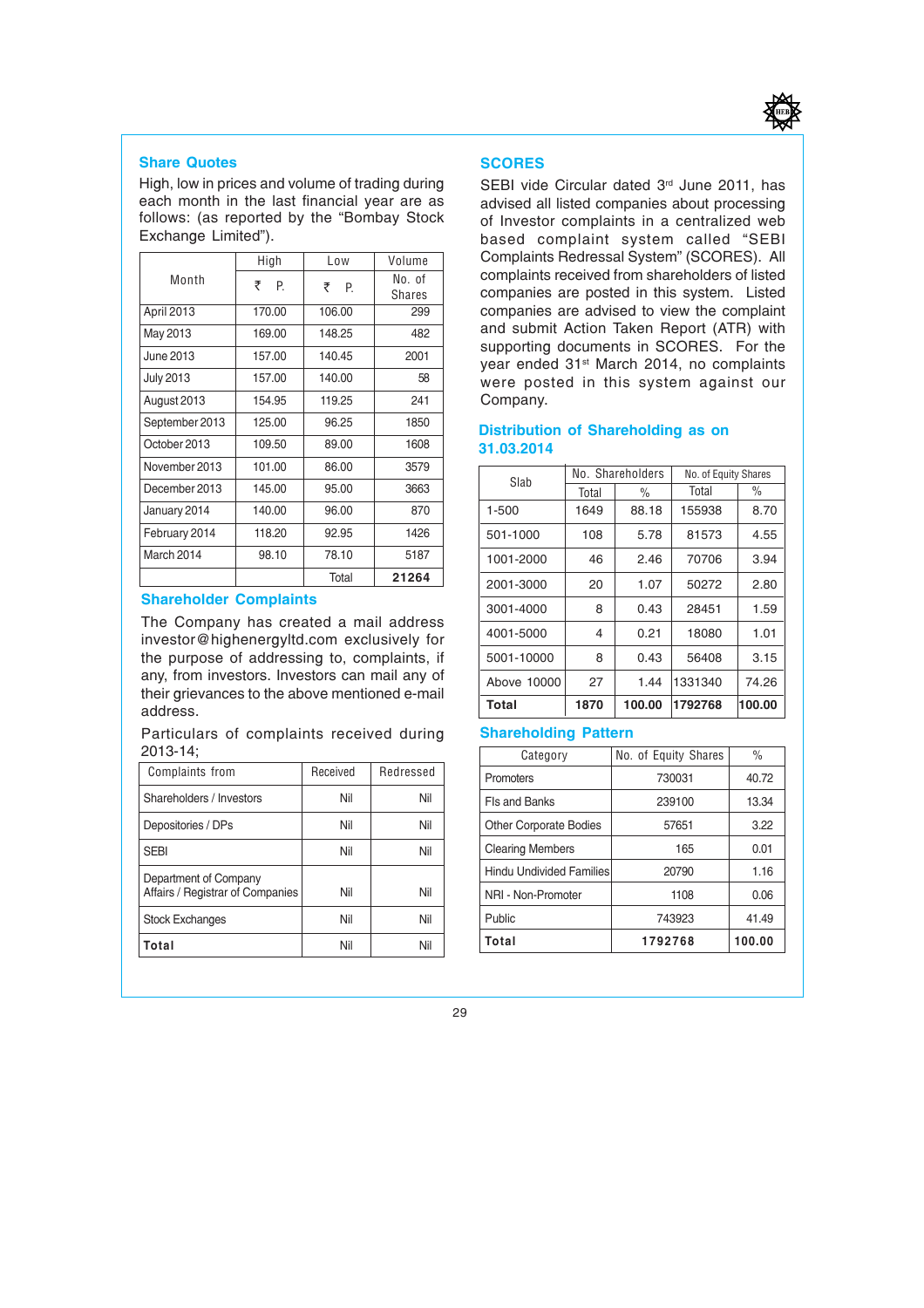**Note :** Out of above, Non Resident Indians/ Overseas Corporate Bodies hold 81108 shares constituting 4.52%.

#### **Plant**

Location:

Pakkudi Road,

Mathur Industrial Estate, Mathur 622 515, Pudukkottai District, Tamilnadu, India Phone : 91-431-2660323, 2660324  $: 91 - 4339 - 250516$ Email : info@highenergyltd.com Website: www.highenergy.co.in

No. of Employees : 167

#### **Particulars of past 3 AGMs**

| AGM                | Year             | Venue                                                                                                 | Date       | Time        |
|--------------------|------------------|-------------------------------------------------------------------------------------------------------|------------|-------------|
| 50 <sup>th</sup>   | $2010 -$<br>2011 | New Woodlands Hotel<br>Pvt. Ltd.,<br>72-75, Dr. Radha krishnan<br>Salai, Mylapore,<br>Chennai 600 004 | 16.07.2011 | 11.00<br>AM |
| $51$ <sup>st</sup> | $2011 -$<br>2012 | Hotel Benzz Park.<br>#62 Thirumalai Pillai<br>Road, T. Nagar<br>Chennai - 600 017                     | 04.08.2012 | 11.00<br>AM |
| 52 <sup>nd</sup>   | $2012 -$<br>2013 | New Woodlands Hotel<br>Pvt. Ltd.,<br>72-75, Dr. Radha krishnan<br>Salai, Mylapore,<br>Chennai 600 004 | 25.07.2013 | 11.00<br>AM |

No Extraordinary General Meeting of the Company was held during the year.

#### **Postal Ballot**

No Special Resolution was required to be passed by postal ballot at the last AGM nor is being proposed at the ensuing AGM. However, e–voting facility will be provided to all shareholders as per new regulation in the ensuing Annual General Meeting.

#### **Nomination facility**

Shareholders holding shares in physical form and desirous of making a nomination in terms of Section 72 of the Companies Act, 2013 are requested to submit to the RTA in the prescribed Form SH 13 which can be had, on

request, from the Company / RTA.

#### **Unclaimed Dividends**

Under the Companies Act 1956, dividends that are unclaimed for a period of seven years get transferred to the "Investor Education and Protection Fund" [IEPF] administrated by the Central Government statutorily. The following table gives the dates of Declaration of Dividend and the corresponding dates when unclaimed dividends are due to be transferred to the Central Government. Reminders were sent to shareholders, who have not yet encashed the Dividend, to claim the same from the Company well before the due date of transfer to IEPF.

| Financial<br>Year | Date of<br>Declaration | Due date<br>for<br>Transfer | <b>Unclaimed</b><br>Amount<br>$(7$ lakhs) |
|-------------------|------------------------|-----------------------------|-------------------------------------------|
| 2006-2007         | 26.07.2007             | 26.08.2014                  | 0.76                                      |
| 2007-2008         | 24.07.2008             | 24.08.2015                  | 0.72                                      |
| 2008-2009         | 18.07.2009             | 18.08.2016                  | 1.37                                      |
| 2009-2010         |                        |                             |                                           |
| 2010-2011         |                        |                             |                                           |
| 2011-2012         |                        |                             |                                           |
| 2012-2013         | 25.07.2013             | 25.08.2020                  | 0.47                                      |
|                   |                        | Total                       | 3.32                                      |

#### **Reconciliation of Share Capital Audit**

Reports/Certificates to Stock Exchanges

| Description                                                       | Frequency | For the<br>Quarter<br>ended | Furnished<br>0 <sub>n</sub> |
|-------------------------------------------------------------------|-----------|-----------------------------|-----------------------------|
| Reconciliation of<br><b>Share Capital</b>                         |           | 30.06.2013                  | 04.07.2013                  |
| Audit Report to<br><b>Stock Exchanges</b><br>on reconciliation of | Quarterly | 30.09.2013                  | 07.10.2013                  |
| the total admitted<br>Capital with NSDL/                          |           | 31.12.2013                  | 27.01.2014                  |
| CDSL and the total<br>issued & Listed<br>Capital                  |           | 31.03.2014                  | 09.04.2014                  |
|                                                                   |           |                             |                             |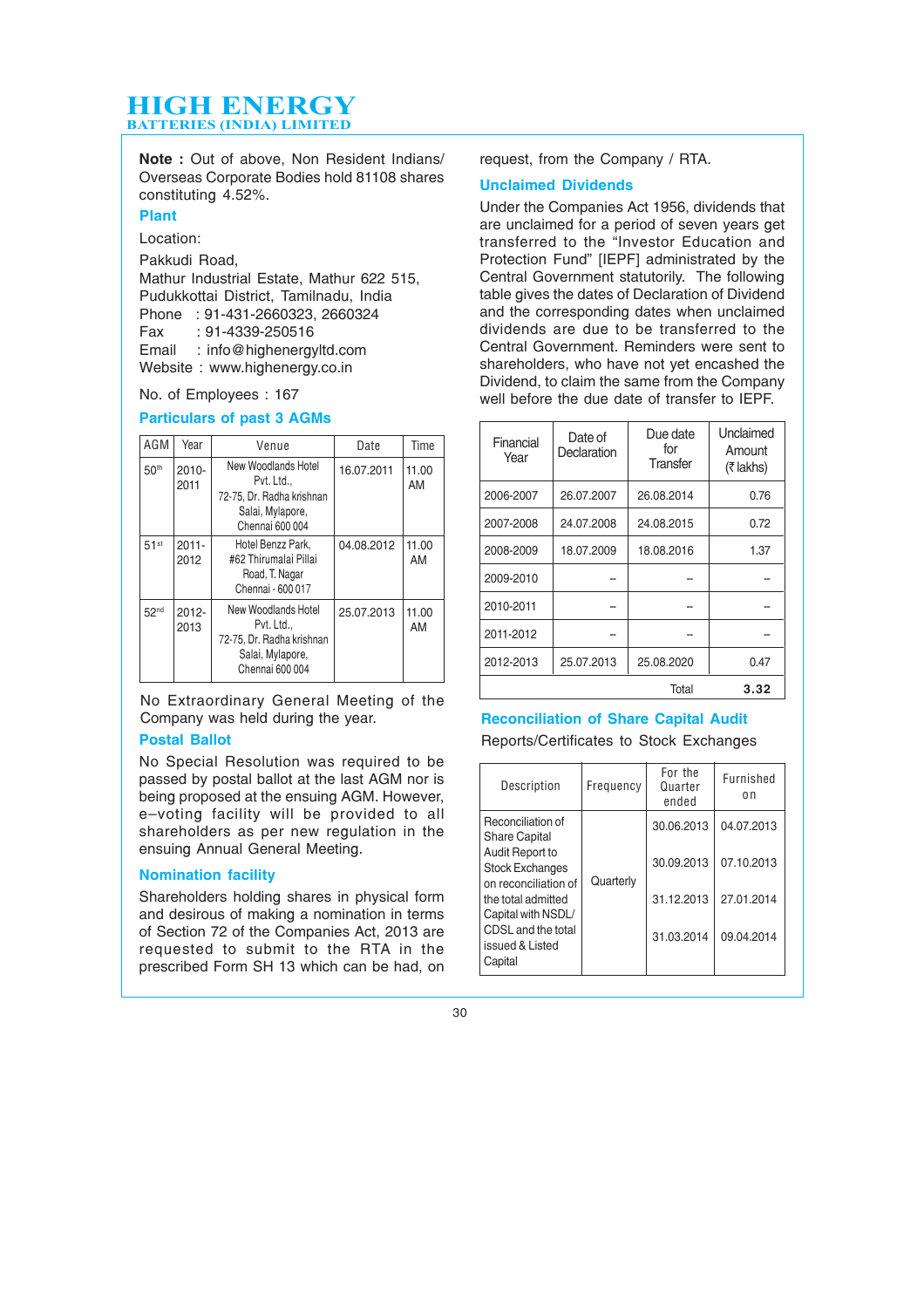#### **M/s. R. SUBRAMANIAN AND COMPANY** Chartered Accountants

#### **INDEPENDENT AUDITOR'S REPORT FOR THE YEAR ENDED 31ST MARCH 2014**

#### **To the Members of HIGH ENERGY BATTERIES (INDIA) LIMITED**

#### **REPORT ON FINANCIAL STATEMENTS**

We have audited the accompanying financial statements of **HIGH ENERGY BATTERIES (INDIA) LIMITED** which comprise of the Balance Sheet as at 31st March 2014, Statement of Profit & Loss and Cash Flow Statement for the year ended on that date and a summary of significant accounting policies and other explanatory information.

#### **MANAGEMENT'S RESPONSIBILITY FOR THE FINANCIAL STATEMENTS**

Management is responsible for the preparation of these financial statements that give a true and fair view of the financial position, financial performance and cash flows of the Company in accordance with the Accounting Standards referred to in Sub-section (3C) of Section 211 of the Companies Act, 1956 ("the Act"). The responsibility includes the design, implementation and maintenance of internal control relevant to the preparation and presentation of the financial statements that give a true and fair view and are free from material misstatement, whether due to fraud or error.

#### **AUDITOR'S RESPONSIBILITY**

Our responsibility is to express an opinion on these financial statements based on our audit. We conducted our audit in accordance with the Standards on Auditing issued by the Institute of Chartered Accountants of India. Those standards require that we comply with ethical requirements and plan and perform the audit to obtain reasonable assurance about whether the financial statements are free of material misstatement.

An audit involves performing procedures to obtain audit evidence about the amounts and disclosures in the financial statements. The procedures selected depend on the auditor's judgment, including the assessment of the risks of material misstatement of the financial statements, whether due to fraud or error. In making those risk assessments, the auditor considers internal control relevant to the Company's preparation and fair presentation of the financial statements in order to design audit procedures that are appropriate in the circumstances but not for the purpose of expressing an opinion on the effectiveness of the Company's internal control. An audit also includes evaluating the appropriateness of accounting policies used and the reasonableness of the accounting estimates made by management, as well as evaluating the overall presentation of the financial statements.

We believe that the audit evidence we have obtained is sufficient and appropriate to provide a basis for our audit opinion.

#### **OPINION**

In our opinion and to the best of our information and according to the explanations given to us, the financial statements give the information required by the Act in the manner so required and give a true and fair view in conformity with the accounting principles generally accepted in India:

- a) in the case of the Balance Sheet, of the state of affairs of the Company as at 31st March 2014
- b) in the case of the Statement of Profit and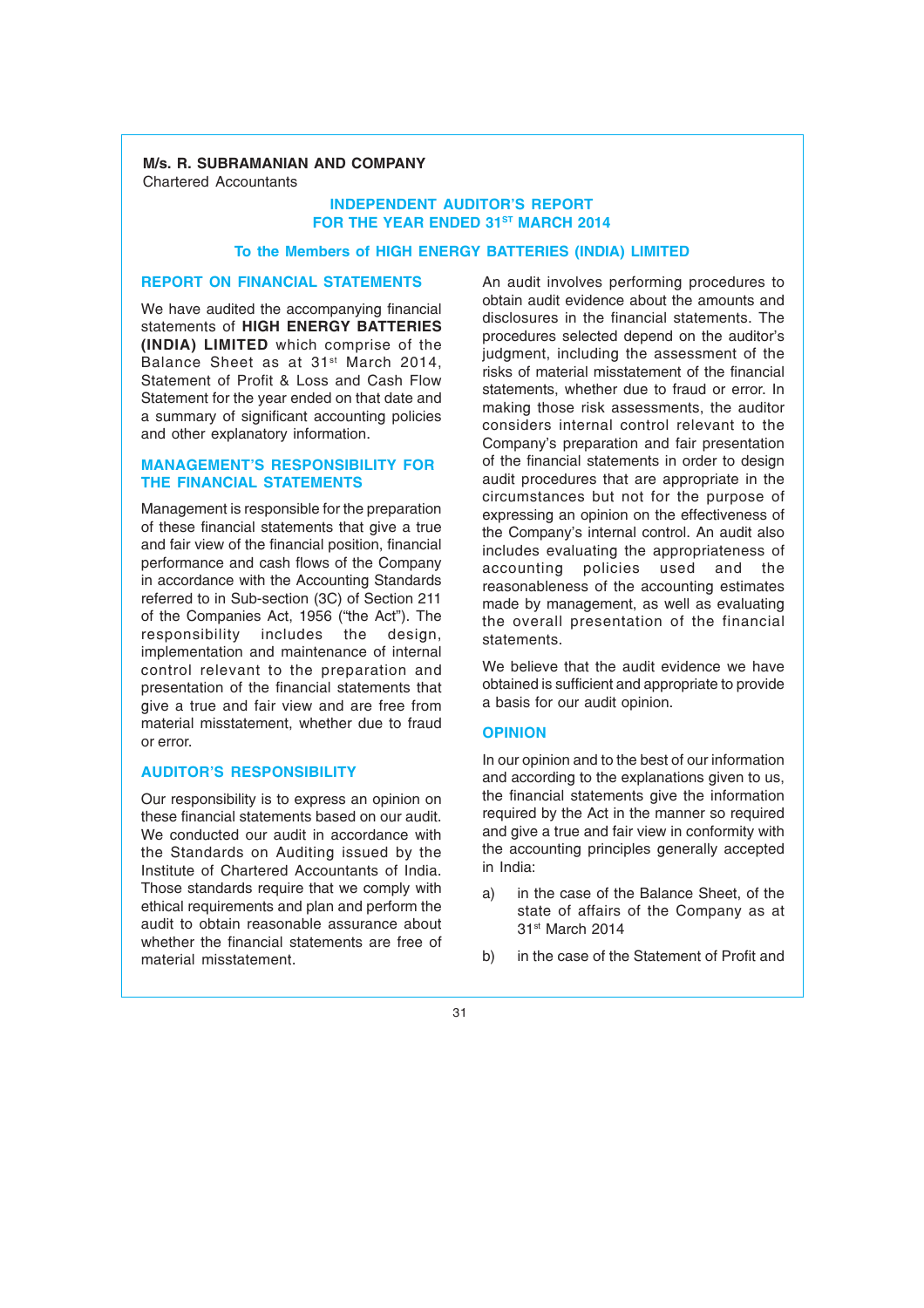Loss, of the Loss for the year ended on that date; and

c) in the case of Cash Flow Statement, of the cash flows for the year ended on that date.

#### **REPORT ON OTHER LEGAL AND REGULATORY REQUIREMENTS**

- 1. As required by the Companies (Auditor's Report) Order, 2003 ("the Order") issued by the Central Government of India in terms of sub-section (4A) of Section 227 of the Act, we give in the annexure a statement on the matters specified in the paragraphs 4 and 5 of the said Order.
- 2. As required by Section 227(3) of the Act, we report that:
	- (a) we have obtained all the information and explanations, which to the best of our knowledge and belief were necessary for the purpose of our audit;
	- (b) in our opinion, proper books of account as required by law have been kept by the Company so far as it appears from our examination of those books ;
	- (c) the Balance Sheet, Statement of Profit and Loss and Cash Flow Statement dealt with by this report are in agreement with the books of account;
	- (d) in our opinion, the Balance Sheet, Statement of Profit and Loss and Cash Flow Statement comply with the Accounting Standards referred to in sub-section (3C) of Section 211 of the Companies Act, 1956.

(e) On the basis of written representations received from the directors as on 31<sup>st</sup> March 2014 and taken on record by the Board of Directors, none of the directors is disqualified as on 31<sup>st</sup> March 2014 from being appointed as a director in terms of clause (g) of sub-section (1) of section 274 of the Companies Act, 1956.

For **M/s. R. SUBRAMANIAN AND COMPANY** Chartered Accountants Firm Registration No. 004137S

> **A. GANESAN** Partner Membership No. 21438

Chennai May 30, 2014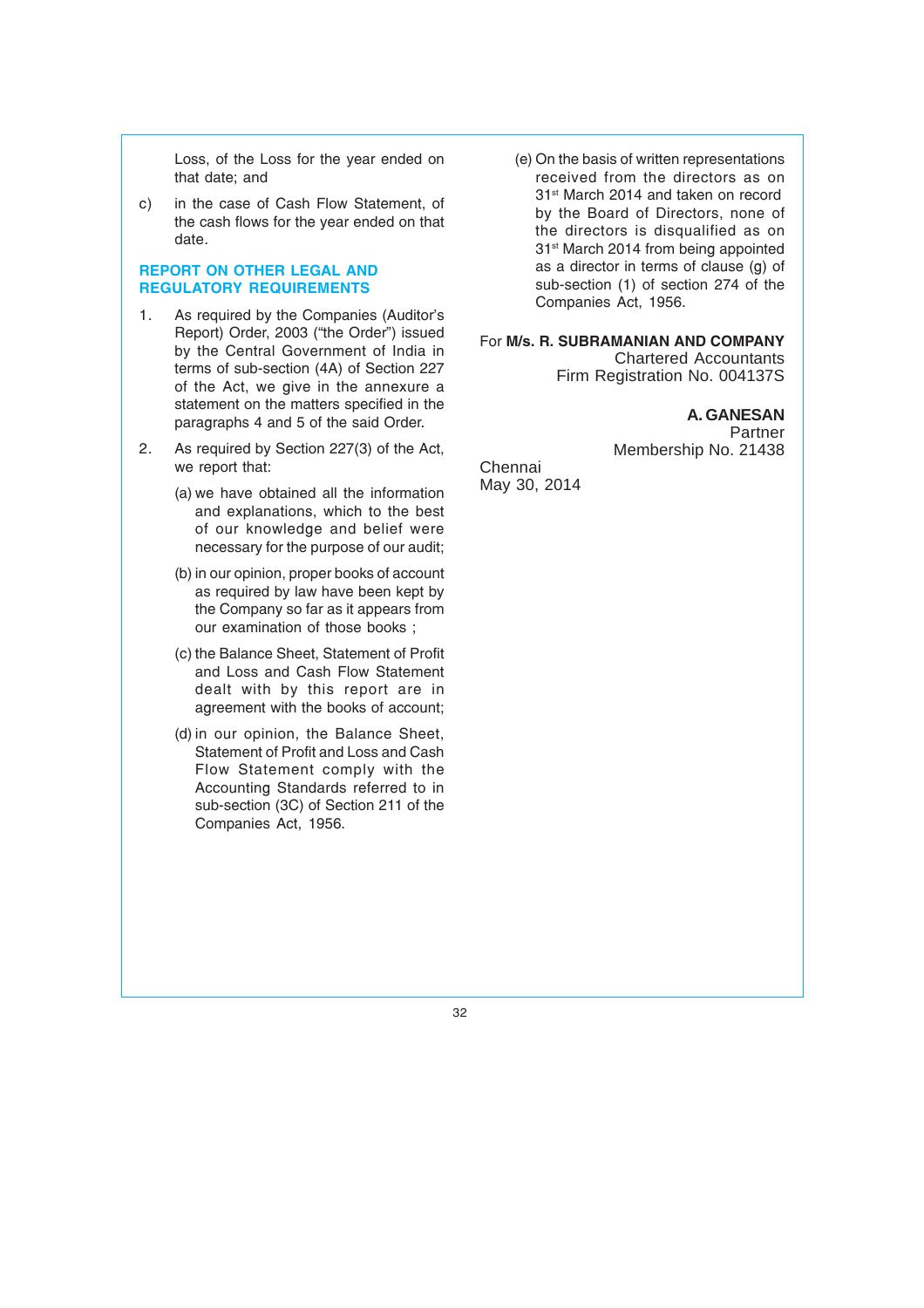#### **ANNEXURE REFERRED TO IN PARAGRAPH 1 OF OUR REPORT OF EVEN DATE**

- i. The Company has maintained proper records showing full particulars, including quantitative details and situation of Fixed Assets. These Fixed Assets have been physically verified by the Management on a regular programme, which in our opinion is reasonable having regard to the size of the Company and nature of its Assets. No significant discrepancies were noticed on such verification. No significant parts of fixed assets have been disposed off during the year.
- ii The stock of Finished Goods, stores, spare parts and raw materials except stock lying with third parties, for which confirmation have been sought for, have been physically verified during the year by the Management. In our opinion, the frequency and procedure of physical verification is reasonable and adequate in relation to the size of the Company and the nature of its business. The Company has maintained proper records of inventory. The discrepancies noticed on verification between the physical stock and the book records were not significant, and the same have been properly dealt with in the Books of Account.
- iii. (a) The Company has not granted any loans, secured / unsecured to companies, firms or other parties covered in the register maintained under Section 301 of the Companies Act, 1956.
	- (b) The Company has not taken any loans from parties listed in the register maintained under Section 301 of the Companies Act, 1956.
- iv. In our opinion and according to the information and explanation given to us, there are adequate internal control procedures commensurate with the size

of the Company and the nature of its business with regard to purchases of inventory, fixed assets and with regard to the sale of goods and services. During the course of audit, we have not observed any continuing failure to correct major weaknesses in internal controls.

- v. Based on audit procedures applied by us and according to the information and<br>explanations provided by the explanations Management, the transactions that needed to be entered in the register maintained under Section 301 of the Companies Act, 1956 have been so entered. In our opinion and according to the information and explanations given to us, the transactions made in pursuance of contracts or arrangements entered in the register maintained by Section 301 of the Companies Act, 1956 have been made at prices which are reasonable having regard to prevailing market prices at the relevant time.
- vi. The Company has not accepted any deposits from the public and consequently, the provisions of Section 58A and 58AA and any other relevant provisions of the Companies Act, 1956 are not attracted.
- vii The Company has an internal audit system commensurate with the size and nature of its business.
- viii. On the basis of records produced to us, we are of the opinion that, prima facie, the cost records prescribed by the Central Government under Section 209 (1) (d) of the Companies Act, 1956 have been made and maintained. However, we are not required to and have not carried out any detailed examination of such records.
- ix. (a) On the basis of our examination of the Books of Account, the Company has been regular in depositing with
- 33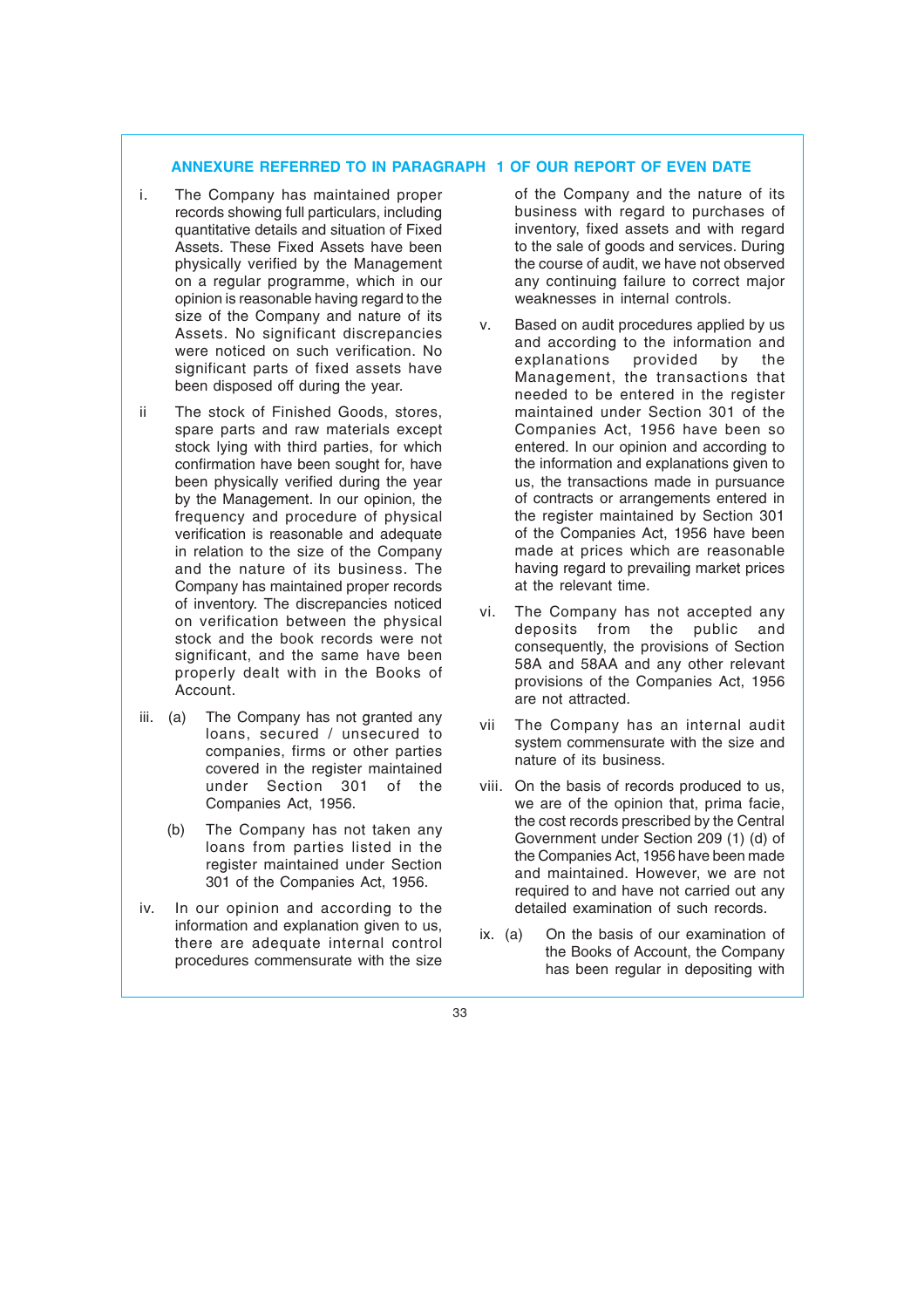appropriate authorities undisputed statutory dues including Employees Provident Fund, Employees' State Insurance, Income Tax, Sales Tax, Customs Duty, Excise Duty, Wealth Tax, Cess and Investor Education and Protection Fund and other material statutory dues.

- (b) According to the information and explanations given to us, there are no undisputed amounts payable in respect of Income Tax, Sales Tax, Wealth Tax, Service Tax, Excise Duty, Cess and Customs Duty that have not been deposited with the appropriate authorities for more than six months from the date they became payable.
- (c) According to the information and explanation given to us, there are no dues of, Income Tax, Service Tax, Customs Duty, Cess, Wealth Tax and Excise Duty that have not been deposited with the appropriate authorities on account of any dispute. Tamil Nadu VAT to the extent of ₹69.65/- lakhs has not been deposited on account of dispute.

| Financial Year       | $2007 - 08$ to<br>$2010 - 11$                                                     |
|----------------------|-----------------------------------------------------------------------------------|
| Amount of<br>Dispute | ₹84.65/- lakhs<br>(out of this, ₹15<br>lakhs has been paid<br>as per court order) |
| Pending before       | Madurai Bench,<br><b>Madras High Court</b>                                        |

- x. The company's accumulated losses have not exceeded 50% of its net worth as at the end of the financial year. The company has incurred cash losses in the current financial year, while there were no cash losses in the immediately preceding financial year.
- xi. Based on our audit procedures and on the basis of information and explanations given by the Management, there were no

defaults in repayment of dues to banks as at the end of the year. The Company has not issued any debentures.

- xii. Based on our examination of documents and records, the Company has not granted loans and advances on the basis of security by way of pledge of shares, debentures and other securities.
- xiii. The Company is not a chit fund, nidhi, mutual benefit fund or a society.
- xiv. The Company is not dealing or trading in shares, securities, debentures and other Investments.
- xv. The Company has not given any guarantee for loans taken by others from banks or financial institutions.
- xvi. The company has not availed any term loans from the Banks during the year.
- xvii. According to the information and explanations given to us and on an overall examination of the financial statements of the Company, we report that funds raised on short term basis have not been used for long term investment.
- xviii. During the year the company has not made any preferential allotment of shares.
- xix. During the period covered by our audit report, the Company has not issued any Debentures.
- xx. The Company has not raised any money by public issue during the year.
- xxi. Based on audit procedures performed and information and explanations given by the Management, we report that no fraud on or by the Company has been noticed or reported during the year.

#### For **M/s. R. SUBRAMANIAN AND COMPANY** Chartered Accountants Firm Registration No. 004137S

**A. GANESAN Partner** Membership No. 21438

Chennai May 30, 2014

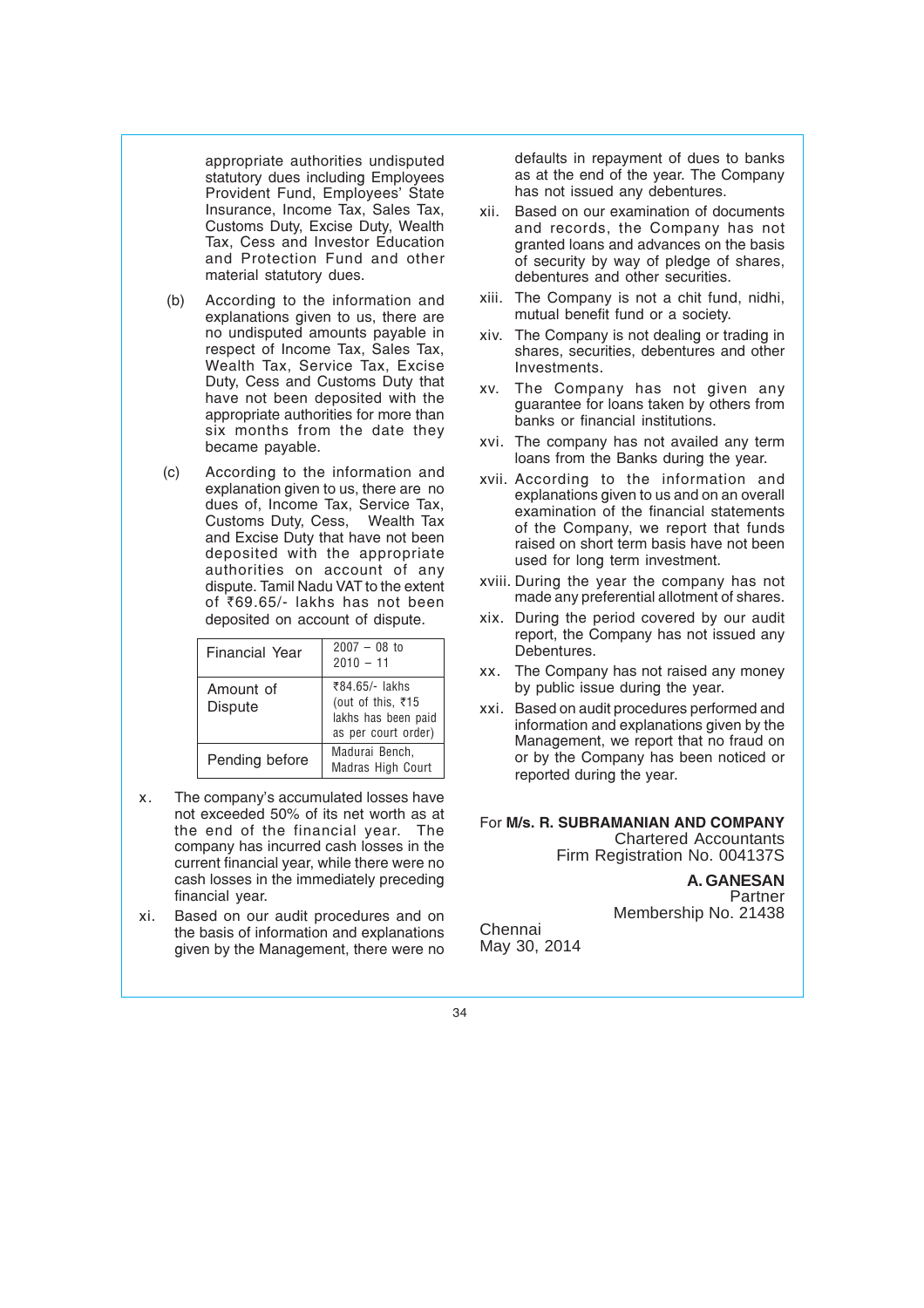|                |                                                                             | <b>BALANCE SHEET AS AT 31st MARCH, 2014</b>                                               |                               |                     |                                                                                                                                               |
|----------------|-----------------------------------------------------------------------------|-------------------------------------------------------------------------------------------|-------------------------------|---------------------|-----------------------------------------------------------------------------------------------------------------------------------------------|
|                |                                                                             |                                                                                           | <b>Note</b><br>No.            | AS AT<br>31-03-2014 | AS AT<br>31-03-2013                                                                                                                           |
|                | <b>I</b> Equity and Liablities                                              |                                                                                           |                               |                     | (₹ in Lakhs)                                                                                                                                  |
| 1              | <b>Shareholders' Funds</b>                                                  |                                                                                           |                               |                     |                                                                                                                                               |
|                | a) Share Capital                                                            |                                                                                           | 2                             | 179.28              | 179.28                                                                                                                                        |
|                |                                                                             | b) Reserves and Surplus                                                                   | 3                             | 1033.46             | 1656.00                                                                                                                                       |
| $\overline{2}$ | <b>Non Current Liabilities</b>                                              |                                                                                           |                               |                     |                                                                                                                                               |
|                |                                                                             | a) Long Term Borrowings                                                                   | 4                             | 85.43               | 313.55                                                                                                                                        |
|                |                                                                             | b) Deferred Tax Liabilities (Net)                                                         | 5                             |                     | 84.11                                                                                                                                         |
|                |                                                                             | c) Other Long Term Liabilities                                                            | 6                             | 831.12              | 89.71                                                                                                                                         |
|                |                                                                             | d) Long Term Provisions                                                                   | 7                             | 39.24               | 39.32                                                                                                                                         |
| 3              | <b>Current Liabilities</b>                                                  |                                                                                           |                               |                     |                                                                                                                                               |
|                |                                                                             | a) Short Term Borrowings                                                                  | 8                             | 3658.91             | 2726.94                                                                                                                                       |
|                | b) Trade Payables                                                           |                                                                                           | 9                             | 989.54              | 335.06                                                                                                                                        |
|                |                                                                             | c) Other Current Liabilities                                                              | 10                            | 772.82              | 1110.26                                                                                                                                       |
|                |                                                                             | d) Short Term Provisions                                                                  | 11                            | 23.05               | 44.03                                                                                                                                         |
|                | <b>Total</b>                                                                |                                                                                           |                               | 7612.85             | 6578.26                                                                                                                                       |
|                | <b>II</b> Assets                                                            |                                                                                           |                               |                     |                                                                                                                                               |
| 1.             | <b>Non Curret Assets</b>                                                    |                                                                                           |                               |                     |                                                                                                                                               |
|                |                                                                             | a) Fixed Assets - Tangible Assets                                                         | 12                            | 1842.51             | 1954.96                                                                                                                                       |
|                |                                                                             | b) Non Current Investments                                                                | 13                            | 60.33               | 60.33                                                                                                                                         |
|                |                                                                             | c) Long Term Loans and Advances                                                           | 14                            | 34.32               | 32.37                                                                                                                                         |
|                |                                                                             | d) Deferred Tax Asset (Net)                                                               | 5                             | 271.12              |                                                                                                                                               |
| $\mathbf{2}$   | <b>Current Assets</b>                                                       |                                                                                           |                               |                     |                                                                                                                                               |
|                | a) Inventories                                                              |                                                                                           | 15                            | 3204.01             | 2801.83                                                                                                                                       |
|                | b) Trade Receivables                                                        |                                                                                           | 16                            | 1558.13             | 1175.23                                                                                                                                       |
|                |                                                                             | c) Cash and Bank Balances                                                                 | 17                            | 209.50              | 201.61                                                                                                                                        |
|                |                                                                             | d) Short Term Loans and Advances                                                          | 18                            | 363.14              | 223.04                                                                                                                                        |
|                |                                                                             | e) Other Current Assets                                                                   | 19                            | 69.79               | 128.89                                                                                                                                        |
|                | <b>Total</b>                                                                | Notes to Financial Statements 1 to 41                                                     |                               | 7612.85             | 6578.26                                                                                                                                       |
|                | <b>G.A. PATHANJALI</b><br><b>Managing Director</b><br><b>T.R. SIVARAMAN</b> | N. GOPALARATNAM<br>R. VAIDYANATHAN<br>A.L. SOMAYAJI<br>CMDE R. P. PREM KUMAR, VSM (Retd.) | <b>S.V. RAJU</b><br>Secretary |                     | Vide our Report of even date attached<br>For M/s. R. SUBRAMANIAN AND COMPANY<br><b>Chartered Accountants</b><br>Firm Registration No. 004137S |
|                | Director - Finance                                                          | RAJKUMAR                                                                                  |                               |                     |                                                                                                                                               |
| Chennai        | May 30, 2014                                                                | <b>Directors</b>                                                                          |                               |                     | <b>A. GANESAN</b><br>Partner<br>Membership No.021438                                                                                          |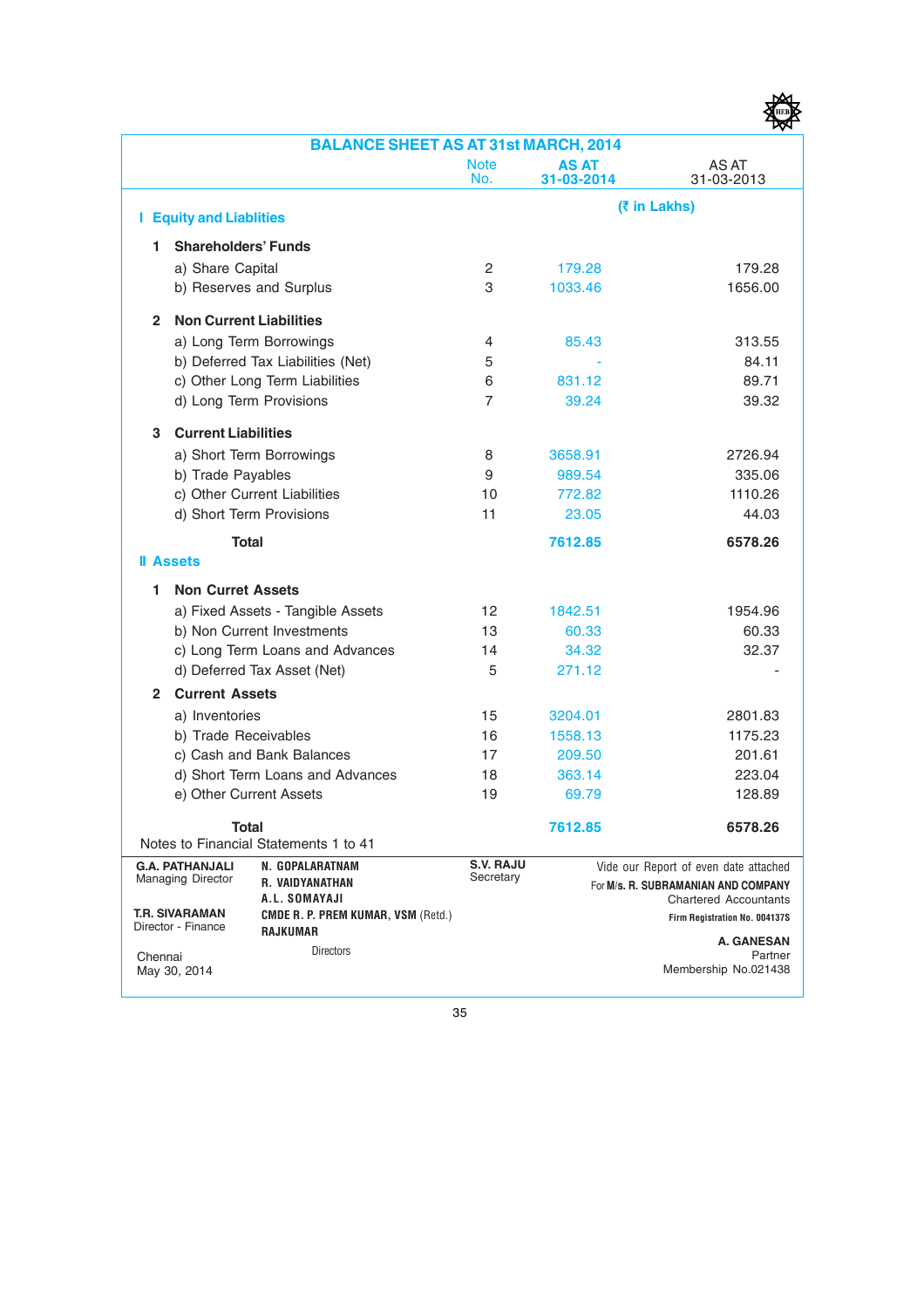| <b>STATEMENT OF PROFIT AND LOSS FOR THE YEAR ENDED 31.03.2014</b>                                                                   |                    |                                 |                                                                                                              |
|-------------------------------------------------------------------------------------------------------------------------------------|--------------------|---------------------------------|--------------------------------------------------------------------------------------------------------------|
|                                                                                                                                     | <b>Note</b><br>No. | <b>YEAR ENDED</b><br>31-03-2014 | YEAR ENDED<br>31-03-2013                                                                                     |
| <b>Revenue from Operations</b>                                                                                                      |                    |                                 | (₹ in Lakhs)                                                                                                 |
| Revenue from sale of Batteries & Testing Servises (Gross)                                                                           | 21                 | 3215.03                         | 6790.04                                                                                                      |
| Less: Excise duty                                                                                                                   |                    | 160.76                          | 139.08                                                                                                       |
| Revenue from sale of Batteries & Testing Servises (Net)                                                                             |                    | 3054.27                         | 6650.96                                                                                                      |
| Other Operating Revenue - Sale of Scrap                                                                                             |                    | 12.74                           | 8.09                                                                                                         |
| <b>Other Income</b>                                                                                                                 | 22                 | 97.76                           | 15.68                                                                                                        |
| <b>Total Revenue</b>                                                                                                                |                    | 3164.77                         | 6674.73                                                                                                      |
| <b>Expenses</b>                                                                                                                     |                    |                                 |                                                                                                              |
| Cost of raw materials and Components                                                                                                |                    |                                 |                                                                                                              |
| consumed                                                                                                                            | 23                 | 2077.83                         | 3814.58                                                                                                      |
| Purchase of Stock-in-trade<br>(Increase) / Decrease in the inventory of                                                             |                    | 163.85                          | 638.01                                                                                                       |
| Finished goods and Work in Progress                                                                                                 | 24                 | (447.20)                        | (235.05)                                                                                                     |
| <b>Employee Benefits Expense</b>                                                                                                    | 25                 | 707.07                          | 734.90                                                                                                       |
| <b>Other Expenses</b>                                                                                                               | 26                 | 908.11                          | 1068.96                                                                                                      |
| <b>Total Expenses</b>                                                                                                               |                    | 3409.66                         | 6021.40                                                                                                      |
| <b>Profit / (Loss) before Finance Cost and Depreciation</b>                                                                         |                    | (244.89)                        | 653.33                                                                                                       |
| Finance Cost                                                                                                                        | 27                 | 582.39                          | 441.24                                                                                                       |
| Depreciation                                                                                                                        |                    | 150.49                          | 160.98                                                                                                       |
| Profit / (Loss) Before Tax                                                                                                          |                    | (977.77)                        | 51.11                                                                                                        |
| <b>Tax Expenses</b>                                                                                                                 |                    |                                 |                                                                                                              |
| Current Tax                                                                                                                         |                    |                                 |                                                                                                              |
| - MAT Tax Provision                                                                                                                 |                    |                                 | 8.20                                                                                                         |
| - MAT Credit Entilement                                                                                                             |                    |                                 | (8.20)                                                                                                       |
| Deferred Tax Liability / (Asset)                                                                                                    |                    | (355.23)                        | 14.51                                                                                                        |
|                                                                                                                                     |                    |                                 |                                                                                                              |
| <b>Total Tax Expenses</b>                                                                                                           |                    | (355.23)                        | 14.51                                                                                                        |
| Profit / (Loss) After Tax                                                                                                           |                    | (622.54)                        | 36.60                                                                                                        |
| <b>Earning per Share</b>                                                                                                            |                    |                                 |                                                                                                              |
| Basic and Diluted Earning per share of ₹ 10/- each                                                                                  |                    | (34.73)                         | 2.04                                                                                                         |
| Notes to Financial Statements 1 to 41                                                                                               |                    |                                 |                                                                                                              |
| S.V. RAJU<br><b>G.A. PATHANJALI</b><br>N. GOPALARATNAM<br>Secretary<br><b>Managing Director</b><br>R. VAIDYANATHAN<br>A.L. SOMAYAJI |                    |                                 | Vide our Report of even date attached<br>For M/s. R. SUBRAMANIAN AND COMPANY<br><b>Chartered Accountants</b> |
| <b>T.R. SIVARAMAN</b><br><b>CMDE R. P. PREM KUMAR, VSM (Retd.)</b><br>Director - Finance                                            |                    |                                 | Firm Registration No. 004137S                                                                                |
| <b>RAJKUMAR</b>                                                                                                                     |                    |                                 | <b>A. GANESAN</b>                                                                                            |
| <b>Directors</b><br>Chennai<br>May 30, 2014                                                                                         |                    |                                 | Partner<br>Membership No.021438                                                                              |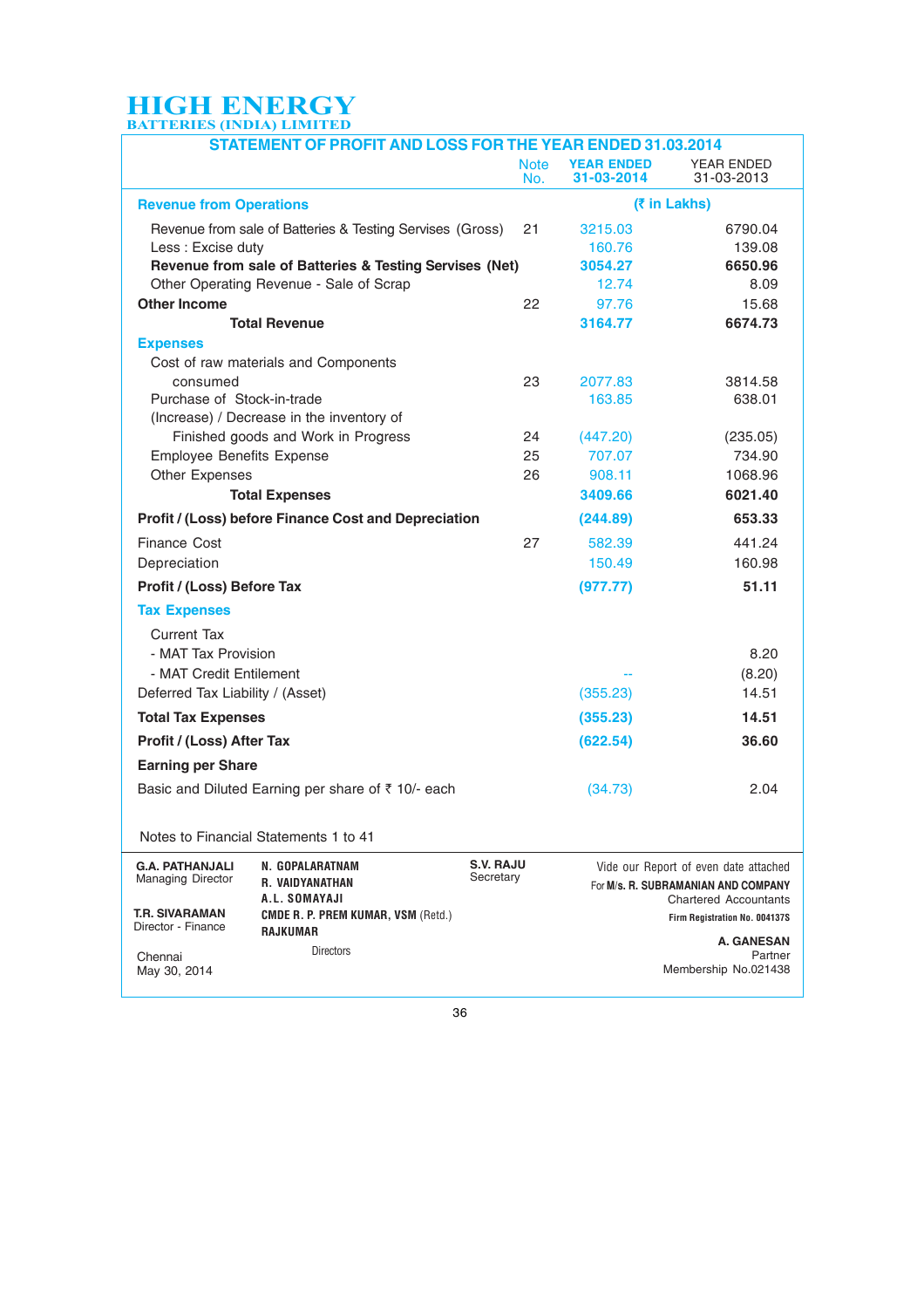

#### **Notes on Financial Statements for the Year ended 31st March, 2014**

1. Notes forming part of the Balance Sheet as at 31<sup>st</sup> March 2014 and the Statement of Profit and Loss for the year ended 31<sup>st</sup> March 2014.

#### **SIGNIFICANT ACCOUNTING POLICIES**

a) Accounting Concepts

The accounts are prepared under historical cost convention in accordance with generally accepted accounting principles and applicable Accounting Standards.

b) Use of Estimates

Estimates and assumptions made by Management in the preparation of Financial Statements have a bearing on reported amounts of Financial Results, Assets & Liabilities and the disclosure of Contingent Liabilities. Actual results could differ from those estimates. Any revision to accounting estimate is recognized prospectively.

c) Revenue Recognition

Revenue is recognized and expenditure is accounted for on their accrual. Excise duty recovery from customer is deducted from Gross Turnover .Excise duty differential between closing and opening stock of excisable goods is included under other expenses.

Revenue from domestic sale is recognized on delivery to the carrier, when risk and rewards of ownership pass on to the customers.

Revenue from Export sales is recognized when risk and rewards are passed on to the customers in accordance with the terms of the contract.

Dividend income is recognized when the right to receive payment is established.

Other items of income are recognized when there is no significant uncertainty as to measurability or collectability.

d) Fixed Assets

Fixed Assets are stated at cost less depreciation. Cost includes, taxes and duties (but does not include taxes and duties for which CENVAT / VAT credit is available), freight and other direct or allocated expenses and interest and finance charges on related borrowings during construction period.

Any income earned during construction period is netted against cost of the Project.

e) Depreciation

The assets, with the exception of plant and machinery, are depreciated on written down value basis. Plant and Machinery are depreciated on straight-line method. Depreciation is provided in accordance with Schedule XIV of the Companies Act 1956.

f) Inventories

Inventories are stated at lower of cost and net realisable value. Cost includes all costs of purchase, cost of conversion and other costs incurred in bringing the Inventories to their present location and condition net off CENVAT/VAT credit entitlement. The cost is arrived on weighted average basis. Tools cost is written off over a period of three years.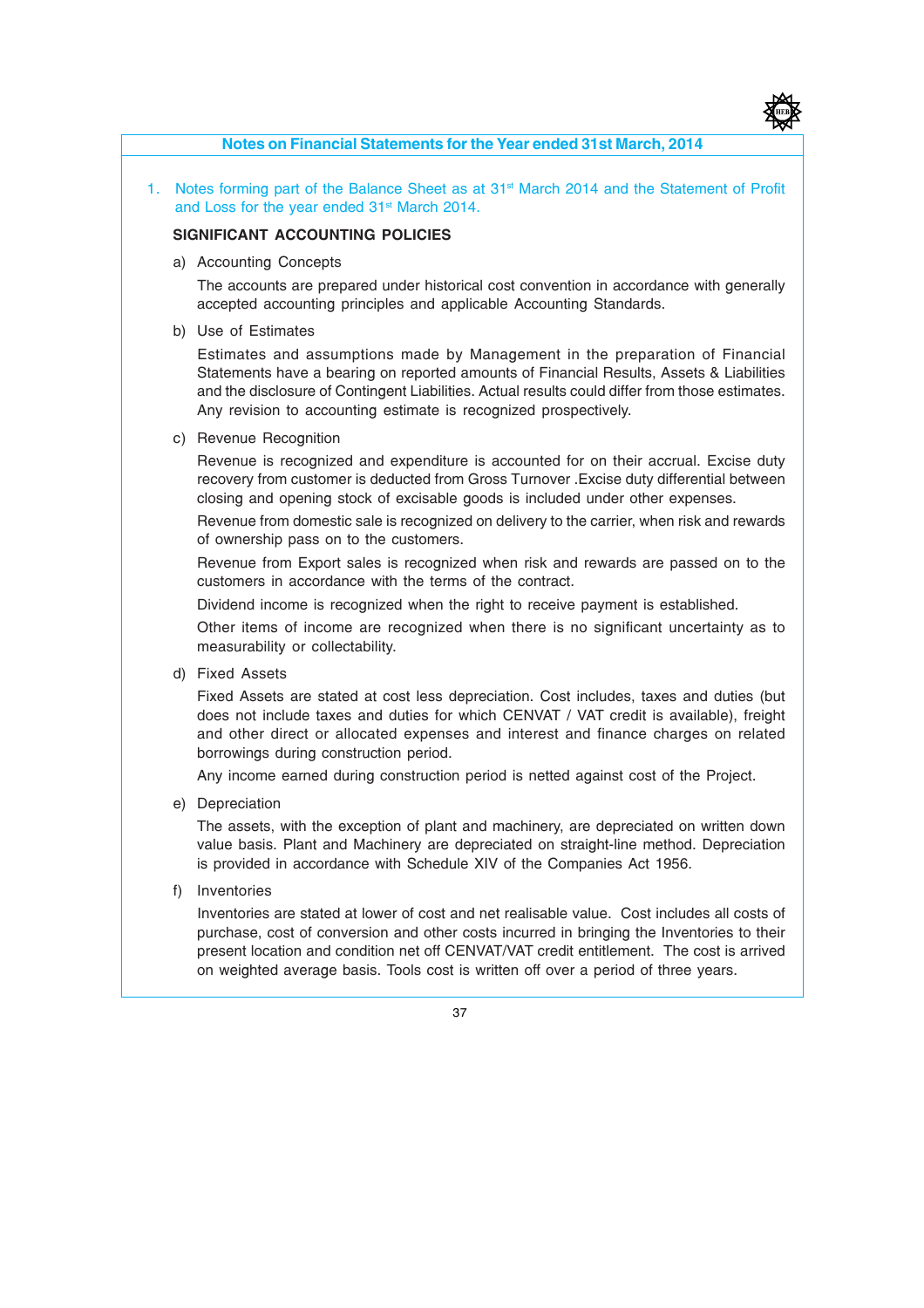#### **Notes on Financial Statements for the Year ended 31st March, 2014**

g) Investment

Long term investments are stated at cost. Any diminution in the value of Long term investments is charged to Profit and Loss Account, if such a decline is other than temporary in the opinion of the Management.

h) Research and Development Expenditure

Expenditure incurred on Scientific Research, other than Capital Expenditure, are written off to revenue in the year in which they are incurred. Capital Expenditure is added to the Cost of Fixed Assets and depreciated accordingly.

i) Employee Benefits

Short term Employee benefits are charged at the undiscounted amount to Profit and Loss account in the year in which related service is rendered.

Contributions to defined contribution schemes towards retirement benefits in the form of provident fund and superannuation fund for the year are charged to profit and loss account as incurred.

Liabilities in respect of defined benefit plans are determined based on actuarial valuation made by an independent actuary. Actuarial gains or losses are recognized immediately in the profit and loss account. Obligation for leave encashment is recognized in the same manner.

Other Terminal benefits are recognised as an expense as and when incurred.

j) Provision, Contingent Liabilities and Contingent Assets

Provisions are recognised when there is a present obligation as a result of a past event it is probable that an outflow of resources will be required to settle the obligation and in respect of which reliable estimate can be made. Contingent Liabilities are disclosed, unless the possibility of any outflow in settlement is remote, in the notes on Accounts. Contingent assets are neither recognised nor disclosed.

k) Taxes on Income

Current tax is the amount of tax payable on the taxable income for the year as determined in accordance with the provisions of Income Tax Act, 1961. Deferred Tax is recognised, on timing difference, being the difference between taxable income and accounting income that originate in one period and are capable of reversal in one or more subsequent periods. Deferred Tax assets in respect of unabsorbed depreciation and carry forward of losses are recognised if there is virtual certainty that there will be sufficient future taxable income available to realise such losses.

l) Foreign Exchange Transactions

Transactions in foreign exchange are initially recognised at the rates prevailing on the dates of transactions.

Premium or discount arising at the inception of forward contract is amortised as income or expense over the life of the contract. Exchange difference on such contract is recognised in the reporting period in which exchange rates change.

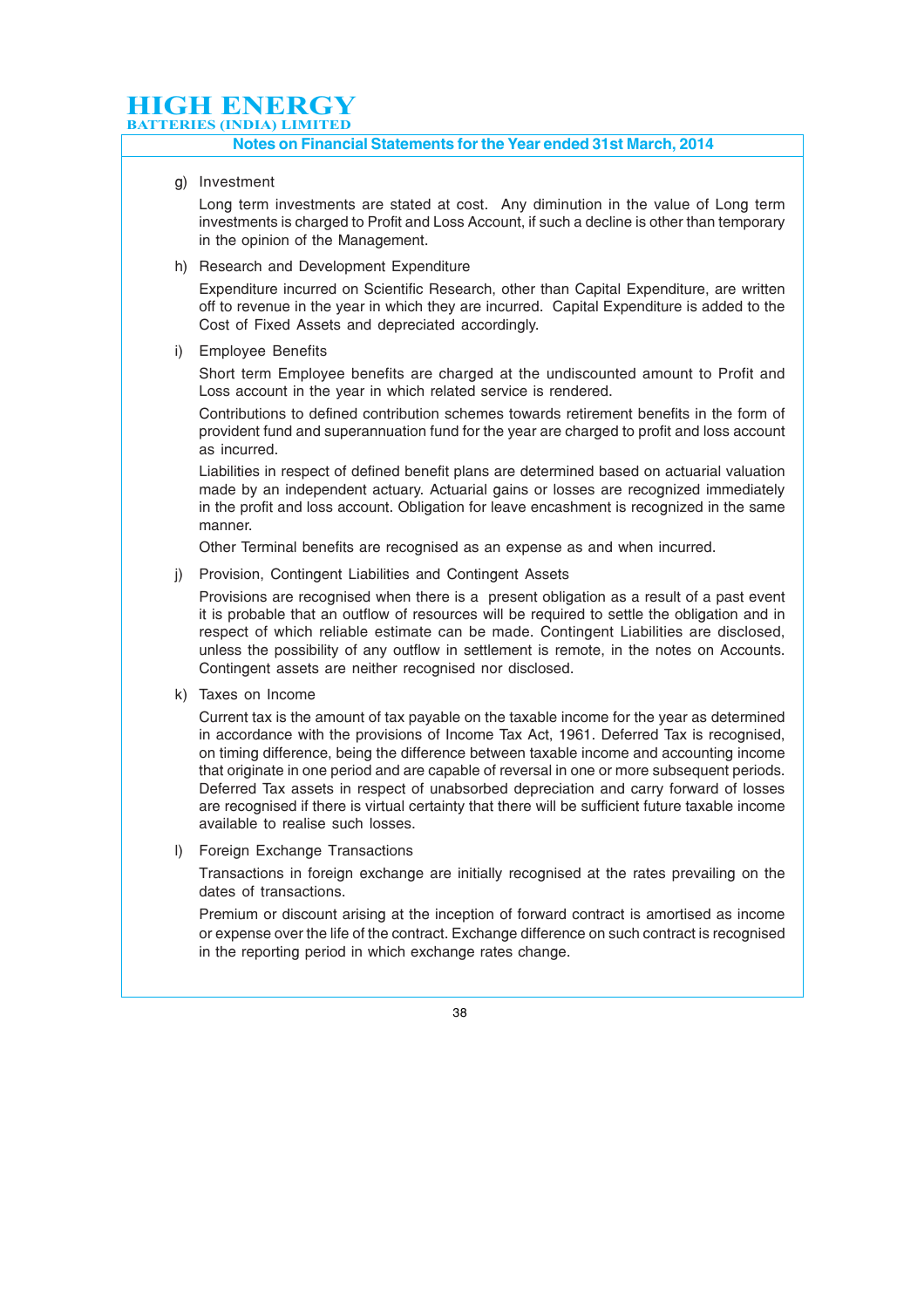

#### **Notes on Financial Statements for the Year ended 31st March, 2014**

Foreign Currency Liabilities/ assets at the close of the year are restated, adopting the contracted/year-end rates, as applicable. Resultant exchange difference is recognised as income or expense in that period.

m) Insurance Claims

Insurance claims are accounted on the basis of claims lodged and accepted.

n) Borrowing Costs

Borrowing Costs that are directly attributable to the acquisition, construction or production of qualifying assets are capitalised as part of the cost of that asset. Other borrowing costs are recognised as an expense in the period in which they are incurred.

o) Impairment of Assets

Impairment loss, if any, is provided to the extent the carrying amount of assets exceed their recoverable amount.

p) Earnings per share

Earnings per share is calculated by dividing the net profit or loss for the year attributable to equity shareholders by the weighted average number of equity shares outstanding during the period.

For the purpose of calculating diluted earnings per share, the net profit or loss for the period attributable to equity shareholders and the weighted average number of shares outstanding during the period are adjusted for the effects of all dilutive potential equity shares.

q) Segment Reporting

The accounting policies adopted for segment reporting are in line with the accounting policies of the company.

Revenue and expenses are identified to segments on the basis of their relationship to the operating activities of the segment. Revenue, expenses, assets and liabilities which relate to the enterprise as a whole and are not allocable to segments on a reasonable basis have been included under "unallocable".

There are no inter segment revenue and therefore their basis of measurement does not arise.

r) Derivatives

The Company enters into Futures Contracts in Silver to hedge the price risk consistent with its Risk Management Policy. The Company does not use these contracts for speculative purpose.

Losses in respect of the Futures Contracts as at the Balance Sheet date are charged to Statement of Profit and Loss by marking them to market, while gains are ignored.

s) Leases

Leases where the lessor effectively retains substantially all the risks and benefits of ownership of the leased assets are classified as operating lease. Operating Lease payments are recognized as an expense in the revenue account as per the lease terms.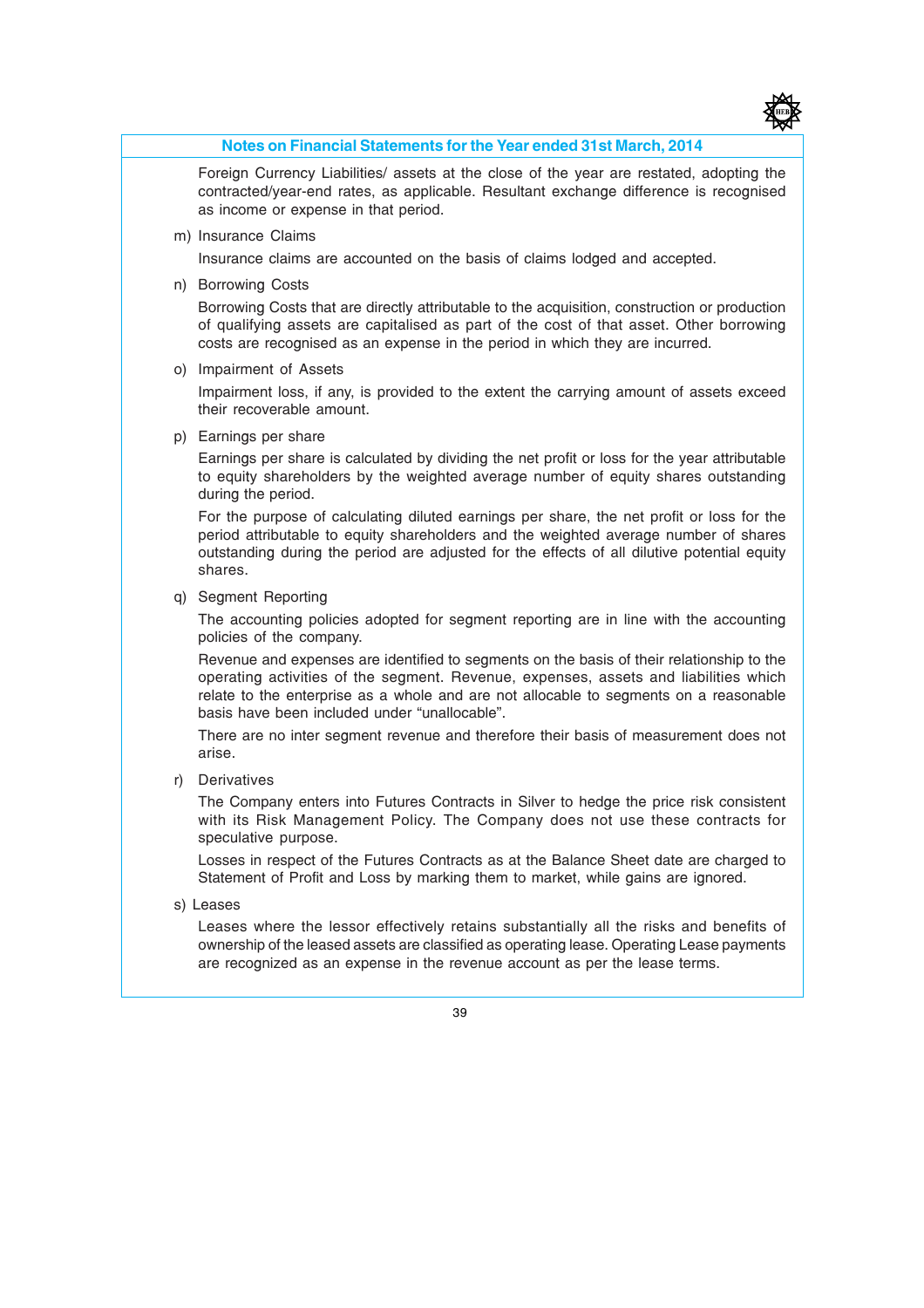| Notes on Financial Statements for the Year ended 31st March, 2014                                          |                            |                            |                     |                         |
|------------------------------------------------------------------------------------------------------------|----------------------------|----------------------------|---------------------|-------------------------|
|                                                                                                            | <b>AS AT</b><br>31-03-2014 |                            | AS AT<br>31-03-2013 |                         |
|                                                                                                            |                            |                            | (₹ in Lakhs)        |                         |
| <b>2 Authorised Capital</b>                                                                                |                            |                            |                     |                         |
| 7500000 (31.03.2013 - 7500000) equity shares of ₹ 10/- each<br>Issued, Subscribed and Fully paid up shares | 750.00                     |                            | 750.00              |                         |
| 1792768 (31.03.2013 - 1792768) equity shares of ₹ 10/- each 179.28                                         |                            |                            | 179.28              |                         |
| Total of Issued, Subscribed and Fully paid up shares                                                       | 179.28                     |                            | 179.28              |                         |
| Reconcilation of Equity Shares outstanding at the beginning<br>a                                           |                            |                            |                     |                         |
| and at the end of the reporting period                                                                     |                            | <b>AS AT</b><br>31-03-2014 |                     | AS AT<br>31-03-2013     |
|                                                                                                            | <b>Nos</b>                 | $(5)$ in<br>Lakhs)         | Nos                 | $(3 \nmid n)$<br>Lakhs) |
| At the Beginning of the year<br>Issued During the year                                                     | 1792768                    | 179.28                     | 1792768 179.28      |                         |
| Outstanding at the end of the year                                                                         | 1792768                    | 179.28                     | 1792768             | 179.28                  |
|                                                                                                            |                            |                            |                     |                         |

#### **b Details of Shareholders holding more than 5% of shares**

|                                     | <b>AS AT</b><br>31-03-2014 |                              | AS AT<br>31-03-2013 |                       |
|-------------------------------------|----------------------------|------------------------------|---------------------|-----------------------|
| <b>Name of Shareholder</b>          | <b>Number</b><br>of Shares | <b>Percentage</b><br>holding | Number<br>of Shares | Percentage<br>holding |
| Seshasayee Paper and Boards Limited | 282911                     | 15.78                        | 282911              | 15.78                 |
| Life Insurance Corporation of India | 239000                     | 13.33                        | 239000              | 13.33                 |
| Time Square Investments (P) Limited | 165463                     | 9.23                         | 165463              | 9.23                  |
| Ponni Sugars (Erode) Limited        | 100000                     | 5.58                         | 100000              | 5.58                  |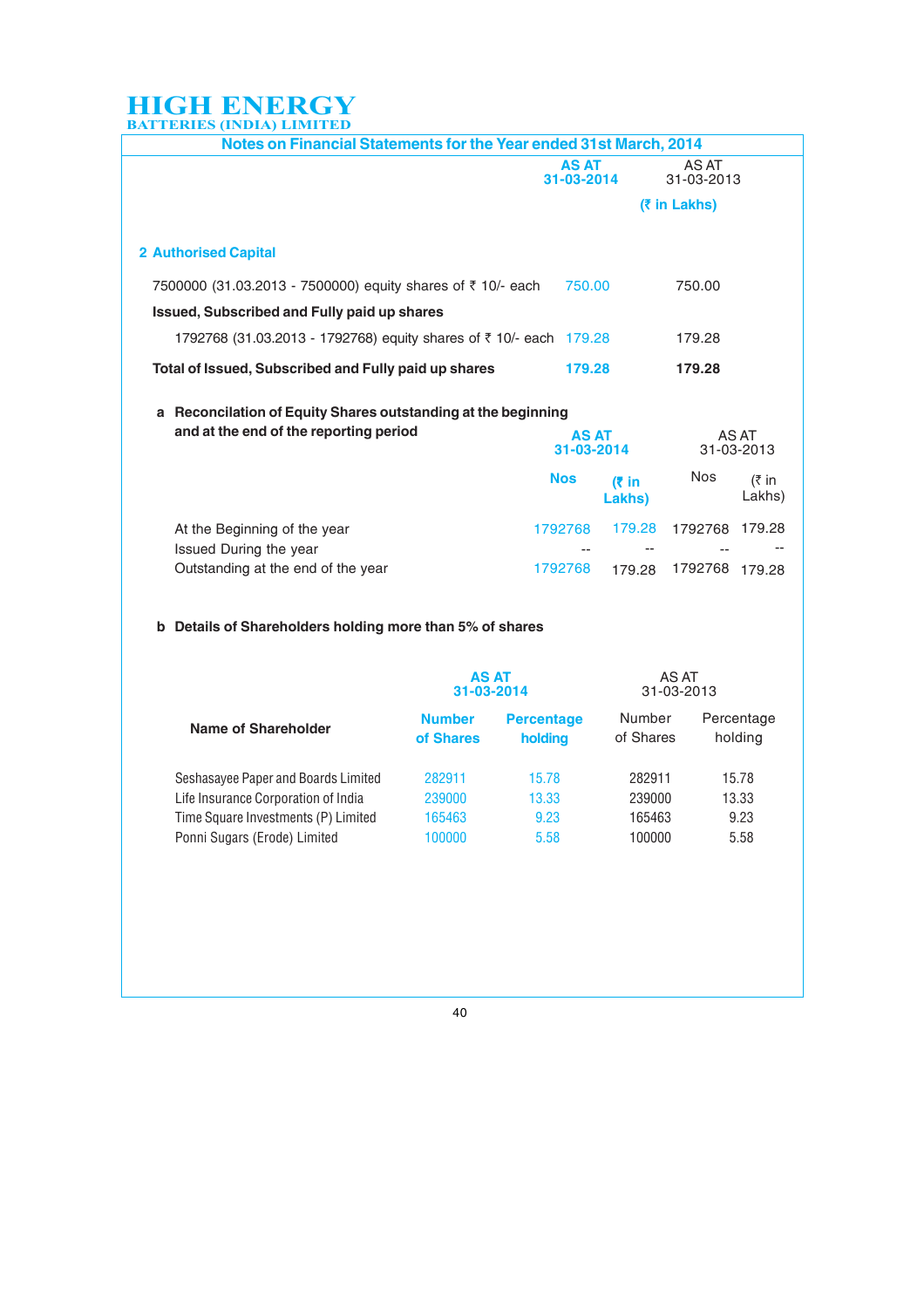| Notes on Financial Statements for the Year ended 31st March, 2014   |          |                            |              |                     |
|---------------------------------------------------------------------|----------|----------------------------|--------------|---------------------|
|                                                                     |          | <b>AS AT</b><br>31-03-2014 |              | AS AT<br>31-03-2013 |
| <b>3 Reserves and Surplus</b>                                       |          |                            | (₹ in Lakhs) |                     |
| a Capital Redemption Reserve                                        |          |                            |              |                     |
| Balance as per last Balance Sheet                                   |          | 3.00                       |              | 3.00                |
| <b>b</b> Securities Premium Account                                 |          |                            |              |                     |
| Balance as per last Balance Sheet                                   |          | 783.34                     |              | 783.34              |
| <b>General Reserve</b><br>C                                         |          |                            |              |                     |
| Balance as per last Balance Sheet                                   | 848,00   |                            | 964.00       |                     |
| Less: Transfer to Statement of P&L                                  |          |                            | (116.00)     |                     |
|                                                                     |          | 848.00                     |              | 848.00              |
| d Surplus / (Deficit) in the Statement of<br><b>Profit and Loss</b> |          |                            |              |                     |
| Balance as per last Balance Sheet                                   | 21.66    |                            | (109.96)     |                     |
| Add: Surplus / (Deficit) for the year                               | (622.54) |                            | 36.60        |                     |
| <b>Transfer from General Reserve</b>                                |          |                            | 116.00       |                     |
|                                                                     |          | (600.88)                   |              | 42.64               |
| Less: Appropriation                                                 |          |                            |              |                     |
| Dividend @ 10%<br>Tax on Dividend                                   |          |                            | (17.93)      |                     |
|                                                                     |          |                            | (3.05)       | (20.98)             |
| Net Surplus / (Deficit) in the Statement of                         |          |                            |              |                     |
| <b>Profit and Loss</b>                                              |          | (600.88)                   |              | 21.66               |
| <b>Total</b>                                                        |          | 1033.46                    |              | 1656.00             |
|                                                                     |          |                            |              |                     |
| <b>4 Long Term Borrowings</b>                                       |          |                            |              |                     |
| <b>Term Loan From Banks - Secured</b>                               |          |                            |              |                     |
| Rupee Loan                                                          |          |                            | 83.04        | 309.81              |
| Car Loan                                                            |          |                            | 2.39         | 3.74                |
| <b>Total</b>                                                        |          |                            | 85.43        | 313.55              |
|                                                                     |          |                            |              |                     |

Rupee Term Loan from Banks including current maturities (Vide Note No 10) are secured by Paripassu First charge on movable and immovable fixed assets of the Lead Acid Battery Facility and Paripassu Second charge on all other existing movable and immovable fixed assets of the Company.

Car loan is secured by the hypothecation of the vehicle financed.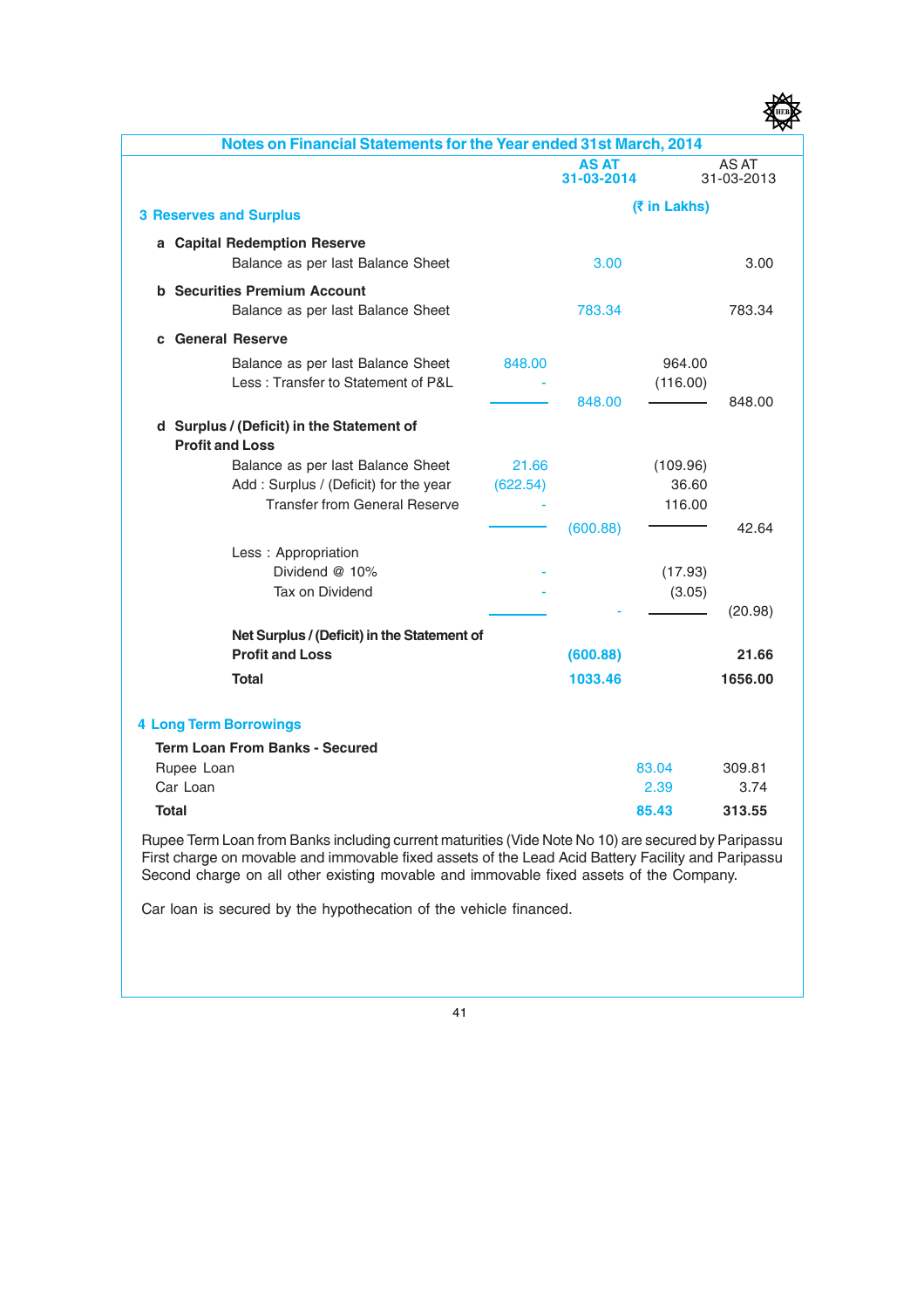|                               | Notes on Financial Statements for the Year ended 31st March, 2014                                                                                                                                                                                       |                     |                     |
|-------------------------------|---------------------------------------------------------------------------------------------------------------------------------------------------------------------------------------------------------------------------------------------------------|---------------------|---------------------|
|                               |                                                                                                                                                                                                                                                         | AS AT<br>31-03-2014 | AS AT<br>31-03-2013 |
|                               | Rupee Term Loan is repayable as detailed below :                                                                                                                                                                                                        | (₹ in Lakhs)        |                     |
| <b>CANARA BANK:</b>           |                                                                                                                                                                                                                                                         |                     |                     |
| Term Loan 1                   | 20 Quarterly Instalments of ₹ 12.50 Lakhs each commencing 31 <sup>st</sup> Mar 2011.                                                                                                                                                                    |                     |                     |
| Term Loan 2                   | 20 Quarterly Instalments of ₹ 1.25 Lakhs each commencing from 31 <sup>st</sup> May 2011.                                                                                                                                                                |                     |                     |
| <b>UCO BANK:</b>              |                                                                                                                                                                                                                                                         |                     |                     |
| Term loan 1                   | 5 Annual Instalments of ₹ 100 Lakhs each commencing from 31 <sup>st</sup> March 2011.                                                                                                                                                                   |                     |                     |
| Term Loan 2                   | Repayable in Annual instalments commencing from 31 <sup>st</sup> May 2011, First<br>Instalment of ₹ 5 Lakhs, 2 <sup>nd</sup> 3 <sup>rd</sup> & 4 <sup>th</sup> Instalments of ₹ 10 Lakhs each and<br>Fifth & Final instalment of $\bar{\tau}$ 15 lakhs. |                     |                     |
| <b>INDIAN BANK:</b>           |                                                                                                                                                                                                                                                         |                     |                     |
| Term Loan 1                   | 20 Quarterly Instalments of ₹ 12.50 Lakhs each commencing 31 <sup>st</sup> Jan 2011.                                                                                                                                                                    |                     |                     |
| Term Loan 2                   | 20 Quarterly Instalments of ₹ 1.25 Lakhs each commencing 31 <sup>st</sup> Mar 2011.                                                                                                                                                                     |                     |                     |
|                               | Car Loan is repayable in 60 equated monthly instalments commencing from September 2011.                                                                                                                                                                 |                     |                     |
|                               | 5 Deferred Tax Liabilities (Vide Note No.28)                                                                                                                                                                                                            |                     |                     |
|                               | <b>Deferred Tax Liabilities</b>                                                                                                                                                                                                                         |                     |                     |
|                               | On account of Depreciation                                                                                                                                                                                                                              | 300.23              | 338.95              |
|                               | <b>Gross Deferred Tax Liability</b>                                                                                                                                                                                                                     | 300.23              | 338.95              |
|                               | <b>Deferred Tax Assets</b>                                                                                                                                                                                                                              |                     |                     |
|                               | 43B Disallowances                                                                                                                                                                                                                                       | 12.07               | 12.16               |
|                               | Unabsorbed Losses and allowances under<br>Income Tax Act 1961                                                                                                                                                                                           | 559.28              | 242.68              |
|                               |                                                                                                                                                                                                                                                         |                     |                     |
|                               | <b>Gross Deferred Tax Assets</b>                                                                                                                                                                                                                        | 571.35              | 254.84              |
|                               | Net Deferred Tax Liabillities / (Asset)                                                                                                                                                                                                                 | (271.12)            | 84.11               |
|                               | <b>6 Other Long Term Liabilities</b>                                                                                                                                                                                                                    |                     |                     |
|                               | Advances from Customers                                                                                                                                                                                                                                 | 831.12              | 89.71               |
| Total                         |                                                                                                                                                                                                                                                         | 831.12              | 89.71               |
|                               | Advances represents amount to be adjusted from invoices after one year based on delivery<br>period as stipulated in the contract by customers.                                                                                                          |                     |                     |
| <b>7 Long Term Provisions</b> |                                                                                                                                                                                                                                                         |                     |                     |
|                               | Provision for Warranty (vide Note No 31)                                                                                                                                                                                                                | 11.31               | 12.95               |
|                               | <b>Provision for Leave Benefits</b>                                                                                                                                                                                                                     | 27.93               | 26.37               |
| Total                         |                                                                                                                                                                                                                                                         | 39.24               | 39.32               |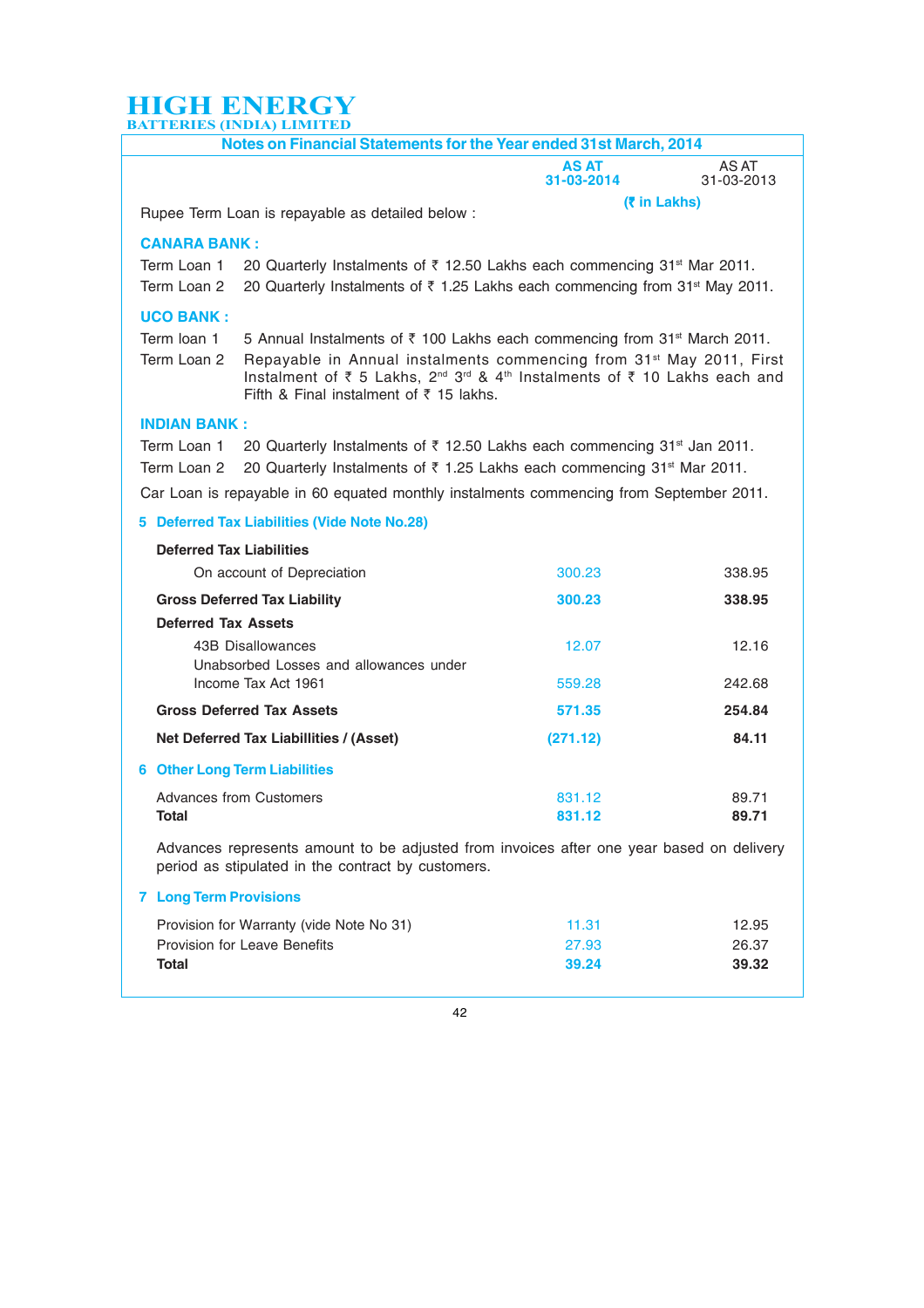

|                                                                                                                                                                                                                                                                            |                            | 쨔                   |
|----------------------------------------------------------------------------------------------------------------------------------------------------------------------------------------------------------------------------------------------------------------------------|----------------------------|---------------------|
| Notes on Financial Statements for the Year ended 31st March, 2014                                                                                                                                                                                                          |                            |                     |
|                                                                                                                                                                                                                                                                            | <b>AS AT</b><br>31-03-2014 | AS AT<br>31-03-2013 |
| <b>8 Short Term Borrowings</b>                                                                                                                                                                                                                                             |                            | <b>(₹ in Lakhs)</b> |
| <b>Secured Working Capital Loans</b>                                                                                                                                                                                                                                       |                            |                     |
| Cash Credit Loan                                                                                                                                                                                                                                                           | 2913.90                    | 2726.94             |
| <b>Bills Purchased</b>                                                                                                                                                                                                                                                     | 745.01                     |                     |
| <b>Total</b>                                                                                                                                                                                                                                                               | 3658.91                    | 2726.94             |
| Working Capital Facilities from Banks are secured by :                                                                                                                                                                                                                     |                            |                     |
| a) Paripassu first charge on all stocks of Raw Materials, Finished Goods, Stock in Process,                                                                                                                                                                                |                            |                     |
| Stores, Spares and movable assets of the company.                                                                                                                                                                                                                          |                            |                     |
| b) Paripassu first charge on all immovable fixed assets of the company excepting those<br>pertaining to Lead Acid Battery Facility.                                                                                                                                        |                            |                     |
| c) Paripassu second charge on all movable and immovable fixed assets of the Lead Acid                                                                                                                                                                                      |                            |                     |
| Battery Facility.                                                                                                                                                                                                                                                          |                            |                     |
| d) Lien on Fixed Deposits (including interest) aggregating to ₹ 60.43 Lakhs.                                                                                                                                                                                               |                            |                     |
| <b>9 Trade Payables</b>                                                                                                                                                                                                                                                    |                            |                     |
| Micro and Small Enterprises                                                                                                                                                                                                                                                |                            |                     |
| Goods                                                                                                                                                                                                                                                                      | 822.19                     | 192.98              |
| Services                                                                                                                                                                                                                                                                   | 167.35                     | 142.08              |
| <b>Total</b>                                                                                                                                                                                                                                                               | 989.54                     | 335.06              |
| Micro and Small Enterprises under the Micro, Small and Medium Enterprises Development Act,<br>2006 have been determined to the extent such parties have been identified on the basis of<br>information available with the Company. There are no over dues to such parties. |                            |                     |
| <b>10 Other Current Liabilities</b>                                                                                                                                                                                                                                        |                            |                     |
| Current Maturities of Long Term Borrowings                                                                                                                                                                                                                                 | 242.52                     | 226.84              |
| Advance received from customers                                                                                                                                                                                                                                            | 438.65                     | 811.11              |
| <b>Unclaimed Dividends</b>                                                                                                                                                                                                                                                 | 3.32                       | 3.72                |
| Sales Tax<br>Professional Tax                                                                                                                                                                                                                                              | 71.90                      | 53.23<br>5.66       |
| <b>Tax Deducted at Source</b>                                                                                                                                                                                                                                              | 3.93                       | 3.84                |
| <b>Others</b>                                                                                                                                                                                                                                                              | 12.50                      | 5.86                |
| Total                                                                                                                                                                                                                                                                      | 772.82                     | 1110.26             |
| <b>11 Short Term Provisions</b>                                                                                                                                                                                                                                            |                            |                     |
| Provision for Employee Benefits - Gratuity                                                                                                                                                                                                                                 |                            | 8.05                |
| <b>Provision for Leave Benefits</b>                                                                                                                                                                                                                                        | 2.47                       |                     |
| Provision for Warranty (vide Note No 31)                                                                                                                                                                                                                                   | 1.54                       | 1.45                |
| Dividend<br>Provision for Excise Duty on Finished Goods                                                                                                                                                                                                                    |                            | 20.98               |
|                                                                                                                                                                                                                                                                            | 19.04                      | 13.55               |
| <b>Total</b>                                                                                                                                                                                                                                                               | 23.05                      | 44.03               |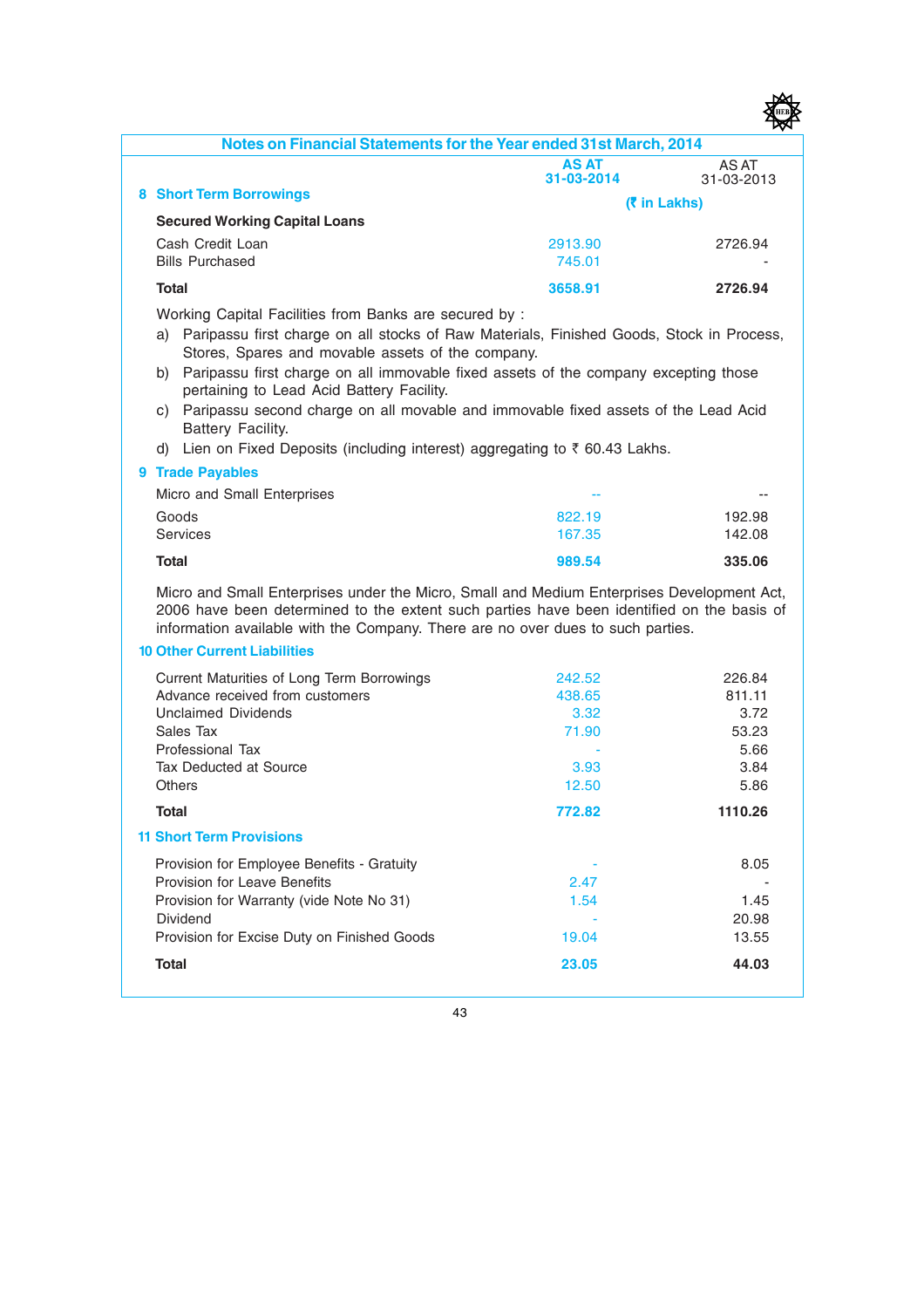# **HIGH ENERGY**<br>BATTERLES (INDIA) LIMITED **HIGH ENERGY**

| ť                                                              |  |
|----------------------------------------------------------------|--|
|                                                                |  |
|                                                                |  |
| ī                                                              |  |
|                                                                |  |
|                                                                |  |
|                                                                |  |
|                                                                |  |
|                                                                |  |
|                                                                |  |
|                                                                |  |
|                                                                |  |
|                                                                |  |
|                                                                |  |
|                                                                |  |
|                                                                |  |
|                                                                |  |
|                                                                |  |
|                                                                |  |
|                                                                |  |
|                                                                |  |
|                                                                |  |
|                                                                |  |
|                                                                |  |
|                                                                |  |
|                                                                |  |
|                                                                |  |
|                                                                |  |
|                                                                |  |
|                                                                |  |
|                                                                |  |
|                                                                |  |
|                                                                |  |
|                                                                |  |
|                                                                |  |
|                                                                |  |
|                                                                |  |
|                                                                |  |
|                                                                |  |
|                                                                |  |
|                                                                |  |
|                                                                |  |
|                                                                |  |
|                                                                |  |
|                                                                |  |
|                                                                |  |
|                                                                |  |
|                                                                |  |
|                                                                |  |
|                                                                |  |
|                                                                |  |
|                                                                |  |
| ׇ֚֚֬                                                           |  |
| ļ                                                              |  |
|                                                                |  |
| ī                                                              |  |
|                                                                |  |
|                                                                |  |
|                                                                |  |
|                                                                |  |
|                                                                |  |
|                                                                |  |
|                                                                |  |
|                                                                |  |
|                                                                |  |
|                                                                |  |
| ֚֚֚֚֬                                                          |  |
|                                                                |  |
|                                                                |  |
|                                                                |  |
|                                                                |  |
|                                                                |  |
|                                                                |  |
|                                                                |  |
| ֖֪ׅ֚֚֚֚֚֚֚֚֚֚֚֚֚֚֚֚֚֚֚֚֬֝֝֝֝֝֬֝֬֝֬֝֬֝֬֝֬֝֬֝֬֝֓֬֝֬֝֬֓֬֝֬֝֓֬֝֬֝֬ |  |
|                                                                |  |
|                                                                |  |
|                                                                |  |
| í                                                              |  |
|                                                                |  |
|                                                                |  |
| i<br>i                                                         |  |
|                                                                |  |

|                         |                             |           | Notes on Financial Statements for the Year ended 31st March, 2014 |                                 |                   |                        |              |         |                              |                                  |
|-------------------------|-----------------------------|-----------|-------------------------------------------------------------------|---------------------------------|-------------------|------------------------|--------------|---------|------------------------------|----------------------------------|
| 12 FIXED ASSETS -       | angible Assets              |           |                                                                   |                                 |                   |                        |              |         | (₹in Lakhs)                  |                                  |
|                         |                             |           | <b>Gross Block</b>                                                |                                 |                   |                        | Depreciation |         |                              | Net Block                        |
| <b>Description</b>      | $01 -$ Apr-13<br>Cost as on | Additions | <b>Deductions</b>                                                 | $31 - Max - 14$<br>Cost as<br>5 | 31-Mar-13<br>Upto | For the<br><b>Year</b> | Withdrawn    | Upto    | 31-Mar-14 31-Mar-14<br>As at | 31-Mar-13<br>ಸ<br>$\overline{4}$ |
| Land                    | 35.92                       | T         | 1.16                                                              | 34.76                           | ł                 | ŧ                      | ŧ            | ŧ       | 34.76                        | 35.92                            |
| Building                | 852.21                      | 21.35     | ŧ                                                                 | 873.56                          | 437.09            | 38.11                  | ŧ            | 475.20  | 398.36                       | 415.12                           |
| Plant & Machinery       | 2387.64                     | 15.95     | ł                                                                 | 2403.59                         | 962.31            | 97.82                  | ŧ            | 1060.13 | 1343.46                      | 1425.33                          |
| Electrical Installation | 132.11                      | I         | ŧ                                                                 | 132.11                          | 85.19             | 6.52                   | ł            | 91.71   | 40.40                        | 46.92                            |
| Office Equipment        | 149.65                      | 1.90      | ł                                                                 | 151.55                          | 125.68            | 6.19                   | ŧ            | 131.87  | 19.68                        | 23.97                            |
| Furniture & Library     | 23.56                       | I         | ł                                                                 | 23.56                           | 21.71             | 0.34                   | ł            | 22.05   | 1.51                         | 1.85                             |
| Vehicles                | 18.99                       |           | ł                                                                 | 18.99                           | 13.14             | 1.51                   | ł            | 14.65   | 4.34                         | 5.85                             |
| <b>TOTAL</b>            | 3600.08                     | 39.20     | 1.16                                                              | 3638.12                         | 1645.12           | 150.49                 | Ŧ            | 1795.61 | 1842.51                      | 1954.96                          |
| Previous Year           | 3577.14                     | 26.49     | 3.55                                                              | 3600.08                         | 1486.57           | 160.98                 | 2.43         | 1645.12 | 1954.96                      | 2090.57                          |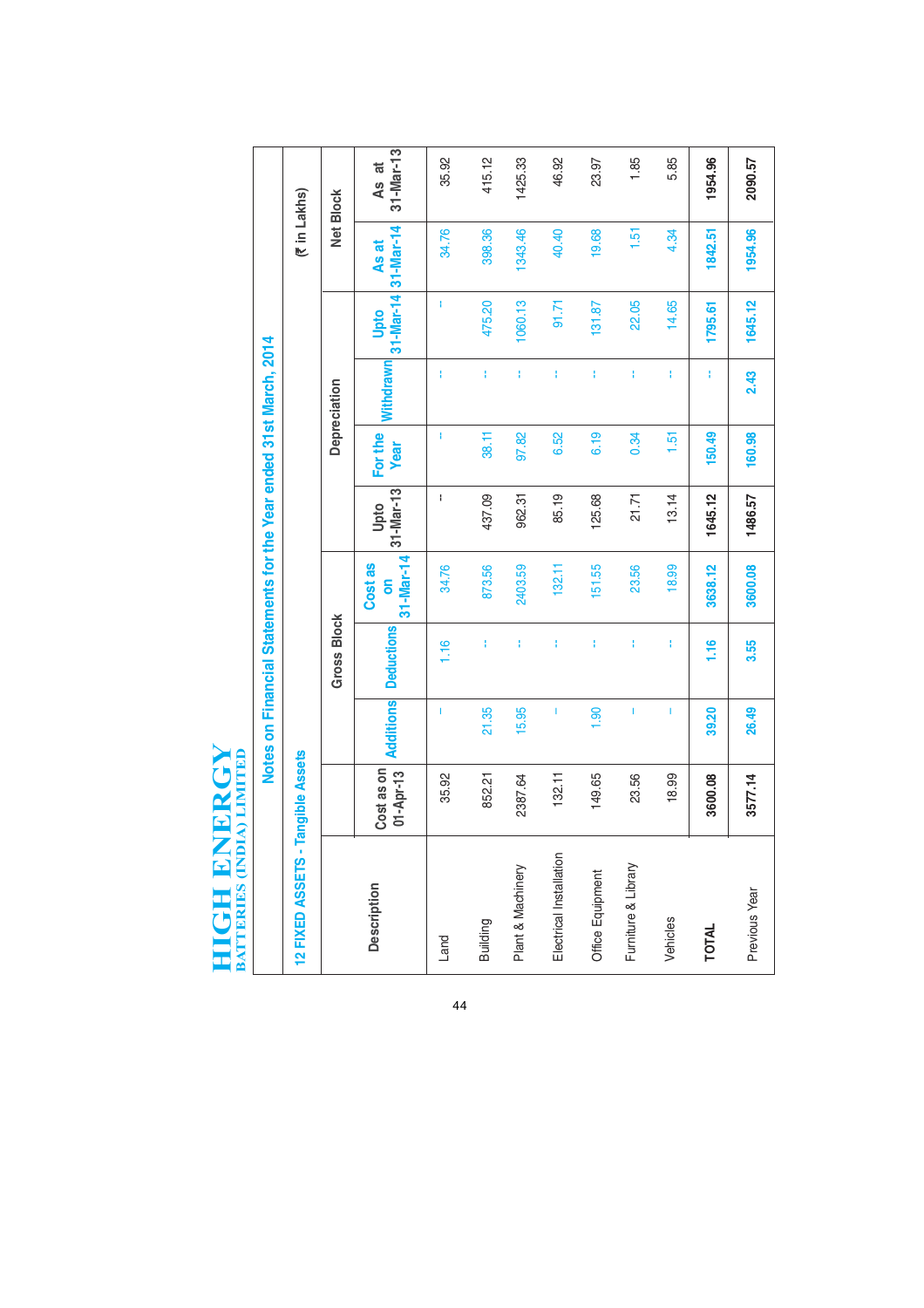| Notes on Financial Statements for the Year ended 31st March, 2014                                                   |                            |                     |
|---------------------------------------------------------------------------------------------------------------------|----------------------------|---------------------|
|                                                                                                                     | <b>AS AT</b><br>31-03-2014 | AS AT<br>31-03-2013 |
|                                                                                                                     |                            | (₹ in Lakhs)        |
| 13 Non Current Investments - Long Term                                                                              |                            |                     |
| <b>Non Trade</b><br><b>Investment in Equity Shares (Quoted)</b>                                                     |                            |                     |
| 280382 (Previous year : 280232) Equity Shares of ₹ 10/- each<br>in Ponni Sugars (Erode) Limited, fully paid up      | 54.34                      | 54.34               |
| 10329 (Previous year: 10329) Equity Shares of ₹ 10/- each<br>in Seshasayee Paper and Boards Limited, fully paid up  | 1.25                       | 1.25                |
| <b>Investment in Equity Shares (Unquoted)</b>                                                                       |                            |                     |
| 45000 (Previous year: 45000) Equity Shares of ₹ 10/- each in<br>SPB Projects and Consultancy Limited, fully paid up | 4.51                       | 4.51                |
| 1500 (Previous year : 1500) Equity Shares of ₹ 10/- each in<br>GPC Technologies Limited, fully paid up              | 0.15                       | 0.15                |
| 830 (Previous year : 830) Equity Shares of ₹ 10/- each in<br>Esvin Advanced Technologies Limited, fully paid up     | 0.08                       | 0.08                |
| <b>Total</b>                                                                                                        | 60.33                      | 60.33               |
| Agreegate cost of Quoted investments (Market value<br>₹ 29382403; 31.03.2013 - ₹ 73634030)                          | 55.59                      | 55.59               |
| Agreegate cost of unquoted Investments                                                                              | 4.74                       | 4.74                |
| <b>14 Long Term Loans and Advances</b>                                                                              |                            |                     |
| Unsecured and considered good                                                                                       |                            |                     |
| <b>Electricity Deposits</b>                                                                                         | 14.66                      | 14.30               |
| <b>Telephone Deposits</b>                                                                                           | 0.45                       | 0.56                |
| Deposit - Others                                                                                                    | 5.12                       | 4.83                |
| <b>Rental Deposit</b>                                                                                               | 14.09                      | 12.68               |
| <b>Total</b>                                                                                                        | 34.32                      | 32.37               |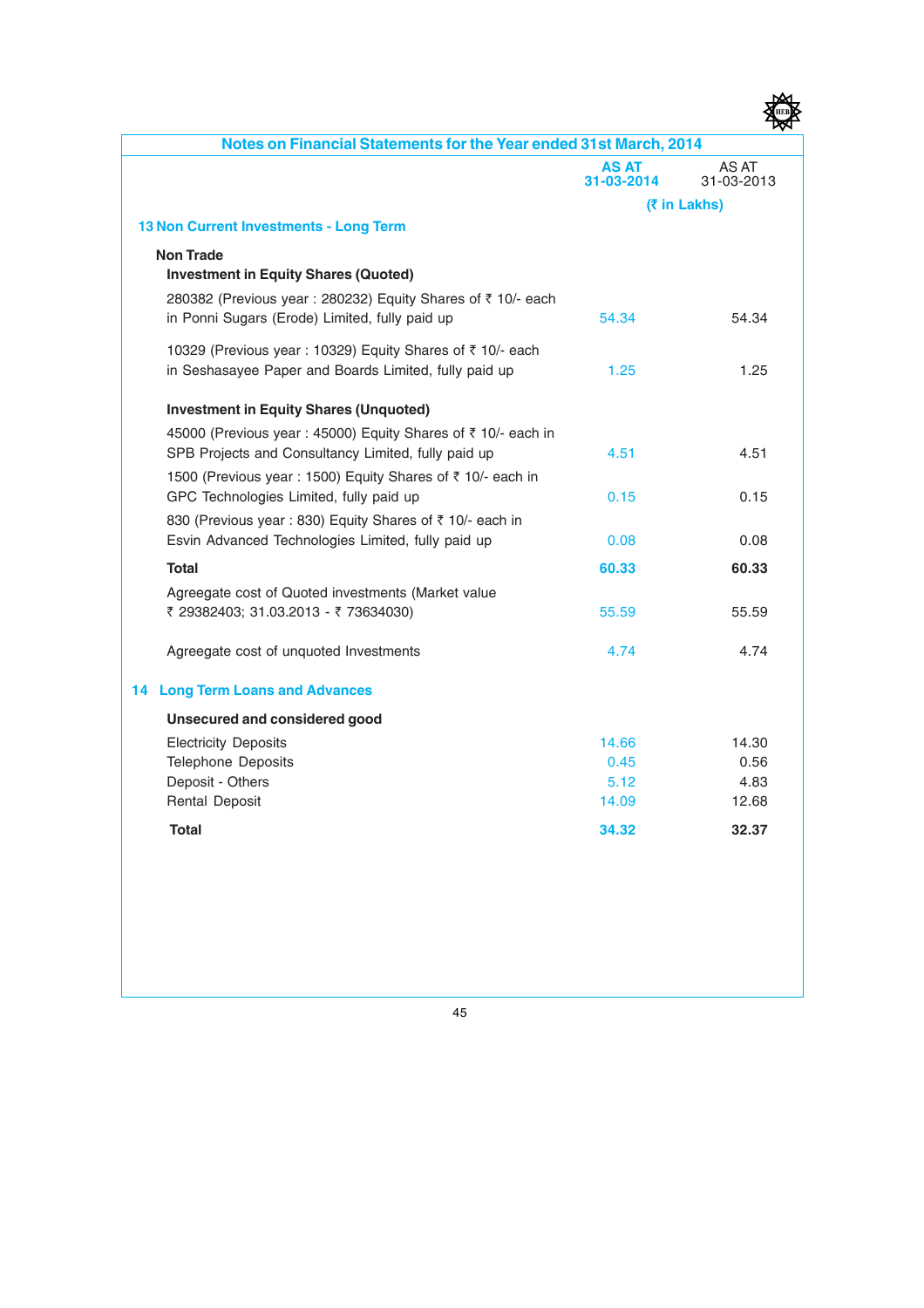| Notes on Financial Statements for the Year ended 31st March, 2014 |                            |                     |
|-------------------------------------------------------------------|----------------------------|---------------------|
|                                                                   | <b>AS AT</b><br>31-03-2014 | AS AT<br>31-03-2013 |
|                                                                   |                            | <b>(₹ in Lakhs)</b> |
| 15 Inventories (Valued at lower of Cost and Net Realisable Value) |                            |                     |
| Raw Materials and Components [Includes Materials in               |                            |                     |
| transit of ₹8.00 Lakhs (31.03.2013 - ₹7.76 Lakhs)]                | 1710.86                    | 1749.45             |
| Work in progress                                                  | 597.69                     | 565.11              |
| Finished Goods (includes Stock in Trade of ₹44.79 Lakhs)          |                            |                     |
| (31.03.2013 - ₹ 101.28 Lakhs)                                     | 796.93                     | 382.31              |
| Stores and Spares                                                 | 79.17                      | 84.28               |
| Loose Tools                                                       | 19.36                      | 20.68               |
| Total                                                             | 3204.01                    | 2801.83             |
| <b>Details of Finished Goods</b>                                  |                            |                     |
| Aerospace, Naval and Power System Batteries                       | 666.83                     | 69.05               |
| Lead Acid Storage Batteries                                       | 130.10                     | 313.27              |
| <b>Total</b>                                                      | 796.93                     | 382.32              |
|                                                                   |                            |                     |
|                                                                   |                            |                     |
| <b>16 Trade Receivables</b>                                       |                            |                     |
| Unsecured considered Good unless stated otherwise                 |                            |                     |
| <b>Unsecured, considered Good</b>                                 |                            |                     |
| Exceeding six months                                              | 224.53                     | 176.77              |
| <b>Other Debts</b>                                                | 1333.60                    | 998.46              |
| Unsecured, considered doubtful                                    |                            |                     |
| Exceeding six months                                              | 1.06                       |                     |
|                                                                   | 1559.19                    | 1175.23             |
| Less: Provision for doubtful debts                                | (1.06)                     |                     |
| <b>Total</b>                                                      | 1558.13                    | 1175.23             |
| <b>17 Cash and Bank Balances</b>                                  |                            |                     |
| <b>Cash and Cash Equivalents</b>                                  |                            |                     |
| Balances with banks                                               | 144.15                     | 139.00              |
| Cash in hand                                                      | 1.60                       | 1.98                |
| <b>Other Bank Balances</b>                                        |                            |                     |
| Deposists with Original maturity for more than 12 months          | 60.43                      | 56.91               |
| <b>Unpaid Dividend Account</b>                                    | 3.32                       | 3.72                |
| <b>Total</b>                                                      | 209.50                     | 201.61              |
|                                                                   |                            |                     |

Deposits with banks are held as a security for the short term loans taken from various banks.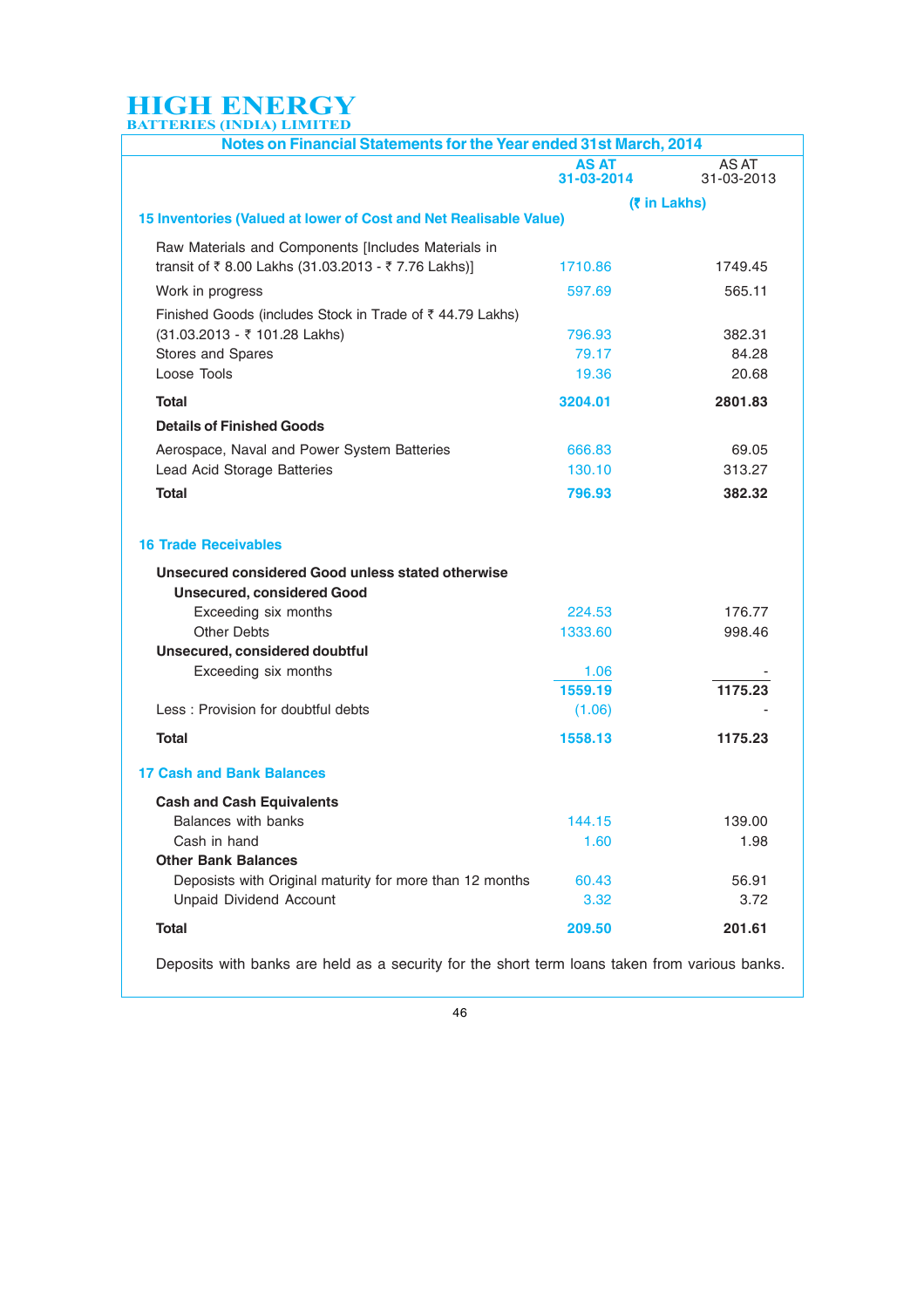| F) |
|----|
|    |

| Notes on Financial Statements for the Year ended 31st March, 2014                                                 |                                 |                                 |
|-------------------------------------------------------------------------------------------------------------------|---------------------------------|---------------------------------|
|                                                                                                                   | <b>AS AT</b><br>31-03-2014      | AS AT<br>31-03-2013             |
|                                                                                                                   |                                 | (₹ in Lakhs)                    |
| <b>18 Short Term Loans and Advances</b>                                                                           |                                 |                                 |
| <b>Unsecured Considered Good</b>                                                                                  |                                 |                                 |
| Advances to Suppliers and Services                                                                                | 252.99                          | 129.26                          |
| Advance Income Tax (Net of provision)                                                                             | 110.10                          | 90.44                           |
| Balance with Central Excise, Customs, etc.                                                                        | 0.05                            | 3.34                            |
| <b>Total</b>                                                                                                      | 363.14                          | 223.04                          |
| <b>19 Other Current Assets</b>                                                                                    |                                 |                                 |
| <b>Unsecured Considered Good</b>                                                                                  |                                 |                                 |
| Cenvat / Service Tax / VAT receivable                                                                             | 38.11                           | 97.21                           |
| <b>MAT Credit entilement</b>                                                                                      | 31.68                           | 31.68                           |
| <b>Total</b>                                                                                                      | 69.79                           | 128.89                          |
|                                                                                                                   |                                 |                                 |
| <b>20 Contingent Liabilities and Commitments</b>                                                                  |                                 |                                 |
| Counter Guarantees and Commitments on Letters of Credit                                                           | 894.53                          | 1700.00                         |
| Claims against the company not acknowledged as Debts<br>Estimated amount of contracts remaining to be executed on | 28.00                           | 28.00                           |
| capital accounts not provided for                                                                                 |                                 | 8.56                            |
| Tamil Nadu VAT under dispute                                                                                      | 84.65                           |                                 |
| Claims from Customers under dispute                                                                               | 0.38                            |                                 |
|                                                                                                                   |                                 |                                 |
|                                                                                                                   | <b>YEAR ENDED</b><br>31-03-2014 | <b>YEAR ENDED</b><br>31-03-2013 |
| 21 Revenue from Sale of Batteries & Testing Services                                                              |                                 |                                 |
| Aerospace, Naval and Power System Batteries                                                                       |                                 |                                 |
| Silver Zinc Batteries and Cells                                                                                   | 2239.53                         | 5247.23                         |
| Nickel Cadmium Cells                                                                                              | 142.34                          | 21.18                           |
| <b>Lead Acid Batteries**</b>                                                                                      |                                 |                                 |
| <b>Lead Acid Batteries</b>                                                                                        | 833.16                          | 1521.63                         |
| <b>Total</b>                                                                                                      | 3215.03                         | 6790.04                         |
| Excluded Free / Test and Evaluation samples and included imported batteries sold in                               |                                 |                                 |

Excludes Free / Test and Evaluation samples and includes imported batteries sold in domestic market net of sales return.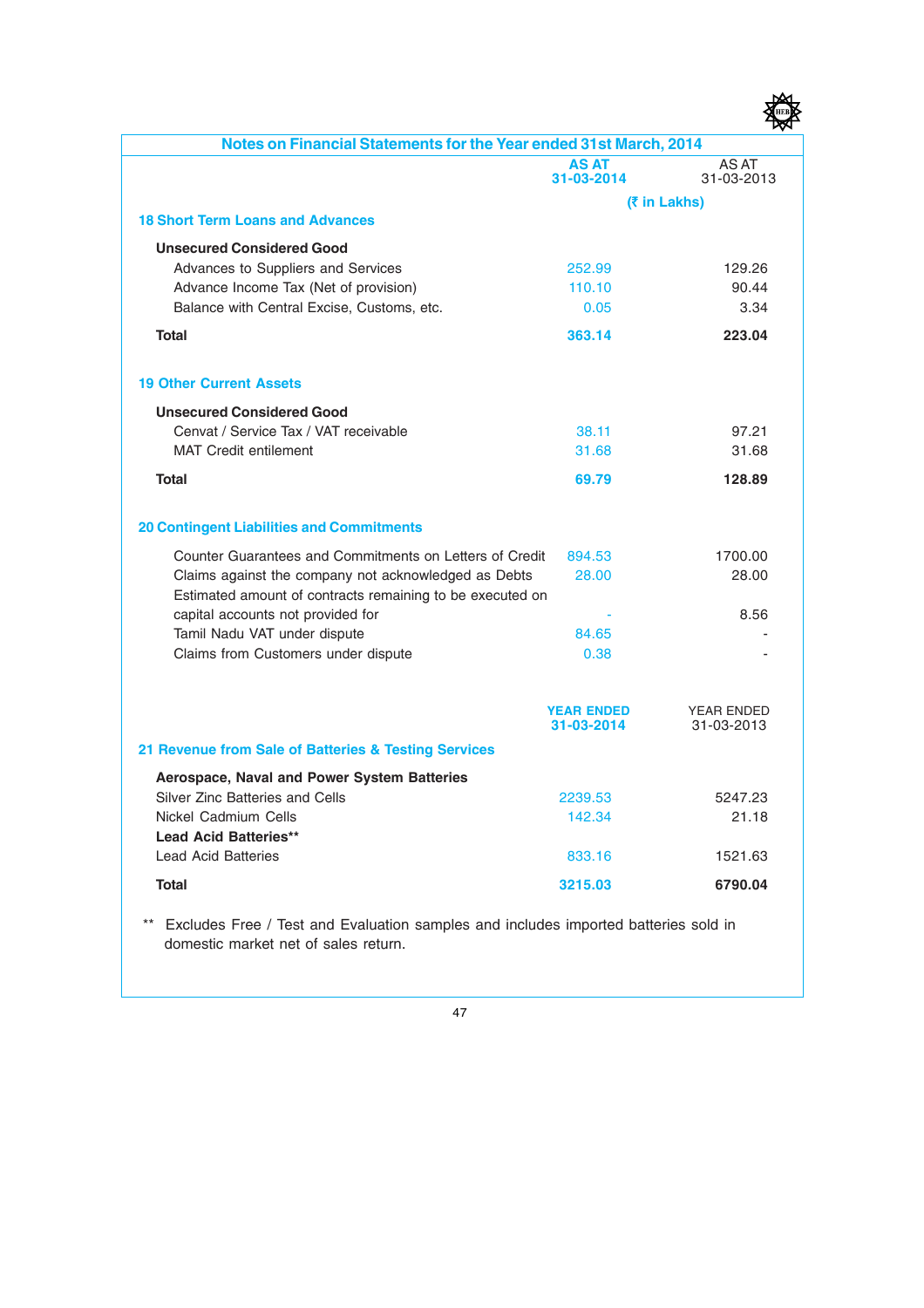| Notes on Financial Statements for the Year ended 31st March, 2014 |                                 |                                 |  |  |  |
|-------------------------------------------------------------------|---------------------------------|---------------------------------|--|--|--|
|                                                                   | <b>YEAR ENDED</b><br>31-03-2014 | <b>YEAR ENDED</b><br>31-03-2013 |  |  |  |
|                                                                   | (₹ in Lakhs)                    |                                 |  |  |  |
| <b>22 Other Income</b>                                            |                                 |                                 |  |  |  |
| Interest Income                                                   |                                 |                                 |  |  |  |
| - Bank Deposits                                                   | 3.87                            | 5.56                            |  |  |  |
| - Others                                                          | 1.40                            | 1.59                            |  |  |  |
| Dividend Income - Long Term Invesments                            | 5.07                            | 8.43                            |  |  |  |
| Profit on sale of Land                                            | 69.34                           |                                 |  |  |  |
| Exchange Difference (Net)                                         | 7.93                            |                                 |  |  |  |
| Miscellaneous Income                                              | 0.07                            | 0.10                            |  |  |  |
| Duty free Import Licence                                          | 10.08                           |                                 |  |  |  |
| <b>Total</b>                                                      | 97.76                           | 15.68                           |  |  |  |
| 23 Cost of Raw Materials and Components consumed                  |                                 |                                 |  |  |  |
| Silver                                                            | 607.71                          | 2424.42                         |  |  |  |
| Copper                                                            | 6.69                            | 13.38                           |  |  |  |
| Lead                                                              | 248.69                          | 323.99                          |  |  |  |
| Others                                                            | 326.53                          | 59.99                           |  |  |  |
| Components of various descriptions                                | 888.21                          | 992.80                          |  |  |  |
| <b>Total</b>                                                      | 2077.83                         | 3814.58                         |  |  |  |
| 24 (Increase) / Decrease in Inventory                             |                                 |                                 |  |  |  |
| Inventory at the end of the year                                  |                                 |                                 |  |  |  |
| - Work In Progress                                                | 597.69                          | 565.11                          |  |  |  |
| - Finished Goods                                                  | 752.14                          | 281.03                          |  |  |  |
| - Stock in Trade                                                  | 44.79                           | 101.28                          |  |  |  |
| Total                                                             | 1394.62                         | 947.42                          |  |  |  |
| Inventory at the beginning of the year                            |                                 |                                 |  |  |  |
| - Work In Progress                                                | 565.11                          | 314.22                          |  |  |  |
| - Finished Goods                                                  | 281.03                          | 276.28                          |  |  |  |
| - Stock in Trade                                                  | 101.28                          | 121.87                          |  |  |  |
| Total                                                             | 947.42                          | 712.37                          |  |  |  |
| (Increase) / Decrease in Inventory                                | (447.20)                        | (235.05)                        |  |  |  |
| <b>25 Employee Benefits</b>                                       |                                 |                                 |  |  |  |
| Salaries, Wages and Bonus                                         | 596.33                          | 606.83                          |  |  |  |
| Contribution to Provident and Other Funds                         | 40.95                           | 45.37                           |  |  |  |
| <b>Staff Welfare Expenses</b>                                     | 69.79                           | 82.70                           |  |  |  |
| <b>Total</b>                                                      | 707.07                          | 734.90                          |  |  |  |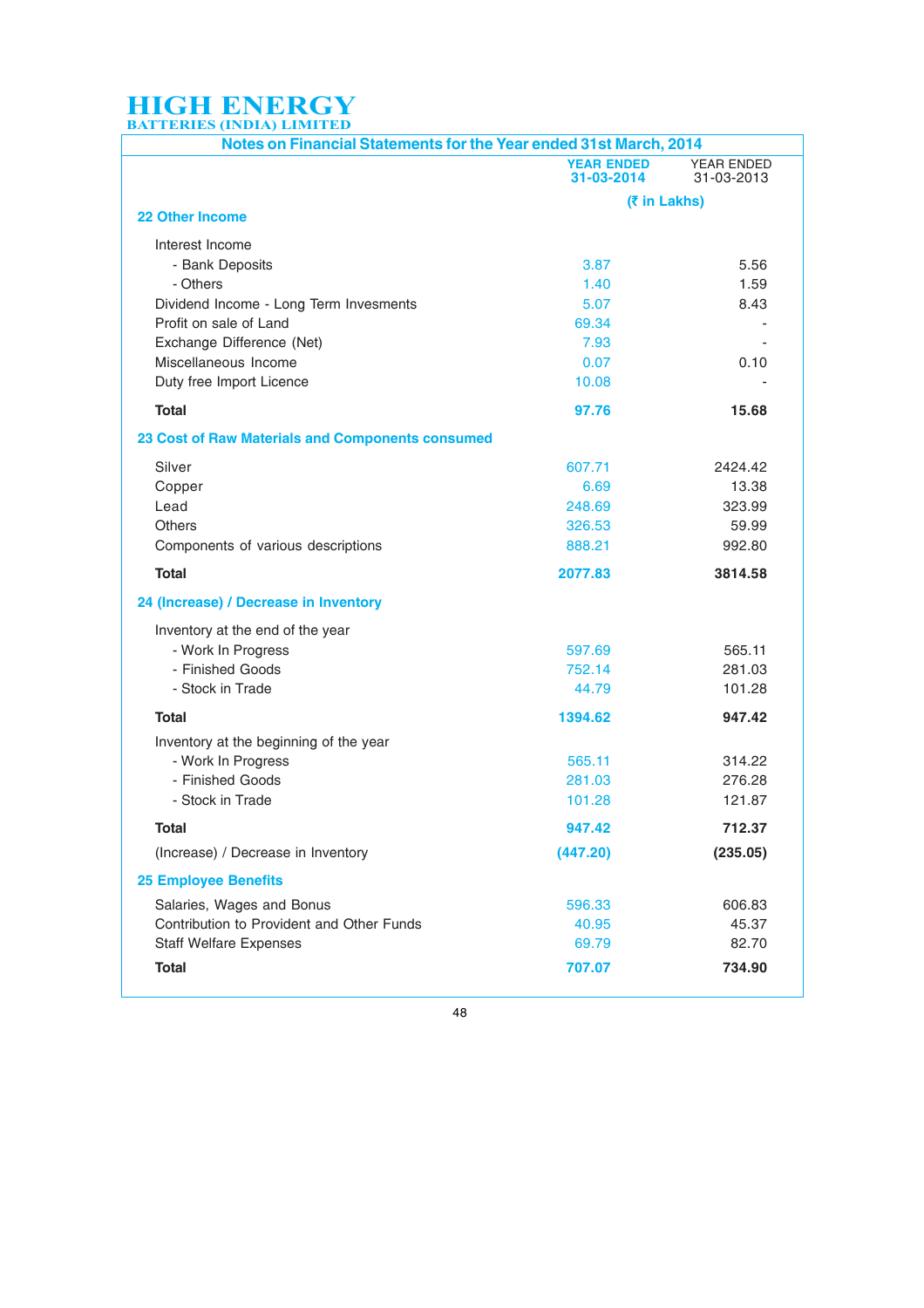

| Notes on Financial Statements for the Year ended 31st March, 2014 |                                 |                                 |
|-------------------------------------------------------------------|---------------------------------|---------------------------------|
|                                                                   | <b>YEAR ENDED</b><br>31-03-2014 | <b>YEAR ENDED</b><br>31-03-2013 |
|                                                                   |                                 | (₹ in Lakhs)                    |
| <b>26 Other Expenses</b>                                          |                                 |                                 |
| Consumption of Stores and Spares                                  | 66.07                           | 118.68                          |
| Power and Fuel                                                    | 101.56                          | 159.05                          |
| Repairs and Maintenance                                           |                                 |                                 |
| - Plant and Machinery                                             | 12.76                           | 12.61                           |
| - Buildings                                                       | 16.69                           | 8.00                            |
| - Others                                                          | 19.55                           | 26.52                           |
| Selling Expenses                                                  | 166.03                          | 192.65                          |
| Expenditure on Scientific Research (Note. 29)                     | 80.18                           | 72.44                           |
| Rent                                                              | 20.24                           | 16.04                           |
| Incremental Excise Duty on Finished Goods                         | 5.49                            | 13.55                           |
| Rates and Taxes                                                   | 16.10                           | 7.22                            |
| Insurance                                                         | 19.97                           | 13.27                           |
| Postage, Telegram and Telephone                                   | 16.53                           | 16.55                           |
| Travelling and Conveyance                                         | 167.83                          | 185.70                          |
| Directors' Sitting fees                                           | 1.28                            | 1.19                            |
| Payment to Auditors (*)                                           | 4.86                            | 4.44                            |
| Professional and Legal Charges                                    | 72.02                           | 70.37                           |
| Exchange Difference (Net)                                         |                                 | 24.06                           |
| Miscellaneous Expenses                                            | 118.66                          | 117.65                          |
| Loss on Sale of Asset                                             |                                 | 0.97                            |
| Bank Charges - Others                                             | 1.23                            | 8.00                            |
| Provision for Doubtful Debts                                      | 1.06                            |                                 |
| <b>Total</b>                                                      | 908.11                          | 1068.96                         |
| (*) Payments to Auditors                                          |                                 |                                 |
| - Audit Fees                                                      | 3.37                            | 3.37                            |
| - Tax Audit                                                       | 0.45                            | 0.45                            |
| - Certification                                                   | 1.04                            | 0.62                            |
|                                                                   | 4.86                            | 4.44                            |
| <b>27 Finance Cost</b>                                            |                                 |                                 |
|                                                                   | 497.05                          | 388.90                          |
| Interest on Borrowings                                            | 85.34                           | 52.34                           |
| <b>Other Borrowing Cost</b>                                       |                                 |                                 |
| <b>Total</b>                                                      | 582.39                          | 441.24                          |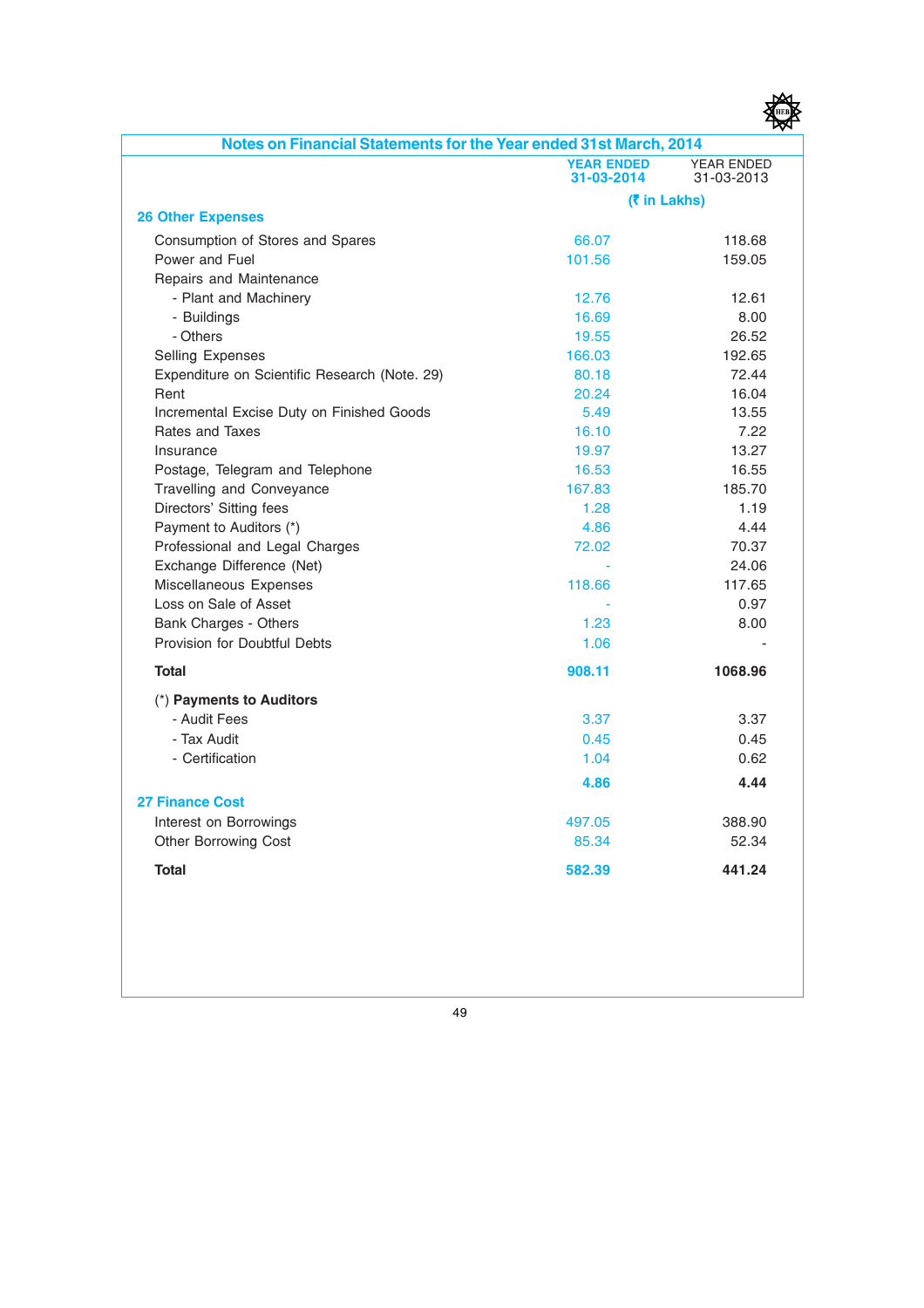#### **Notes on Financial Statements for the Year ended 31st March, 2014**

28. Transfer to Deferred Tax is mainly on account of difference in charging depreciation prescribed under the Companies Act 1956, and allowable under the Income Tax Act, 1961 and on account of unabsorbed depreciation / business loss under Income Tax Act.

Based on firm orders on hand and expected improvements in the performance of the company as a whole, in the opinion of the Management, the company will have adequate taxable income in the future and there exists virtual certainty of the Deferred Tax Asset (DTA) getting realized.

- 29. Expenditure on Scientific Research includes salaries and allowances  $\bar{\tau}$  60.33 lakhs (Previous year  $\bar{\zeta}$  68.85 lakhs) and materials  $\bar{\zeta}$  19.85 lakhs (Previous year  $\bar{\zeta}$  3.59 lakhs)
- 30. In terms of development contract with a customer, assets and development expenditure of the value of  $\bar{\tau}$  191 lakhs has been incurred and equivalent amount received from the customer is netted against the same. The company is holding these assets as a bailee in terms of the development contract.
- 31. Movement in estimated liability towards Warranty as per Accounting Standard 29 (AS 29)

|                                        | 31.03.2014         | 31.03.2013    |  |  |  |  |
|----------------------------------------|--------------------|---------------|--|--|--|--|
|                                        | $(3\pi)$ in Lakhs) |               |  |  |  |  |
| Provision at the beginning of the year | 14.40              | 17.00         |  |  |  |  |
| Withdrawal during the year             | 3.23<br>(-)        | 4.05<br>$(-)$ |  |  |  |  |
| Addition during the year               | 1.69<br>$(+)$      | 1.45<br>$(+)$ |  |  |  |  |
| Used during the year                   |                    | --            |  |  |  |  |
|                                        | 12.86              | 14.40         |  |  |  |  |

32. Related Party disclosures, as required by Accounting Standard 18 (AS 18)

- (i) Name of the transacting Related Party:
	- Seshasayee Paper and Boards Limited (SPB)
	- Esvi International (Engineers & Exporters) Limitied
	- Sri. S. Sridharan, Managing Director (Till 31<sup>st</sup> March 2014)
	- Dr. G A Pathaniali, Executive Director (Effective from 1<sup>st</sup> April 2014, appointed as Managing Director)
- (ii) A description of the relationship between the parties:

Presumption of Significant influence.

(iii) A description of the nature of the transactions and volume of the transaction, either as an amount or as an appropriate proportion: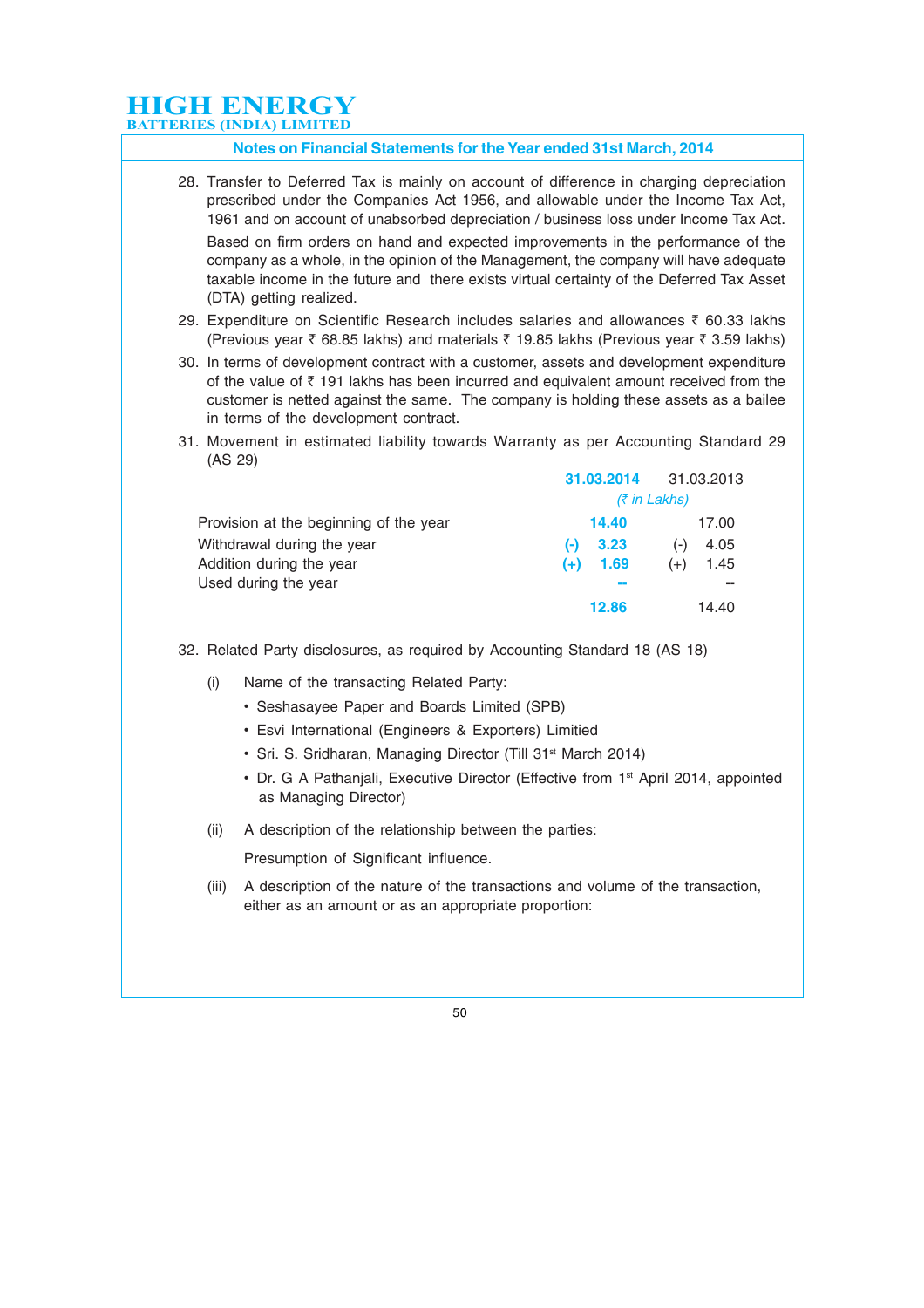

#### **Notes on Financial Statements for the Year ended 31st March, 2014**

| S.No.          | Name of the Party                                        | Description of transactions and<br>amount during the year | Amount<br>Outstanding as on |          |                                                         |
|----------------|----------------------------------------------------------|-----------------------------------------------------------|-----------------------------|----------|---------------------------------------------------------|
|                |                                                          | <b>Nature of Transaction</b>                              | ₹ in Lakhs                  |          | 31.03.2014                                              |
|                |                                                          |                                                           | 31.03.14                    | 31.03.13 |                                                         |
| 1              | Seshasayee Paper                                         | Expenses Reimbursement                                    | 0.69                        | 1.39     | Assets:                                                 |
|                | and Boards Ltd                                           | Purchase of Paper                                         | 0.33                        | 0.36     | Investments in :                                        |
|                |                                                          | Dividend Received                                         | 0.41                        | 0.51     | 0.10 lakhs Equity<br>Shares (0.09%)                     |
|                |                                                          |                                                           |                             |          | Liabilities:<br>2.83 lakhs Equity<br>Shares (15.78%)    |
|                |                                                          |                                                           |                             |          | Payables: Nil                                           |
| $\mathfrak{p}$ | Esvi International<br>(Engineers &<br>Exporters) Limited | Rent Paid                                                 | 5.03                        | 5 0 3    | Assets:<br>Nil<br>Liabilities:<br>Nil<br>Payables: Nil  |
| 3              | Sri S Sridharan<br><b>Managing Director</b>              | Salaries and Perquisites<br>paid                          | 24.22                       | 22.04    | Amount due at the<br>end of the<br>year<br>₹ 5.40 lakhs |
| 4              | Dr G A Pathanjali<br><b>Executive Director</b>           | Salaries and Perquisites<br>paid                          | 20.50                       | 17.16    | Amount due at the<br>end of the<br>vear<br>₹ 5.87 lakhs |

- 33. The disclosures as required under Accounting Standard 17 (AS 17) "Segment Reporting" issued by the Institute of Chartered Accountants of India is as under :
	- a. The company has considered business segment as the primary segments for disclosure. The business segments are Aerospace, Naval and Power System Batteries and Lead Acid Batteries. The above reportable segments have been identified based on the organisation structure as well as differing risks and returns associated with the segments.
	- b. Segmental expenses and revenue wherever could not be identified to a particular segment has been treated as Unallocated expenses and revenue.
	- c. Segment assets and segment liabilities represent assets and liabilities in respective segments. Investments, tax related assets and other assets and other liabilities that cannot be allocated to a segment on reasonable basis have been disclosed as "unallocable".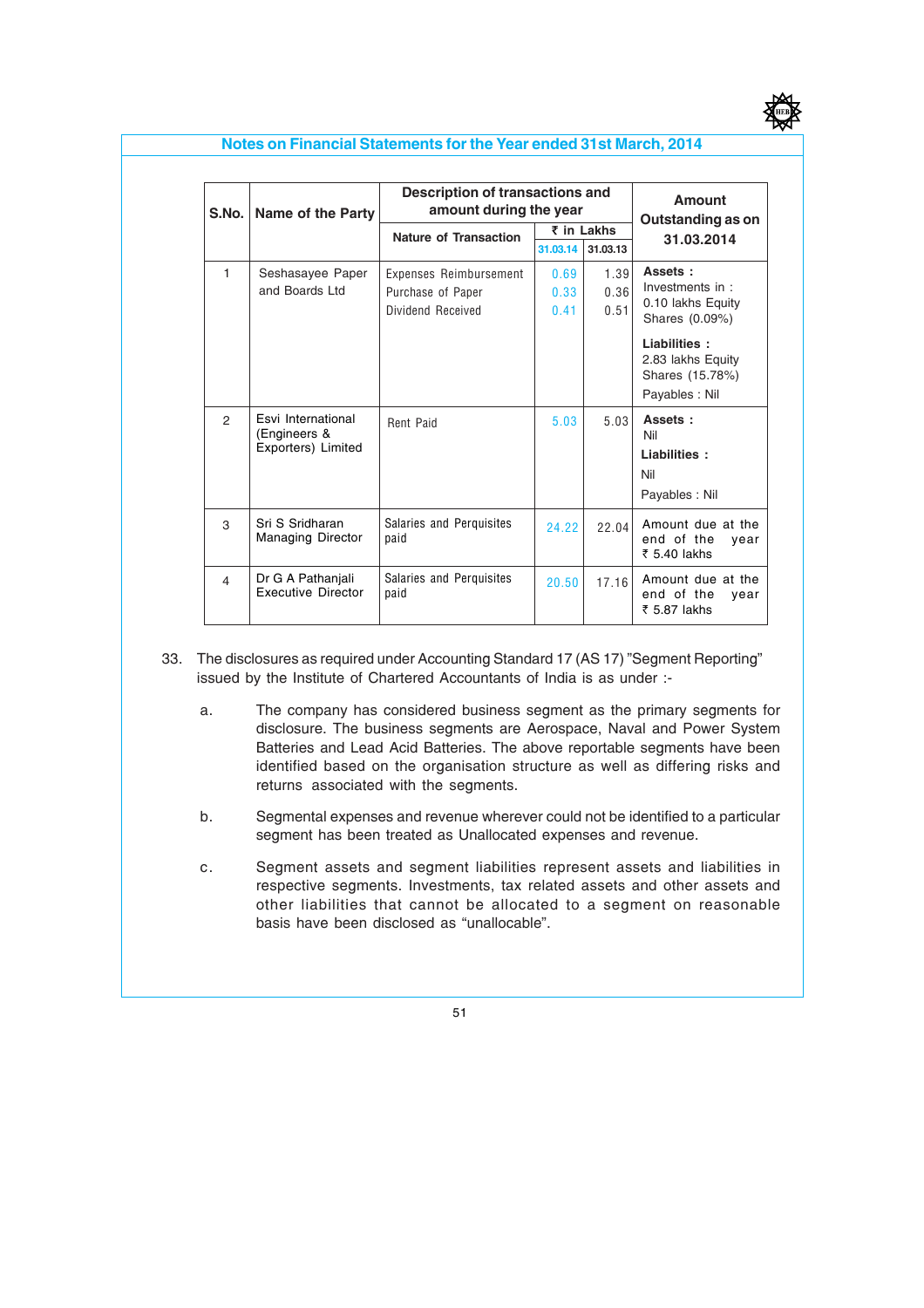|                | Notes on Financial Statements for the Year ended 31st March, 2014                                                   |                                                               |                                                               |
|----------------|---------------------------------------------------------------------------------------------------------------------|---------------------------------------------------------------|---------------------------------------------------------------|
|                |                                                                                                                     |                                                               | $($ ₹ in Lakhs)                                               |
| S.No.          | <b>Particulars</b>                                                                                                  | <b>For the Year</b><br><b>Ended 31st</b><br><b>March 2014</b> | <b>For the Year</b><br><b>Ended 31st</b><br><b>March 2013</b> |
| A)<br>1.       | <b>Primary Segments</b>                                                                                             |                                                               |                                                               |
|                | Segment Revenue (Net of duties)<br>a) Aerospace, Naval and Power System Batteries<br>b) Lead Acid Storage Batteries | 2302.87<br>751.40                                             | 5243.80<br>1407.16                                            |
|                | Net Sales / Income from Operations                                                                                  | 3054.27                                                       | 6650.96                                                       |
| $\overline{2}$ | Segment Results Profit / (Loss) Before Tax                                                                          |                                                               |                                                               |
|                | a) Aerospace, Naval and Power System Batteries                                                                      | 328.77                                                        | 888.50                                                        |
|                | b) Lead Acid Storage Batteries                                                                                      | (724.15)                                                      | (396.15)                                                      |
|                | Less : Unallocable expenditure net of unallocable income                                                            | 582.39                                                        | 441.24                                                        |
|                | Profit / (Loss) Before Tax                                                                                          | (977.77)                                                      | 51.11                                                         |
| 3              | <b>Other Information</b><br><b>Segment Assets</b>                                                                   |                                                               |                                                               |
|                | a) Aerospace, Naval and Power System Batteries                                                                      | 4513.85                                                       | 3534.27                                                       |
|                | b) Lead Acid Storage Batteries                                                                                      | 2168.21                                                       | 2495.29                                                       |
|                | c) Unallocable (Net)                                                                                                | 930.79                                                        | 548.70                                                        |
|                | Total (A)                                                                                                           | 7612.85                                                       | 6578.26                                                       |
|                | <b>Segment Liabilities</b>                                                                                          |                                                               |                                                               |
|                | a) Aerospace, Naval and Power System Batteries                                                                      | 2144.50                                                       | 1106.75                                                       |
|                | b) Lead Acid Storage Batteries                                                                                      | 409.49                                                        | 628.33<br>3007.90                                             |
|                | c) Unallocable (Net)<br>Total (B)                                                                                   | 3846.12<br>6400.11                                            | 4742.98                                                       |
|                | Capital Employed (A) - (B)                                                                                          | 1212.74                                                       | 1835.28                                                       |
|                | Total Capital Expenditure incurred during the year                                                                  | 39.20                                                         | 26.49                                                         |
|                | Depreciation for the year                                                                                           | 150.49                                                        | 160.98                                                        |
| B)             | Secondary Segments (Geographical)<br>Segement Revenue (Net of duties)                                               |                                                               |                                                               |
|                | a) Export sales                                                                                                     | 120.85                                                        | 3124.70                                                       |
|                | b) Domestic sales                                                                                                   | 2933.42                                                       | 3526.26                                                       |
|                | Total                                                                                                               | 3054.27                                                       | 6650.96                                                       |

#### **34. Employee Benefits**

#### **i) Defined Contribution Plans**

Contribution of  $\bar{\tau}$  33.09 lakhs to defined contribution plans is recognized as expense and included in Employee Benefits (Note No. 25) in the profit and loss account. (Previous year  $\overline{\xi}$  31.38 lakhs)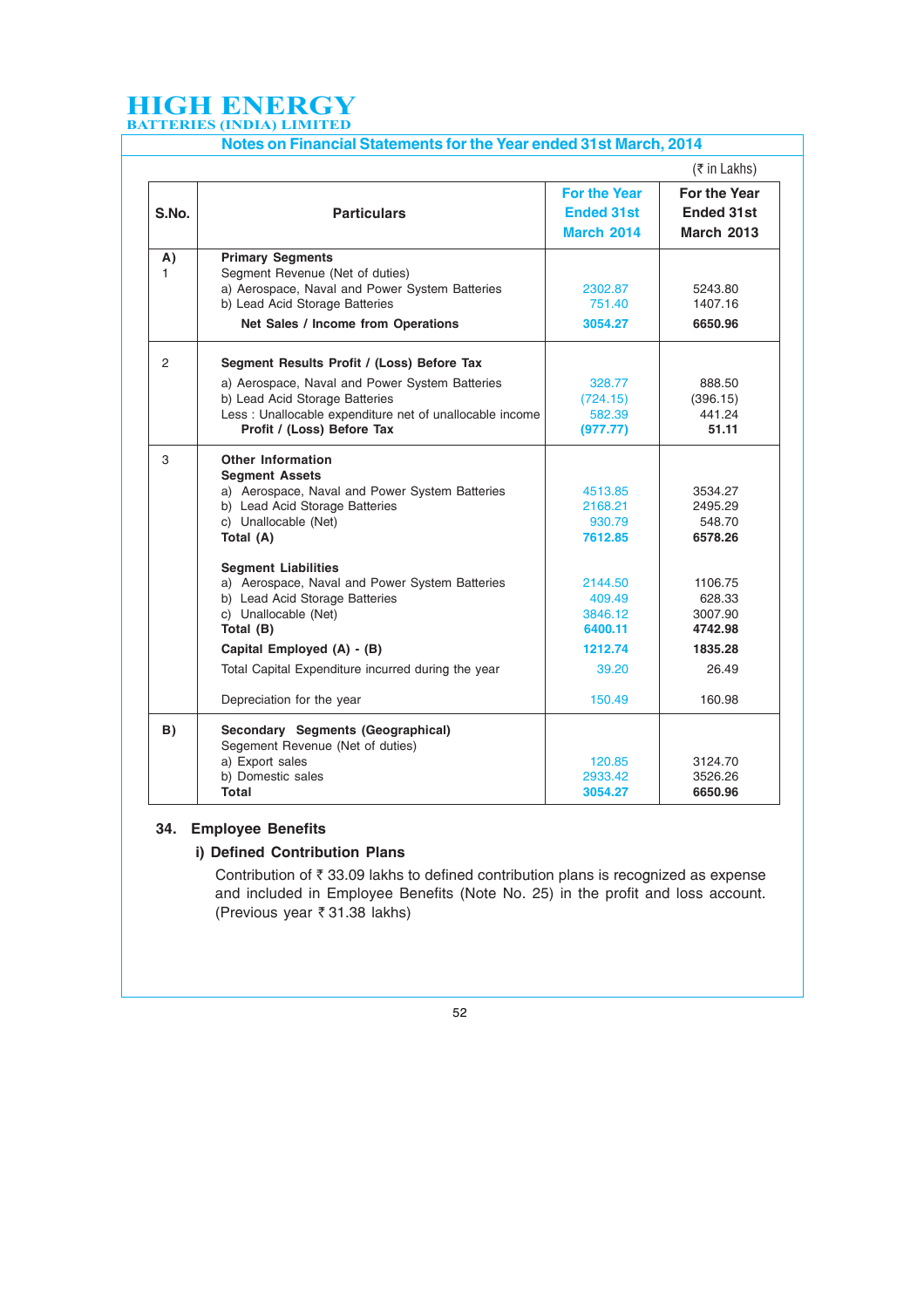

#### **Notes on Financial Statements for the Year ended 31st March, 2014**

#### **ii) Defined Benefit Plans**

Disclosure for defined plans based on actuarial valuation as on 31.03.2014.

|      |                                              | <b>Post Employment</b><br><b>Benefit</b> |          | <b>Long Term</b><br><b>Compensated absence</b> |          |  |
|------|----------------------------------------------|------------------------------------------|----------|------------------------------------------------|----------|--|
|      | <b>General Description</b>                   | Gratuity                                 |          | <b>Leave Encashment</b>                        |          |  |
|      |                                              | - Funded Plan                            |          | - Unfunded                                     |          |  |
|      |                                              | - Non Contributory                       |          | - Non Contributory                             |          |  |
|      |                                              | 31.03.14                                 | 31.03.13 | 31.03.14                                       | 31.03.13 |  |
|      |                                              | ₹ in Lakhs                               |          | ₹ in Lakhs                                     |          |  |
| (i)  | Change in Defined Benefit obligation         |                                          |          |                                                |          |  |
|      | Present Value - Opening balance              | 145.47                                   | 132.63   | 26.37                                          | 20.58    |  |
|      | Current service cost                         | 6.67                                     | 6.89     | 4.27                                           | 5.77     |  |
|      | Interest cost                                | 12.42                                    | 11.01    | 1.93                                           | 1.54     |  |
|      | Past service cost                            |                                          |          |                                                |          |  |
|      | Actuarial loss / (gain)                      | (2.01)                                   | 4.18     | 2.92                                           | 3.73     |  |
|      | Benefits paid                                | (18.00)                                  | (9.24)   | (5.09)                                         | (5.25)   |  |
|      | Present Value - Closing balance              | 144.55                                   | 145.47   | 30.40                                          | 26.37    |  |
| (ii) | Change in Fair Value of Plan Assets          |                                          |          |                                                |          |  |
|      | Opening Balance                              | 137.42                                   | 121.21   |                                                |          |  |
|      | Expected return on plan assets               | 11.89                                    | 11.46    |                                                |          |  |
|      | Actuarial gain/(loss)                        | 0.17                                     | (0.50)   |                                                |          |  |
|      | Contributions                                | 14.79                                    | 14.49    | 5.09                                           | 5.25     |  |
|      | Benefits paid                                | (18.00)                                  | (9.24)   | (5.09)                                         | (5.25)   |  |
|      | Closing balance                              | 146.27                                   | 137.42   |                                                |          |  |
|      | Actual return                                | 12.05                                    | 10.95    |                                                |          |  |
|      | (iii) Amount Recognised in the Balance Sheet |                                          |          |                                                |          |  |
|      | (as at year end)                             |                                          |          |                                                |          |  |
|      | Present value of the obligation              | 144.55                                   | 145.47   | 30.40                                          | 26.37    |  |
|      | Fair value of plan assets                    | 146.27                                   | 137.42   |                                                |          |  |
|      | Net (asset) / liability recognised           | (1.72)                                   | 8.05     | 30.40                                          | 26.37    |  |
|      |                                              |                                          |          |                                                |          |  |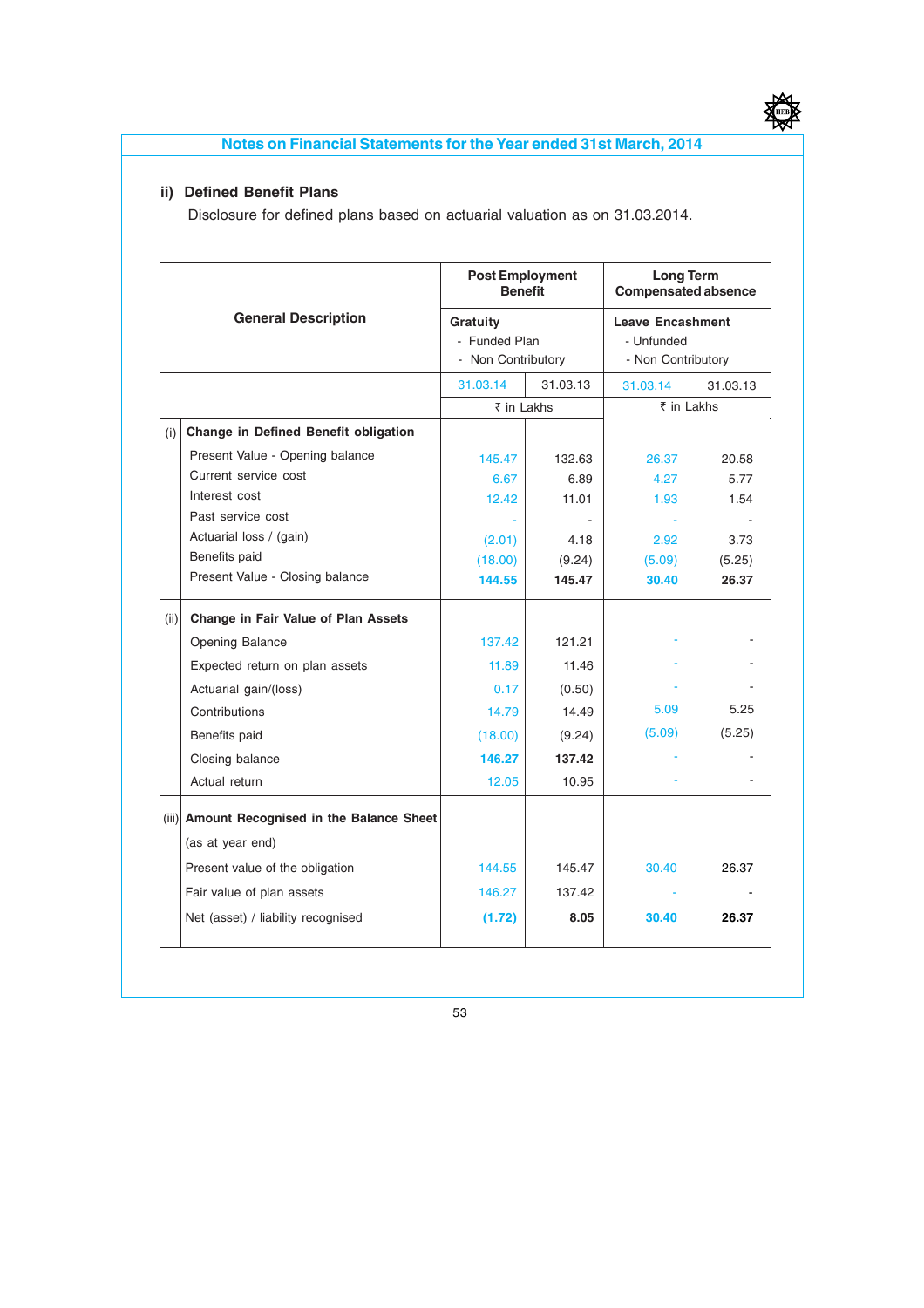|        |                                                                                                                                                                                                               | <b>Post Employment</b><br><b>Benefit</b> |                    | <b>Long Term</b><br><b>Compensated absence</b><br><b>Leave Encashment</b><br>- Unfunded |                    |  |
|--------|---------------------------------------------------------------------------------------------------------------------------------------------------------------------------------------------------------------|------------------------------------------|--------------------|-----------------------------------------------------------------------------------------|--------------------|--|
|        | <b>General Description</b>                                                                                                                                                                                    | Gratuity                                 |                    |                                                                                         |                    |  |
|        |                                                                                                                                                                                                               | - Funded Plan                            |                    |                                                                                         |                    |  |
|        |                                                                                                                                                                                                               |                                          | - Non Contributory |                                                                                         | - Non Contributory |  |
|        |                                                                                                                                                                                                               | 31.03.14                                 | 31.03.13           | 31.03.14                                                                                | 31.03.13           |  |
|        |                                                                                                                                                                                                               | ₹ in Lakhs                               |                    | ₹ in Lakhs                                                                              |                    |  |
| (iv)   | Expenses recognized in the profit                                                                                                                                                                             |                                          |                    |                                                                                         |                    |  |
|        | and loss account                                                                                                                                                                                              |                                          |                    |                                                                                         |                    |  |
|        | Current service cost                                                                                                                                                                                          | 6.67                                     | 6.89               | 4.27                                                                                    | 5.77               |  |
|        | Past service cost                                                                                                                                                                                             |                                          |                    |                                                                                         |                    |  |
|        | Interest cost                                                                                                                                                                                                 | 12.42                                    | 11.01              | 1.93                                                                                    | 1.54               |  |
|        | Expected return on plan assets                                                                                                                                                                                | (11.89)                                  | (11.46)            |                                                                                         |                    |  |
|        | Net actuarial (gain)/loss                                                                                                                                                                                     | (2.17)                                   | 4.69               | 2.92                                                                                    | 3.73               |  |
|        | Total included in 'Employee Cost' (Note 25)                                                                                                                                                                   | 5.03                                     | 11.13              | 9.12                                                                                    | 11.04              |  |
| (v)    | Asset Information                                                                                                                                                                                             | Insurance Policy 100%                    |                    |                                                                                         |                    |  |
| (vi)   | Principal actuarial assumptions<br>Mortality                                                                                                                                                                  |                                          |                    | LIC (1994-96) Ultimate table   LIC (1994-96) Ultimate table                             |                    |  |
|        | Discount rate (%)                                                                                                                                                                                             | 9.10                                     | 8.10               | 9.10                                                                                    | 8.10               |  |
|        | Future salary increase (%)                                                                                                                                                                                    | 5.00                                     | 5.00               | 5.00                                                                                    | 5.00               |  |
|        | Rate of return of plan assets (%)                                                                                                                                                                             | 8.75                                     | 9.25               |                                                                                         |                    |  |
|        | Expected average remaining working                                                                                                                                                                            |                                          |                    |                                                                                         |                    |  |
|        | lives of employees (Years)                                                                                                                                                                                    | 11.20                                    | 13.60              | 10.50                                                                                   | 10.00              |  |
| (vii)  | Expected Contribution (₹ in lakhs)                                                                                                                                                                            | 15.00                                    | 15.00              |                                                                                         |                    |  |
| (viii) | The estimate of future salary increases considered in actuarial valuation, take account of inflation,<br>seniority, promotion and other relevant factors such as, supply and demand in the employment market. |                                          |                    |                                                                                         |                    |  |

| Allioulit for the current and previous lour years are as follows. |          |                                                                                                               |                          |                          |                  |                                                            |                         |        | K III LAKIIS |       |
|-------------------------------------------------------------------|----------|---------------------------------------------------------------------------------------------------------------|--------------------------|--------------------------|------------------|------------------------------------------------------------|-------------------------|--------|--------------|-------|
| <b>Particulars</b>                                                | Gratuity |                                                                                                               |                          |                          |                  |                                                            | <b>Leave Encashment</b> |        |              |       |
|                                                                   |          | $31.03.14$ $31.03.13$ $31.03.12$ $31.03.11$ $31.03.10$ $31.03.14$ $31.03.13$ $31.03.12$ $31.03.11$ $31.03.10$ |                          |                          |                  |                                                            |                         |        |              |       |
| Defined Benefit Obligation                                        | 144.55   |                                                                                                               |                          | 145.47   132.63   127.47 | 100.79           | 30.40                                                      | 26.37                   | 20.58  | 19.53        | 16.80 |
| Plan Assets                                                       | 146.27   | 137.42                                                                                                        | 121.21                   | 104.87                   | 93.11            |                                                            |                         |        |              |       |
| Surplus / (Deficit)                                               | 1.72     |                                                                                                               | $(8.05)$ (11.42) (22.60) |                          |                  | $(7.68)$ $(30.40)$ $(26.37)$ $(20.58)$ $(19.53)$ $(16.80)$ |                         |        |              |       |
| Experience adjustments<br>on Plan Liabilities                     | (7.36)   | 0.64                                                                                                          | (3.05)                   |                          | $(7.20)$ (12.57) | (4.71)                                                     | (2.95)                  | (0.41) | 1.97         | 0.45  |
| Experience adjustments<br>on Plan Assets                          | 0.17     | (0.51)                                                                                                        | (0.50)                   | (0.18)                   | (0.40)           |                                                            |                         |        |              |       |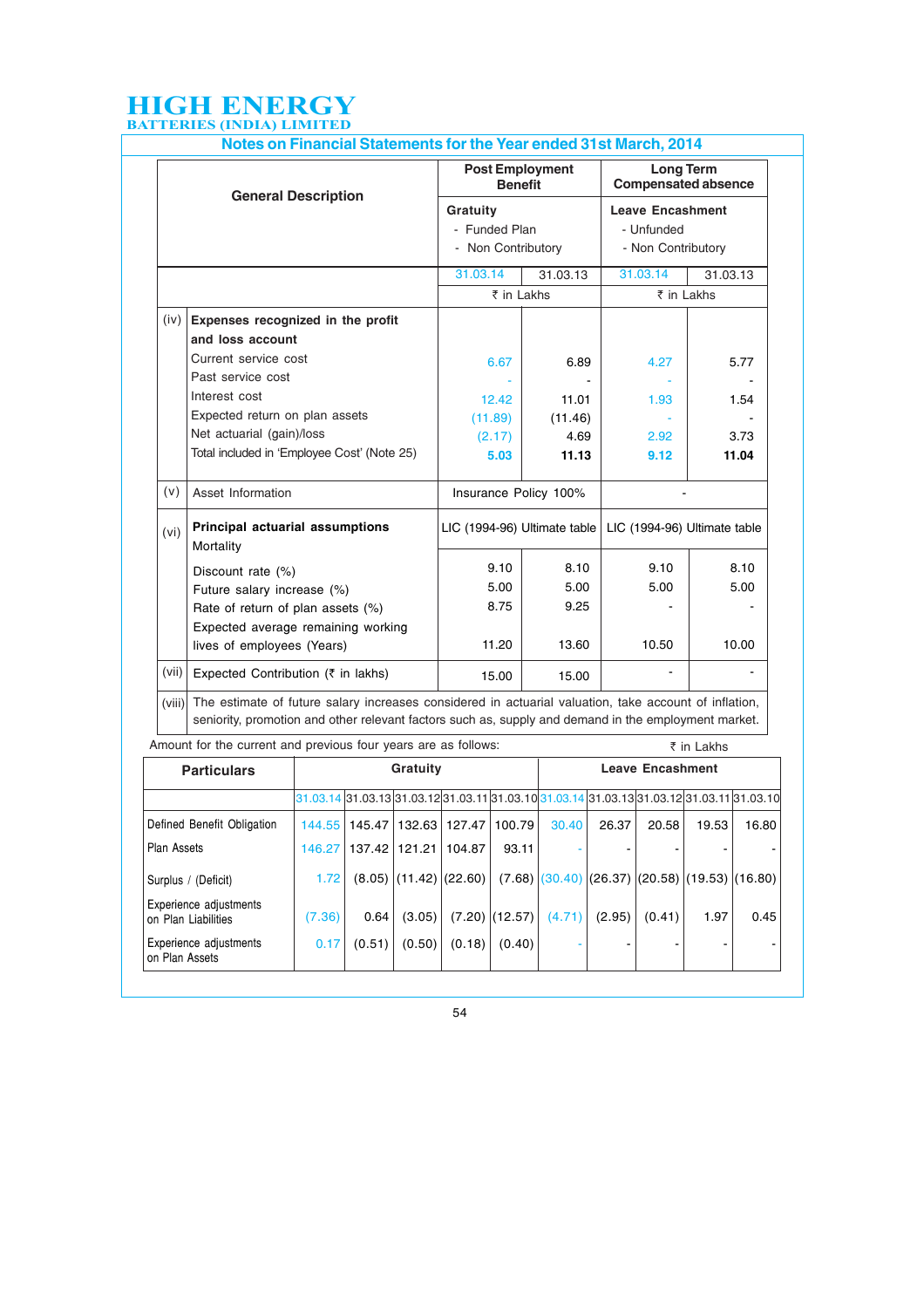|     |                                                                                       |              |              |              | অম         |
|-----|---------------------------------------------------------------------------------------|--------------|--------------|--------------|------------|
|     | Notes on Financial Statements for the Year ended 31st March, 2014                     |              |              |              |            |
|     |                                                                                       |              | 31-03-2014   |              | 31-03-2013 |
| 35. | Value of Imports on CIF Basis                                                         |              |              | (₹ in Lakhs) |            |
|     | Raw materials and Components                                                          |              | 347.51       |              | 2278.15    |
|     | Stores and Spares                                                                     |              | 1.31         |              | 16.71      |
|     | Capital Goods                                                                         |              | 4.29         |              |            |
|     |                                                                                       |              | 353.11       |              | 2294.86    |
| 36. | <b>Expenditure in Foreign Currency during the year</b>                                |              |              |              |            |
|     | Foreign Travel Expenditure                                                            |              | 9.44         |              | 12.77      |
|     | <b>Consultancy Charges</b>                                                            |              | 13.93        |              | 9.92       |
|     |                                                                                       |              | 23.37        |              | 22.69      |
| 37. | Earnings in Foreign Currency during the year                                          |              |              |              |            |
|     | Export of Goods on F.O.B basis                                                        |              | 120.85       |              | 3124.70    |
|     |                                                                                       |              | 120.85       |              | 3124.70    |
| 38. | Value of Imports / Indigenous Raw Materials / Components / Stores and spares consumed |              |              |              |            |
|     |                                                                                       |              | 31-03-2014   | 31-03-2013   |            |
|     |                                                                                       | <b>Value</b> | ℅            | Value        | $\%$       |
|     |                                                                                       |              | (₹ in Lakhs) |              |            |
|     | Raw materials and Components :                                                        |              |              |              |            |
|     | Imported - Landed Cost                                                                | 388.19       | 19.00        | 2411.84      | 63.00      |
|     | Indigenous                                                                            | 1689.64      | 81.00        | 1402.74      | 37.00      |
|     |                                                                                       | 2077.83      | 100.00       | 3814.58      | 100.00     |
|     | Stores, Spares and Tools:                                                             |              |              |              |            |
|     | Imported - Landed Cost                                                                | 7.20         | 11.00        | 3.25         | 3.00       |
|     | Indigenous                                                                            | 58.87        | 89.00        | 115.43       | 97.00      |
|     |                                                                                       | 66.07        | 100.00       | 118.68       | 100.00     |
|     | 39. Basis for Calculation of Basic and Diluted Earnings per Share                     |              |              |              |            |
|     |                                                                                       |              | 2013-2014    |              | 2012-2013  |
|     | Net Profit/(Loss) as per Profit and Loss Account ₹                                    |              | (622 54 474) |              | 36 60 431  |
|     | Weighted Average Number of Equity Shares                                              | Nos.         | 17 92 768    |              | 17 92 768  |
|     | Face Value                                                                            | ₹            | 10           |              | 10         |
|     | Basic and Diluted Earnings per share                                                  | ₹            | (34.73)      |              | 2.04       |

樱

#### **40. Disclosure as per Accounting Standard 19 - Leases Operating Lease:**

The Company has taken Office and Godown premises on operating lease and no substantial risk and reward incidental to ownership of the assets has been obtained. All lease agreements are cancellable at the option of the company.

 **41.** Previous year figures have been regrouped and rearranged wherever necessary.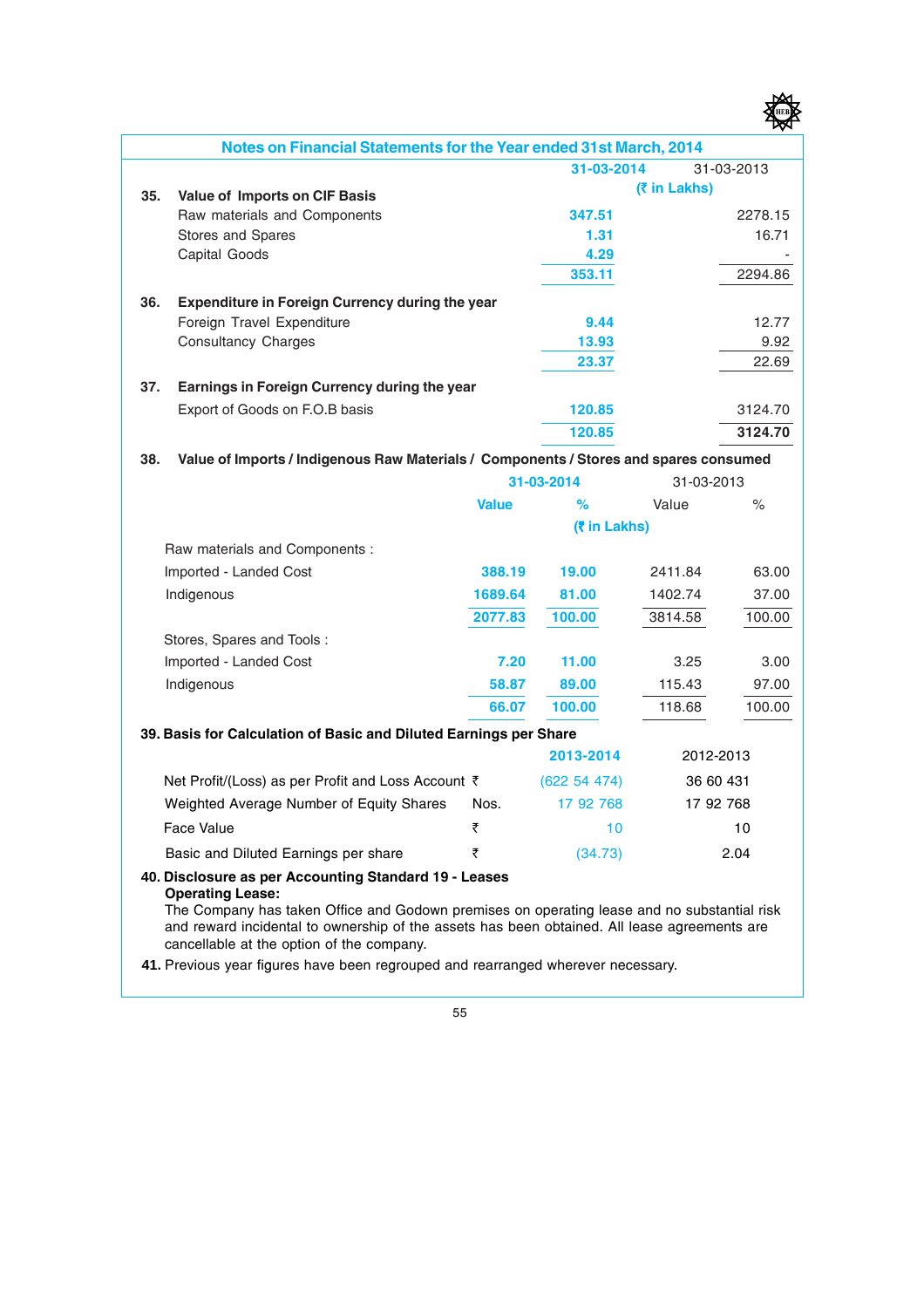## **CASH FLOW STATEMENT FOR THE YEAR ENDED 31st MARCH, 2014**

| <b>Description</b>                                              |          | FOR THE<br><b>YEAR ENDED</b><br>31-03-2014 |              | FOR THE<br>YEAR ENDED<br>31-03-2013 |
|-----------------------------------------------------------------|----------|--------------------------------------------|--------------|-------------------------------------|
| A. Cash Flow from Operating Activities                          |          |                                            | (₹ in Lakhs) |                                     |
| Net Profit before tax and exceptional items                     |          | (977.77)                                   |              | 51.11                               |
| <b>Adjustments for :</b>                                        |          |                                            |              |                                     |
| Depreciation                                                    | 150.49   |                                            | 160.98       |                                     |
| Finance Cost less Interest Received                             | 577.12   |                                            | 434.09       |                                     |
| (Profit)/Loss on Sale of Assets                                 | (69.34)  |                                            | 0.97         |                                     |
| Dividend from Non Trade Investments                             | (5.07)   |                                            | (8.43)       |                                     |
|                                                                 |          | 653.20                                     |              | 587.61                              |
| <b>Operating Profit / (Loss) before Working Capital Changes</b> |          | (324.57)                                   |              | 638.72                              |
| <b>Adjustments for:</b>                                         |          |                                            |              |                                     |
| Trade and other Receivables                                     | (445.80) |                                            | (100.39)     |                                     |
| Inventories                                                     | (402.18) |                                            | 247.80       |                                     |
| Trade and other Payables                                        | 1058.78  |                                            | (769.73)     |                                     |
|                                                                 |          | 210.80                                     |              | (622.32)                            |
| Cash generated from Operation                                   |          | (113.77)                                   |              | 16.40                               |
| Income tax paid / Refund                                        |          | (19.66)                                    |              | (45.93)                             |
| Net Cash from Operating Activities                              |          | (133.43)                                   |              | (29.53)                             |
| <b>B. Cash Flow from Investing Activities</b>                   |          |                                            |              |                                     |
| Purchase of Fixed Assets                                        | (39.20)  |                                            | (26.49)      |                                     |
| Dividend from Non Trade Investments                             | 5.07     |                                            | 8.43         |                                     |
|                                                                 |          |                                            |              |                                     |
| Interest Received                                               | 5.27     |                                            | 7.15         |                                     |
| Sale of Fixed Assets                                            | 70.50    |                                            | 0.13         |                                     |
| Net Cash from / (used) in Investing Activities                  |          | 41.64                                      |              | (10.78)                             |
|                                                                 |          |                                            |              |                                     |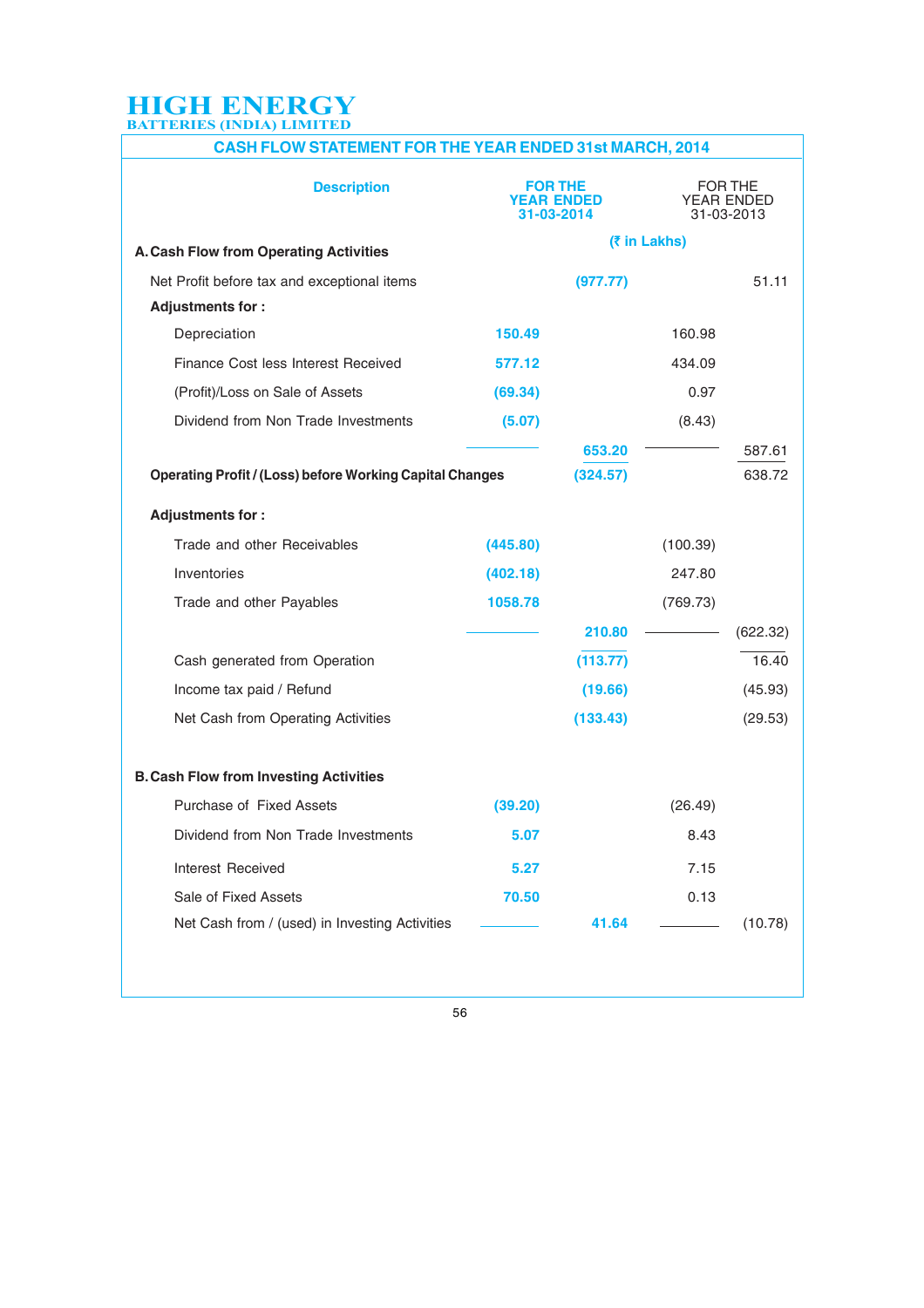

## **CASH FLOW STATEMENT FOR THE YEAR ENDED 31st MARCH, 2014 (Continued)**

| <b>Description</b><br><b>C. Cash Flow from Financing Activities</b>                  | <b>FOR THE</b><br><b>YEAR ENDED</b><br>31-03-2014 |                  | FOR THE<br>YFAR FNDFD<br>31-03-2013<br>(₹ in Lakhs) |                  |
|--------------------------------------------------------------------------------------|---------------------------------------------------|------------------|-----------------------------------------------------|------------------|
| Repayment of Long Term Borrowings                                                    | (228.12)                                          |                  | (242.56)                                            |                  |
| Working Capital Loan                                                                 | 931.97                                            |                  | 816.39                                              |                  |
| Finance Cost Paid                                                                    | (582.39)                                          |                  | (441.24)                                            |                  |
| Dividend and Dividend Tax Paid                                                       | (21.38)                                           |                  |                                                     |                  |
| Net Cash from / (used) in Financing Activities                                       |                                                   | 100.08           |                                                     | 132.59           |
| Net Increase / (Decrease) in Cash and Cash<br>Equivalents $(A + B + C)$              |                                                   | 8.29             |                                                     | 92.28            |
| Cash and Cash Equivalents at the beginning<br>Cash and Cash Equivalents at the end * |                                                   | 197.89<br>206.18 |                                                     | 105.61<br>197.89 |
|                                                                                      |                                                   |                  |                                                     |                  |

\* Includes Fixed Deposits with Banks aggregating to Rs. 60.43 lakhs (Previous year Rs. 56.91 lakhs) given as security for certain Short Term Borrowings from Banks.

| <b>G.A. PATHANJALI</b><br><b>Managing Director</b> | N. GOPALARATNAM<br>R. VAIDYANATHAN<br>A.L. SOMAYAJI          | S.V. RAJU<br>Secretary | Vide our Report of even date attached<br>For M/s. R. SUBRAMANIAN AND COMPANY<br><b>Chartered Accountants</b> |
|----------------------------------------------------|--------------------------------------------------------------|------------------------|--------------------------------------------------------------------------------------------------------------|
| <b>T.R. SIVARAMAN</b><br>Director - Finance        | <b>CMDE R. P. PREM KUMAR, VSM (Retd.)</b><br><b>RAJKUMAR</b> |                        | Firm Registration No. 004137S                                                                                |
| Chennai<br>May 30, 2014                            | <b>Directors</b>                                             |                        | <b>A. GANESAN</b><br>Partner<br>Membership No.021438                                                         |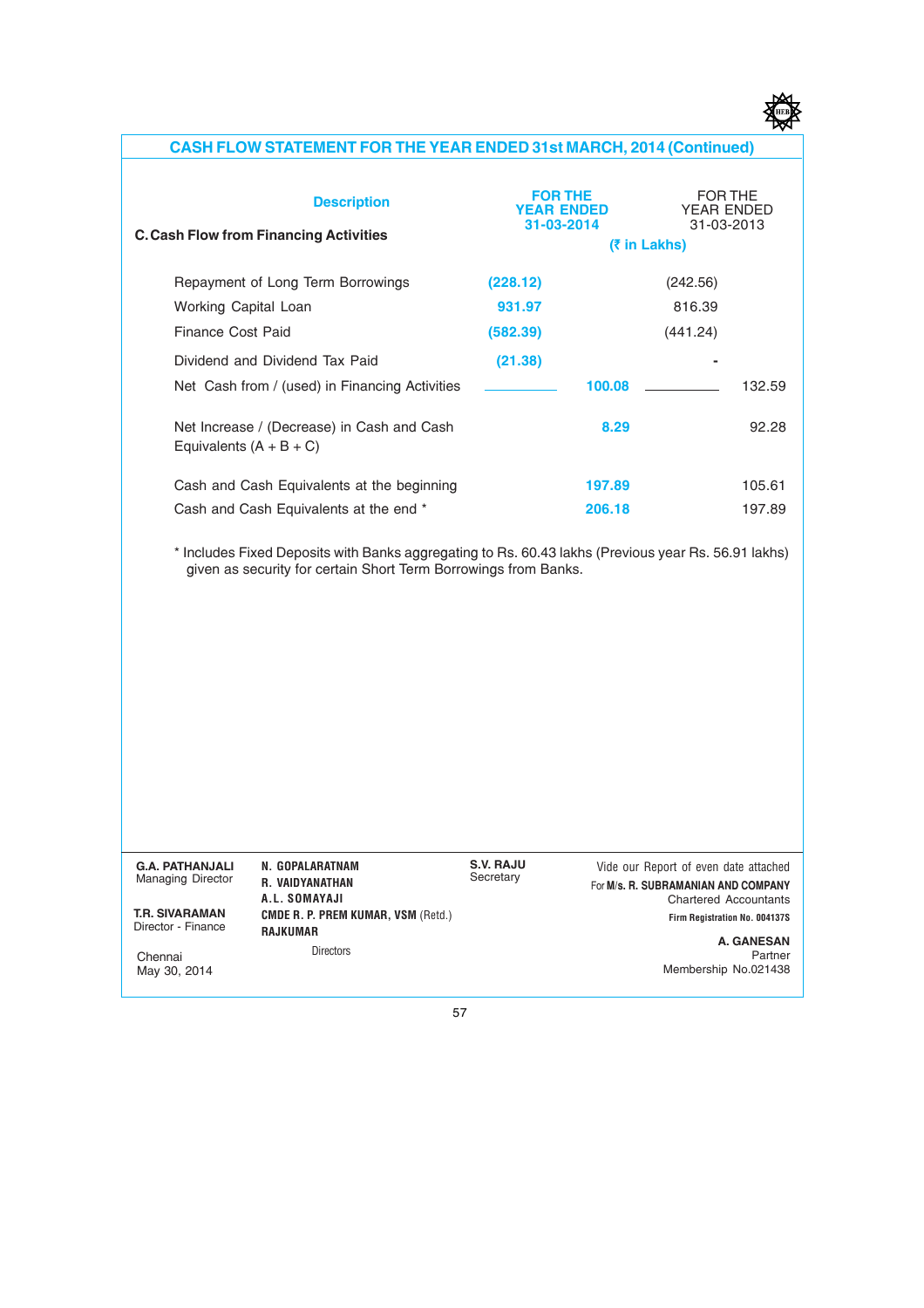|                                                          | 13, Old Mahabalipuram Road, Perungudi, CHENNAI - 600 096. |                                                                                                                                                                                                                                                                                                                                                                                |                                                                   |              |                                  |  |  |
|----------------------------------------------------------|-----------------------------------------------------------|--------------------------------------------------------------------------------------------------------------------------------------------------------------------------------------------------------------------------------------------------------------------------------------------------------------------------------------------------------------------------------|-------------------------------------------------------------------|--------------|----------------------------------|--|--|
|                                                          | <b>ATTENDANCE SLIP</b>                                    |                                                                                                                                                                                                                                                                                                                                                                                |                                                                   |              |                                  |  |  |
| Folio No.<br>DPID <sup>*</sup><br>Client ID*             |                                                           |                                                                                                                                                                                                                                                                                                                                                                                |                                                                   | No.of Shares |                                  |  |  |
|                                                          |                                                           |                                                                                                                                                                                                                                                                                                                                                                                |                                                                   |              |                                  |  |  |
| *Applicable to Members holding shares in Electronic Form |                                                           |                                                                                                                                                                                                                                                                                                                                                                                |                                                                   |              |                                  |  |  |
| Note:                                                    | Mylapore, Chennai - 600 004.<br>completed ad signed.      | Meeting of the Company held on Monday, the 21st July 2014 at 11.00 A.M. at New Woodlands Hotel Pvt Ltd., 72-75 Dr Radhakrishnan Road,<br>1. Please complete this attendance slip and hand it over at the entrance of the metting hall.<br>2. Only shareholders of the Company or their Proxies will be allowed to attend the meeting on production of the attendance slip duly |                                                                   |              | Signature of Shareholder / Proxy |  |  |
|                                                          |                                                           | CIN: L36999TN1961PLC004606<br>Registered Office : 'ESVIN HOUSE',<br>13, Old Mahabalipuram Road, Perungudi, CHENNAI - 600 096.                                                                                                                                                                                                                                                  | <b>HIGH ENERGY BATTERIES (INDIA) LIMITED</b><br><b>PROXY FORM</b> |              |                                  |  |  |
|                                                          |                                                           | [Pursuant to Section 105 (6) of te Companies Act. 2013 and Rule 19 (3) of the Companies                                                                                                                                                                                                                                                                                        | (Management and Administration Rules, 2014)]                      |              |                                  |  |  |
|                                                          | Name of the member(s)                                     |                                                                                                                                                                                                                                                                                                                                                                                | Email ID                                                          |              |                                  |  |  |
| <b>Registered Address</b>                                |                                                           |                                                                                                                                                                                                                                                                                                                                                                                | Folio                                                             |              |                                  |  |  |
|                                                          |                                                           |                                                                                                                                                                                                                                                                                                                                                                                | DP ID / Client ID                                                 |              |                                  |  |  |
|                                                          | I/We, being the member (s) holding                        |                                                                                                                                                                                                                                                                                                                                                                                | shares of the above named company, hereby appoint                 |              |                                  |  |  |
| Address                                                  |                                                           |                                                                                                                                                                                                                                                                                                                                                                                |                                                                   |              |                                  |  |  |
| Email id:<br>Signature:                                  |                                                           |                                                                                                                                                                                                                                                                                                                                                                                | (, or failing him)                                                |              |                                  |  |  |
| Address<br>Email id:                                     |                                                           |                                                                                                                                                                                                                                                                                                                                                                                |                                                                   |              |                                  |  |  |
| 1. Name:<br>2. Name:<br>Signature:<br>3. Name:           |                                                           |                                                                                                                                                                                                                                                                                                                                                                                | (, or failing him)                                                |              |                                  |  |  |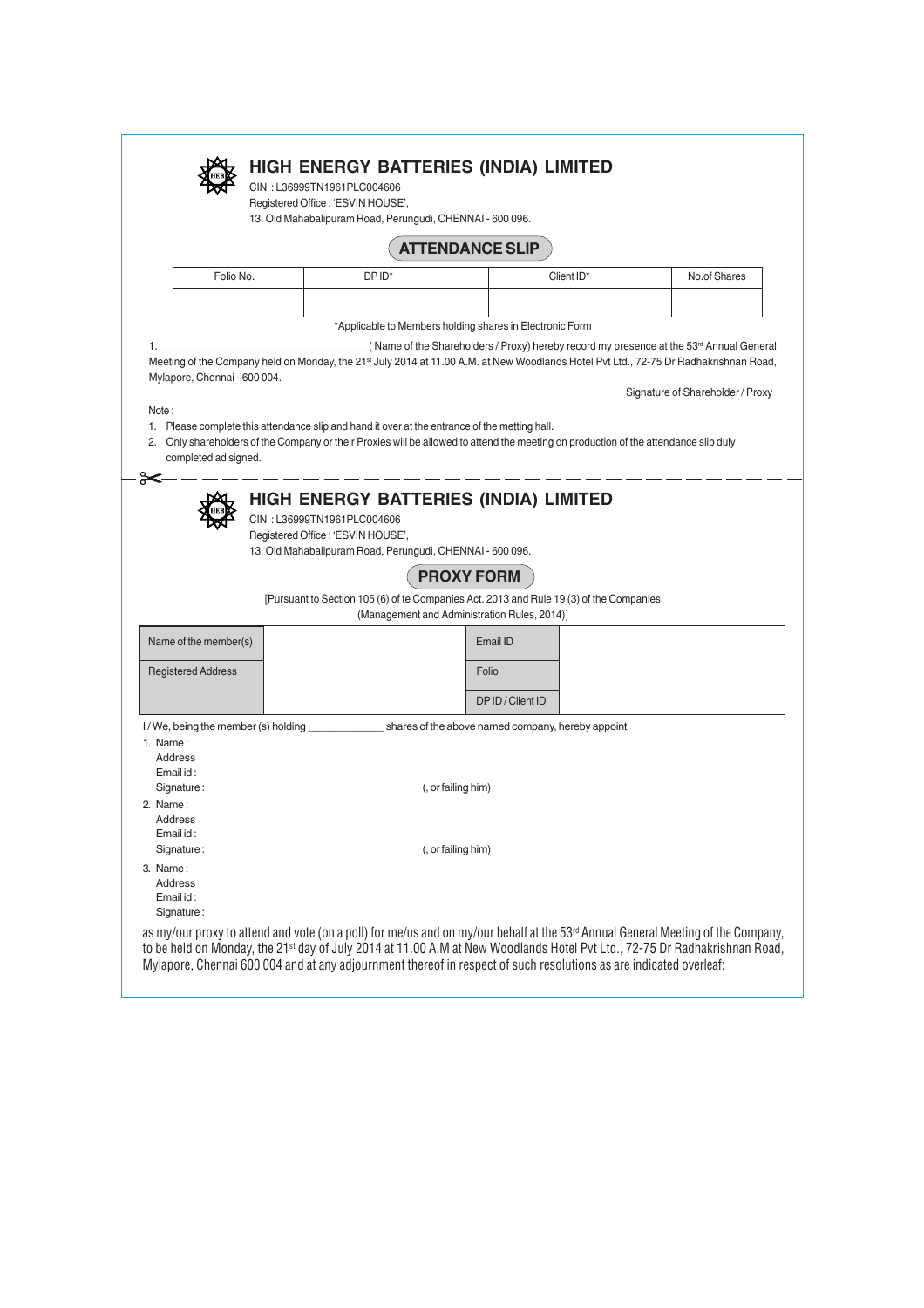| Resolution<br>No | <b>Business</b>                                                 |     | Vote (Optional see Note 4)<br>(Please mention no.of shares) |         |
|------------------|-----------------------------------------------------------------|-----|-------------------------------------------------------------|---------|
|                  |                                                                 | For | Against                                                     | Abstain |
|                  | <b>Adoption of Financial Statements</b>                         |     |                                                             |         |
|                  | Reappointment of Sri N Gopalaratnam, who retires by rotation    |     |                                                             |         |
| 3                | Appointment of Auditors and fixing their remuneration           |     |                                                             |         |
|                  | Appointment of Sri A L Somayaji as an Independent Director      |     |                                                             |         |
| 5                | Appointment of Cmde. R P Prem Kumar as an Independent Director  |     |                                                             |         |
| 6                | Appointment of Dr. G A Pathaniali as Managing Director          |     |                                                             |         |
|                  | Appointment of Sri T R Sivaraman as Director (Finance)          |     |                                                             |         |
| 8                | Remuneration of Cost Auditor for FY 2014-15                     |     |                                                             |         |
| g                | Borrowing Powers under Section 180 of the Companies Act, 2013   |     |                                                             |         |
| 10               | Mortgage of Assets under Section 180 of the Companies Act, 2013 |     |                                                             |         |

Signed this \_\_\_\_\_\_\_\_\_\_\_ day of \_\_\_\_\_\_\_\_\_\_\_\_\_ 2014

Affix  $\bar{z}$  1 Revenue Stamp

Signature of Proxy holder(s)

Signature of Shareholder

**Note:**

1. **Proxy**

**A Member entitled to attend and vote at the meeting is entitled to appoint one or more proxies to attend and vote on a poll instead of himself and such proxy need not be a Member of the company.**

#### **Deposit of proxy**

Proxies in order to be effective, must be received at the Registered Office of the Company not later than 48 hours before the meeting or in the case of poll not less than 24 hours before the time appointed for the taking of the poll.

- 2 A person can act as a Proxy on behalf of members not exceeding fifty and holding in the aggregate not more than 10% of the total share capital of the Company carrying voting rights. A member holding more than 10% of the total share capital of the Company carrying voting rights may appoint a single person as proxy and such person shall not act as a proxy for any other person or shareholder.
- 3 In case of joint holders, the signature of any one holder will be sufficient, but names of all the joint holders should be stated.
- 4 It is optional to indicate your preference. If you leave the for, against or abstain column blank against any or all resolutions, your proxy will be entitled to vote in the manner as he/she may deem appropriate.